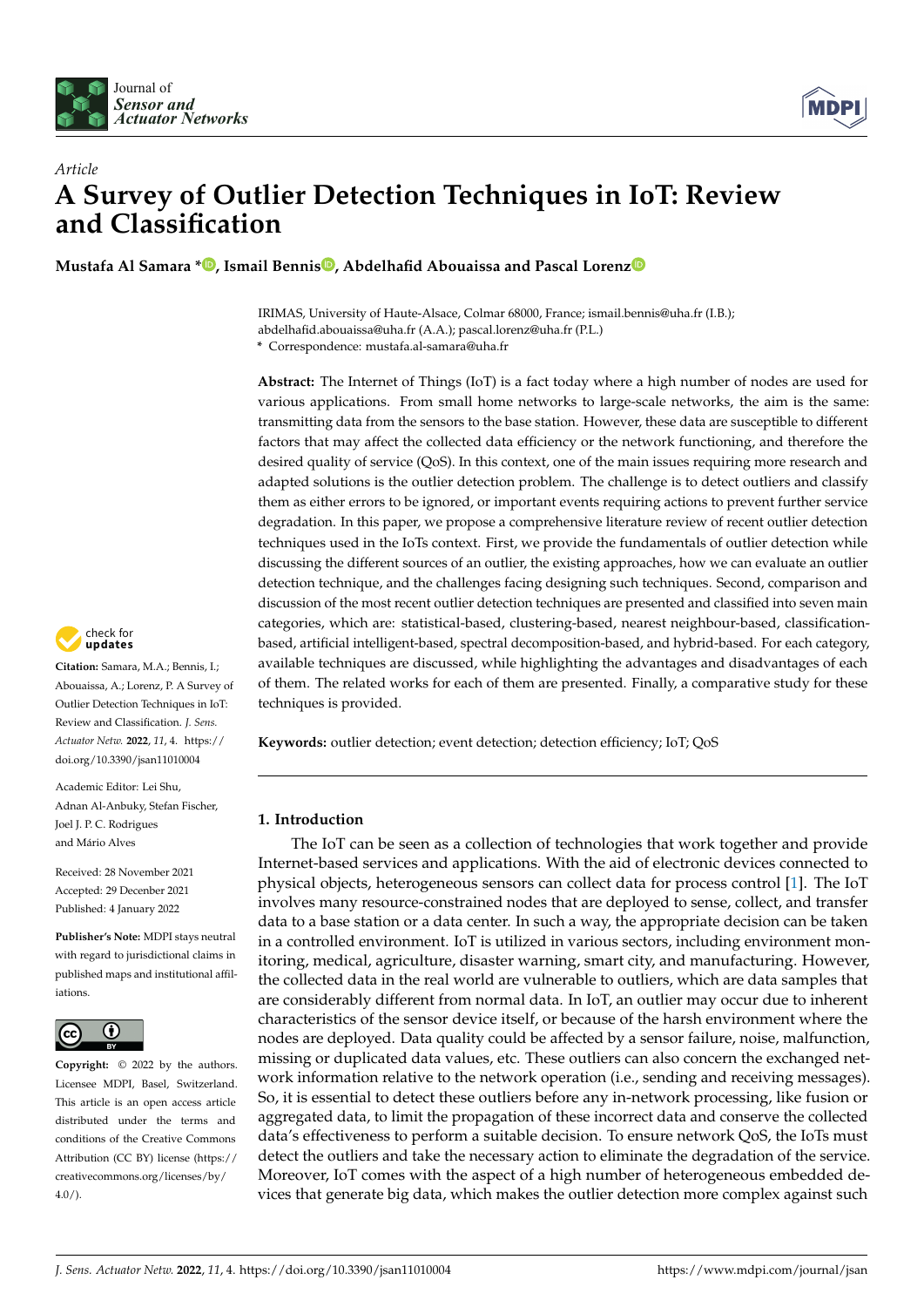massive data [\[2\]](#page-26-1). Furthermore, with the significant advancements in artificial intelligence (AI) techniques, anomaly tracking has also addressed a new trend in data collection and maintaining a high degree of confidentiality for the transmitted data. The power of the AI will have additional resources to protect vulnerable networks and data from faulty components. Subsequently, AI can then analyse network activities effectively, deduce a pattern, and identify all sorts of deviations or irregularities in its collected data. With such an approach, it is much easier to identify network anomalies quickly.

Outlier detection in IoTs and networks is widely used in a variety of real-world applications, as shown in Figure [1.](#page-1-0) For example, the Internet of Medical Things (IoMT) [\[3\]](#page-26-2) is used widely in the healthcare domain. It monitors patients' health continuously and gives remote assistance and alarms in time of any modifications in defined conditions [\[4\]](#page-26-3). Furthermore, in the industrial domain, sensors are built into machines to monitor resource management, as well as there being many variables, such as temperature, humidity, and pressure to detect events and trigger suitable alarms [\[5\]](#page-26-4). Another example is the Manufacturing Internet of Things (MIoT) [\[6\]](#page-26-5) for analysing industrial big data in real-time. Moreover, in the agriculture domain, sensors are deployed in a harsh environment to monitor and collect many variables like temperature and humidity in real-time [\[7\]](#page-26-6). In the security domain, the outliers or abnormal values may be an attack that would threaten the network security [\[8\]](#page-26-7). In smart city applications, outlier detection techniques can be used in many situations, like monitoring water quality. It provides real-time information and warnings to control water pollution [\[9\]](#page-26-8). In the financial domain, it is crucial to monitor the audit logs for the financial transactions stored in a database, then to report and verify the abnormal behaviour detected in data [\[10\]](#page-26-9).

<span id="page-1-0"></span>

**Figure 1.** Applications area of outlier detection in IoTs.

Therefore, studying the outlier detection approaches of sensing data in IoTs is both scientifically and practically valuable. The aim of this work is to provide a comprehensive literature review of previous and current outlier detection techniques used in IoT. Our methodology to establish this review is as follows:

- We select papers between 2010 and 2021 (80 papers) from the leading scientific online databases (MDPI, Science Direct, SpringerLink, IEEE Explorer, ACM Digital Library, etc.). Moreover, we consider some required and original papers before 2010 (13 papers). The papers are selected based on the following research keywords: outlier detection, outlier classification, anomaly detection, anomaly classification, WSN, IoT.
- We take the most relevant articles that focus on the outlier detection techniques in WSN/IoT.
- We take the most relevant articles that focus on the classification of outlier detection techniques in WSN/IoT.

The main contribution of this paper can be summarized as follows: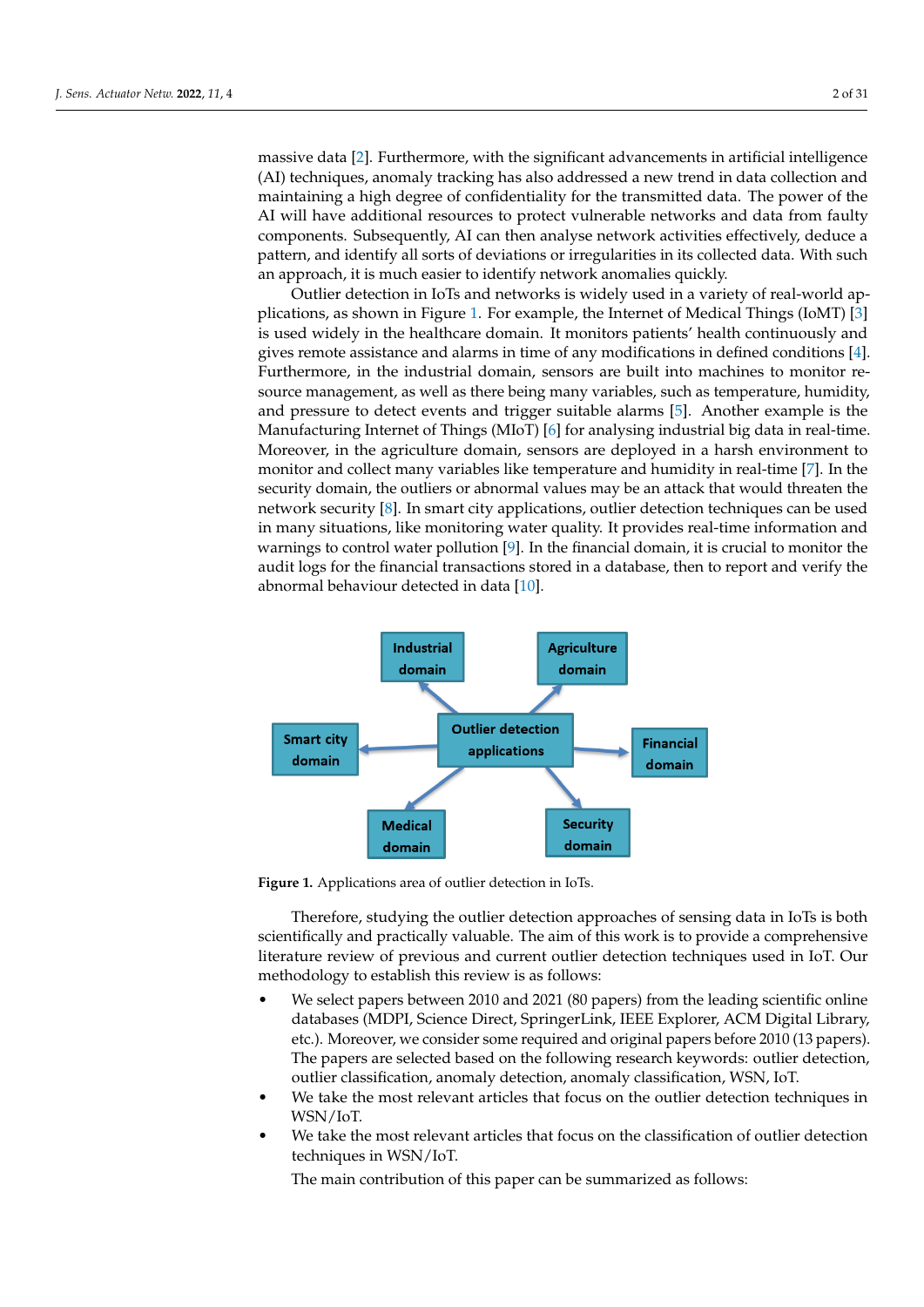- The fundamentals of outlier detection in IoT are provided while discussing the different sources of an outlier, the approaches that can be adopted, and how we can evaluate an outlier detection technique.
- A summary of the challenges that can face the design of an outlier detection solution for IoT is provided.
- A comparison and discussion of the more recent outlier detection techniques are presented and classified while:
	- **–** The main seven categories of outlier detection techniques are highlighted by showing the advantages and the disadvantages of each of them.
	- **–** The related works of each category are presented.
	- **–** The study of the spatial-temporal correlation for outlier detection techniques in IoT is provided.

The rest of the paper is organized as follows: In Section [2,](#page-2-0) the fundamentals of outlier detection in IoT are defined. In Section [2.5,](#page-6-0) the main challenges of outlier detection in IoT are discussed. In Section [3,](#page-7-0) the outlier detection techniques for IoT with the recent related works are classified and discussed. In addition, comparison tables of the different techniques are provided. In Section [4,](#page-17-0) a comparative study of the classified techniques is summarized. In Section [5,](#page-26-10) the conclusion is provided while discussing some future works.

## <span id="page-2-0"></span>**2. Outlier Detection Fundamentals in IoT Context**

In this section, we will provide some definitions of an outlier in wireless sensor networks (WSN) and IoT and differentiate the three types of outlier sources. Then, we will talk about the outlier detection approach, and finally, we will talk about how we can evaluate outlier detection techniques.

Firstly, let us give some common definitions of an outlier. In WSNs, outliers can be defined as: "measurements that vary considerably from the typical pattern of sensed data" [\[11\]](#page-26-11). In the context of IoTs "an outlier is data value that is considerably different from other data values, or does not correspond to the predicted normal behaviour, or conforms well to a defined abnormal behaviour" [\[12\]](#page-26-12). Another definition is provided by [\[13\]](#page-26-13) where spatial-temporal outliers are defined as "a spatial-temporal data value whose non-spatial attribute values are considerably different from those of other spatially and temporally referenced data values in its spatial or/and temporal neighbours".

## <span id="page-2-2"></span>*2.1. Sources of an Outlier in IoT*

There are three sources of an outlier in data collected in IoT and therefore three corresponding outlier detection techniques [\[1\]](#page-26-0). These sources are error and noise, events, and malicious attack, as summarized in Figure [2](#page-2-1) and described below:

<span id="page-2-1"></span>

**Figure 2.** sources of outliers in IoTs and corresponded detection techniques.

#### a. Error and noise

The sensors are generally deployed in a harsh environment so that they are exposed to interference such as noise. An error means noisy data measurement or data that come from a faulty node. This means values that differ greatly from the true state of the phenomenon being measured. Outliers resulting from errors are more likely to occur often, while outliers resulting from events appear to have a very low probability of occurrence [\[14\]](#page-27-0). Normally, the error values are represented as a random change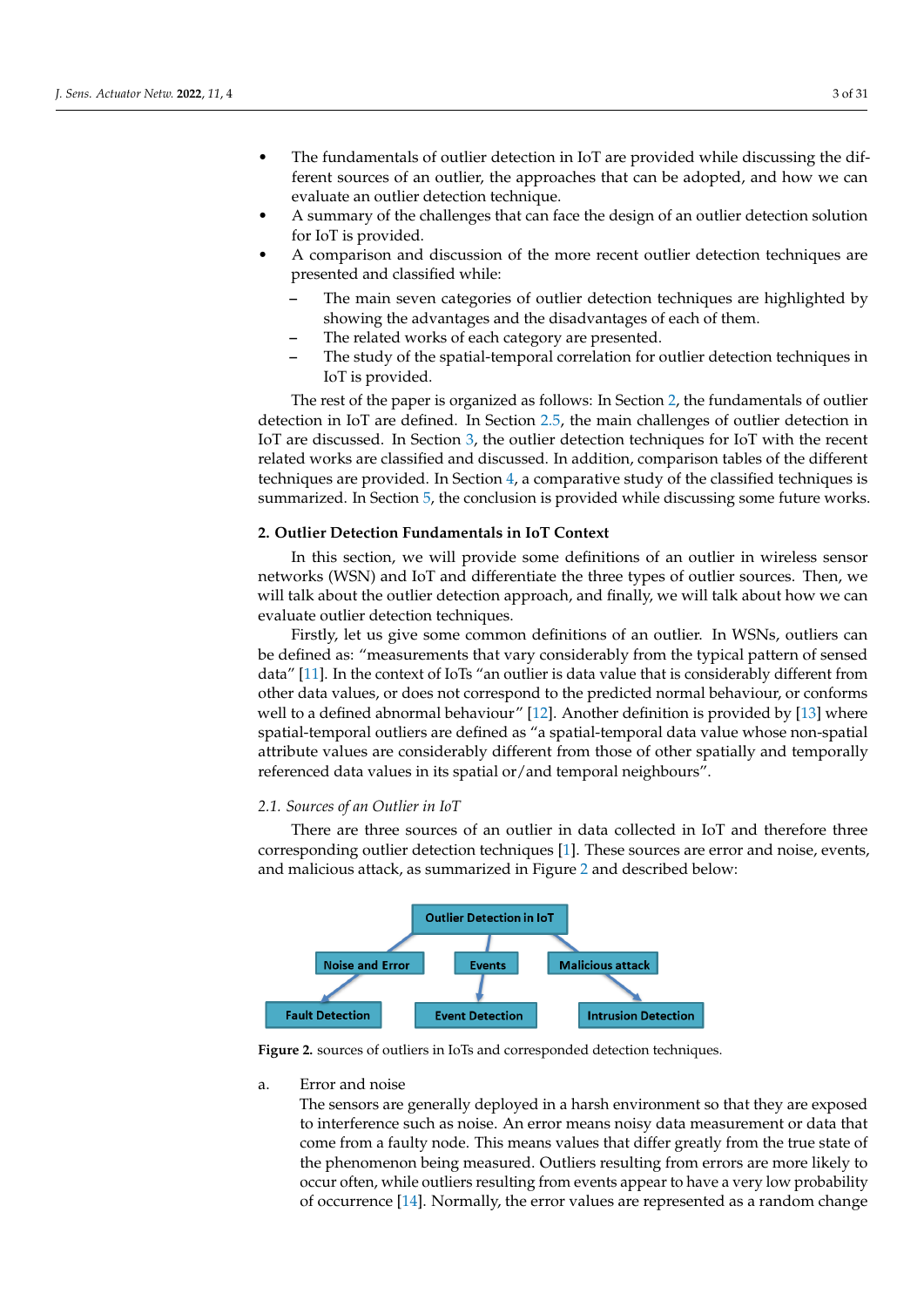and are greatly different from other data. These errors may affect the gathered data quality, and thus must be detected. In addition, if they are faulty or noisy data, they will be corrected or discarded to keep the energy of the sensor.

b. Event

We can talk about an event while finding the data values that represent a change in the real environment state, compared to the predefined normal behaviour. Events may occur due to a gradual or sudden change in the real environment, as a temperature change caused by air pollution, forest fire, chemical spill, flood, earthquake, volcanic, etc. It is very important to distinguish between errors and events, because faulty sensors may give false events, so it is difficult to differentiate them. Thus, the outlier detection techniques need to depend on the reality that noisy measured data values and sensor failures are likely to be randomly unrelated to each other. Meanwhile, event measurements are likely to be geographically correlated [\[15\]](#page-27-1). As marked in [\[16\]](#page-27-2), an event is a "succession of outliers or erroneous data values in data streaming". So, the events must be detected and treated because they have important information.

c. Malicious attack

The third source of an outlier is the malicious attacks, which can be defined as a security threat to the network. There are many types of attacks on the sensor node. The attacked node will behave as a normal node and give unreliable data values in the network. This will affect the whole functionality and the performance of the system. These attacks must be treated in the intrusion detection techniques, which are out of the scope of this paper.

Besides, it is possible to group outliers into three groups as the following:

- Point outliers: an individual data value that is deviated from the standard data values pattern. Those forms of outliers can easily be recognized.
- Contextual outliers: a data value that deviate from the standard pattern in a particular context.
- Collective outliers: a group of related data values which deviate from the whole data set.

## <span id="page-3-1"></span>*2.2. Outlier Detection Approach*

This subsection will discuss different existing approaches adopted to design an outlier detection solution. As summarized in Figure [3,](#page-3-0) these approaches allow defining if an outlier detection is for errors, events, or both, and if it is a centralized/distributed, online/offline, supervised/unsupervised solution. Furthermore, it considers whether the solution concerns one or many data-collected attributes, while considering the correlation between these attributes.

<span id="page-3-0"></span>

**Figure 3.** Outlier Detection Approach in IoTs.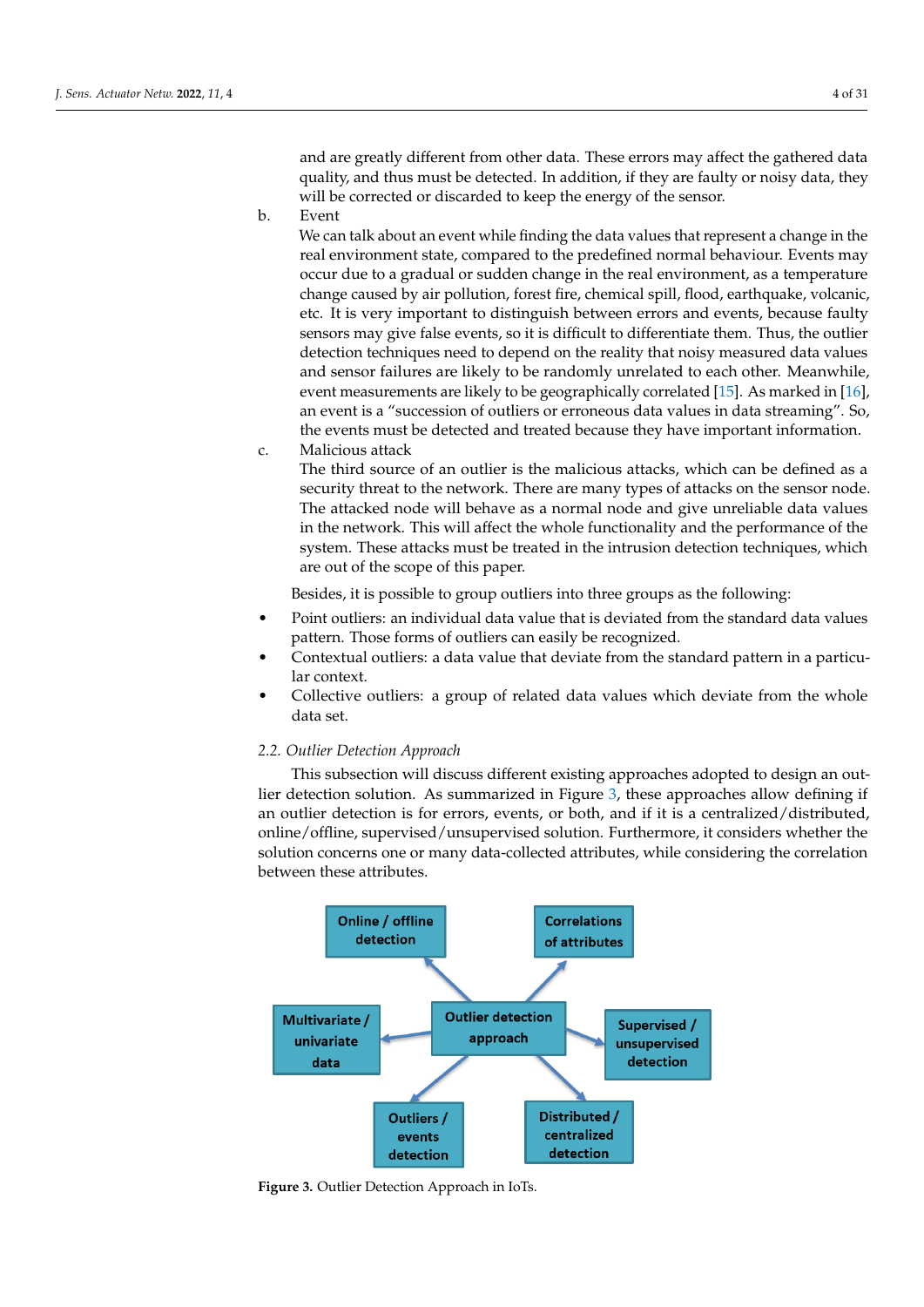## a. Outlier detection and event detection

From Figure [2,](#page-2-1) we could notice that event detection is part of outlier detection, but there are some differences between them in the IoT context. These differences can be listed as follows:

- When detecting outliers, there is no previous knowledge of trigger conditions or semantic of any event. Meanwhile, there is a trigger condition or specific event semantic provided by the central node in detecting events.
- Detecting outliers need to compare sensor data values with each other. Meanwhile, detecting events need to compare sensor data values with the trigger condition or predefined pattern.
- Detecting outliers need to avoid classifying normal data as outliers to maintain a high detection rate (DR) and low false alarm rate (FAR). Meanwhile, detecting events need to avoid considering the erroneous data values that conform to the predefined state or condition of the event to affect the detection's reliability.
- The sensor nodes must report an event once it happened to the base station node on time.
- b. Distributed detection and centralized detection

Distributed outlier detection techniques detect outliers at the sensor node. Meanwhile, centralized outlier detection techniques identify outliers at the parent node, cluster head, or base station. With the distributed method, the transfer of raw sensor data values can be reduced, allowing one not to broadcast the entire data to the base station. Besides, the node deals with its data values and sends only some parameters, which leads to using network resources, such as power and bandwidth, in a highly efficient way. However, distributed outlier detection accuracy might not be as good as centralized detection, due to a lack of appropriate sensor data for modelling purposes [\[17\]](#page-27-3).

c. Online and offline detection

The online detection detects outliers in real-time or near real-time. Meanwhile, offline detection detects outliers after collecting a massive amount of sensed data values from the sensors. The offline detection is not suitable for WSN because the distributed streaming data require online processing.

d. Supervised and unsupervised detection

The supervised techniques characterize all the outliers and the non-outliers depending on the model built using the pre-labelled data in the training phase. These pre-labelled data mean the need for specific predefined data in the training phase to create a normal or abnormal data model before detecting outliers. These supervised techniques may be helpful for intrusion detection applications. However, it is crucial to notice that these pre-labelled data are not easy to obtain or unavailable in many real-life IoT applications. In addition to the enormous online streaming data coming, the supervised model may be valid for specific time instances, but invalid for other time instances. The unsupervised techniques do not require pre-labelled data, but they utilize specialized metrics to identify outliers. For example, some techniques use distance measures, while others use a familiar statistical distribution model.

e. Multivariate Data and univariate

In the univariate data, the data value has a single attribute, whereas, in the multivariate data, the sensor data value has many attributes. Thus, we have an outlier if the data value has abnormal values in its attributes. The outlier detection technique must be able to deal with the multivariate data and consider their correlations. It must also consider the complexity of computations of these multivariate data. Otherwise, the technique will not be suitable for IoT applications.

- f. Correlation of Data
	- In sensor data, two types of correlations can exist:
		- Correlation between data attributes.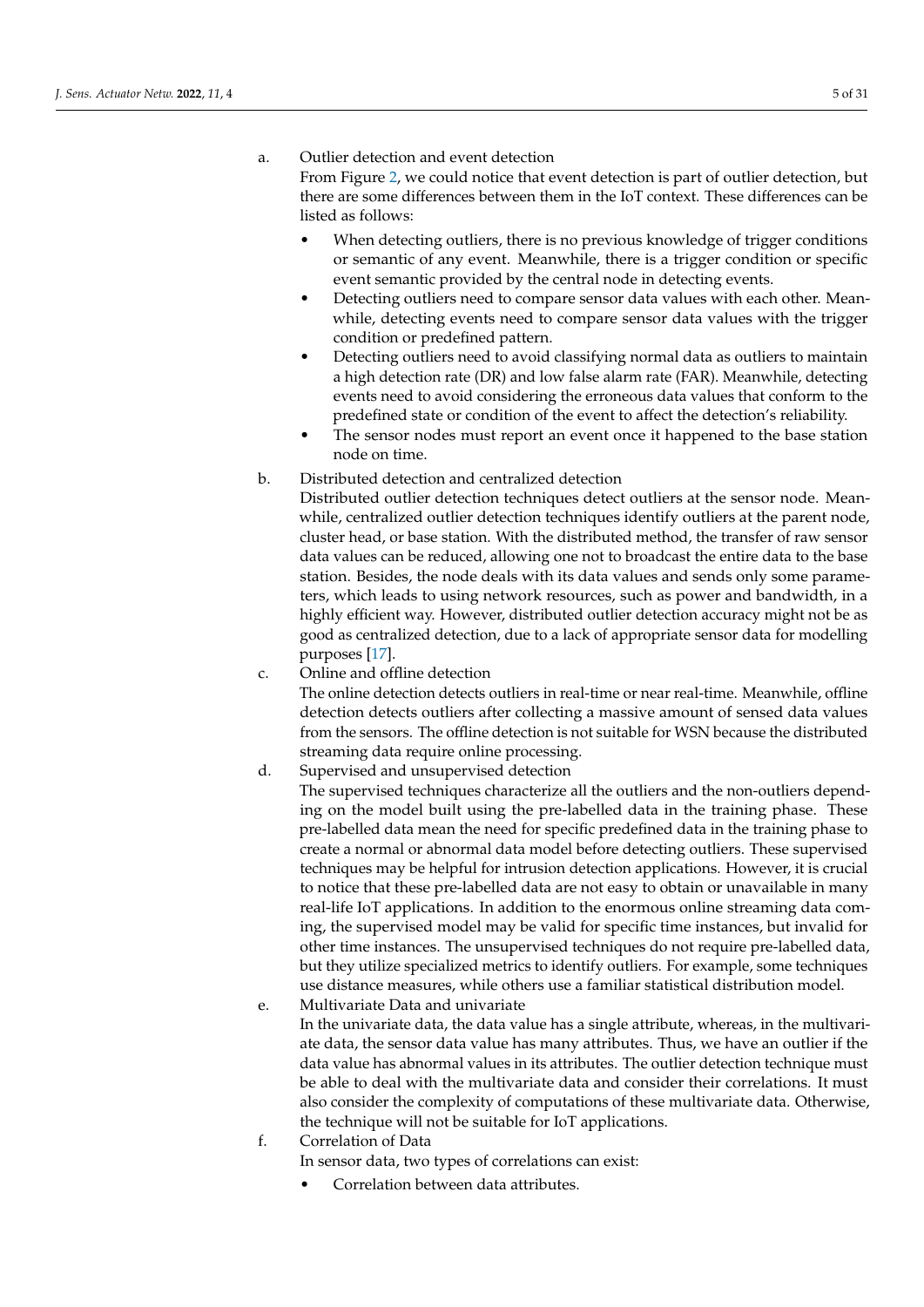• Correlation between the observations of the sensor node itself and its neighbouring node observations.

The sensor data attributes are generally correlated; for example, the correlation between temperature and height. On the other hand, in densely deployed WSNs, these collected data appear to be correlated temporally and spatially. The spatial correlation indicates that data values obtained from geographically adjacent nodes appear to be quite close. The temporal correlation indicates that consecutive sensor measurements collected from a single node appear to give similarity in a time interval.

## *2.3. Sensor Failure Detection Strategies in IoT*

As described in Section [2.1,](#page-2-2) an outlier can be due to a faulty node. There are three main strategies to identify sensor failure, as showed in Figure [4:](#page-5-0)

- Network-level strategy: with this strategy, the aim is to monitor the data at the network level to detect any failure in the sensors. The Markov models can be used to characterize the behaviour of the normal and the abnormal sensors, where the sensors can monitor each other in the IoT situation.
- Homogeneous strategy: the aim here is to use many spatially correlated similar sensors to detect any abnormal sensor behaviours. We use the Auto-Regressive Integrated Moving Average (ARIMA) time-series model [\[18\]](#page-27-4), which compares the data value measured by the sensor with predicted measured.
- Heterogeneous strategy: the aim here is to group different sensors to detect the sensor's failure by classifying the sensors data values output. The Outlier Detection Module (ODM) proposed in [\[1\]](#page-26-0) is an example of a heterogeneous strategy in IoTs, where the heterogeneous sensors are connected to this module and to a microcontroller, and they send their sensed data values to both. The microcontroller will monitor the data received from the sensors while running the multi-agent deep reinforcement learning-based and distributed outlier detection on the module to identify the outliers.

<span id="page-5-0"></span>

**Figure 4.** Outlier detection strategies in IoTs.

## *2.4. Evaluation of Outlier Detection Techniques in IoTs*

Outlier detection for IoT aims to detect outliers and differentiate with high detection rate (DR) and low false alarm rate (FAR) between errors and events. The efficient outlier detection technique must respect the IoT resource constraint devices, such as the computational cost, memory usage, and communication overhead. The DR is the percentage of abnormal data values that are considered as outliers correctly. The FAR is the percentage of normal data values that are considered as outliers incorrectly. Another way to measure the efficiency of an outlier detection technique is to use the receiver operating characteristic (ROC) curve  $[16,17,19]$  $[16,17,19]$  $[16,17,19]$ , which is a two-dimensional graph that represents the trade-off between the DR and the FAR. Figure [5](#page-6-1) shows a generic illustration of how to interpret this curve by different fictional approaches. The efficient technique is the one that has high detection rate and low false alarm rate with a large area under the curve (AUC). From Figure [5,](#page-6-1) we can say that approach 1 (ideal approach) realizes the best performance compared to other ones.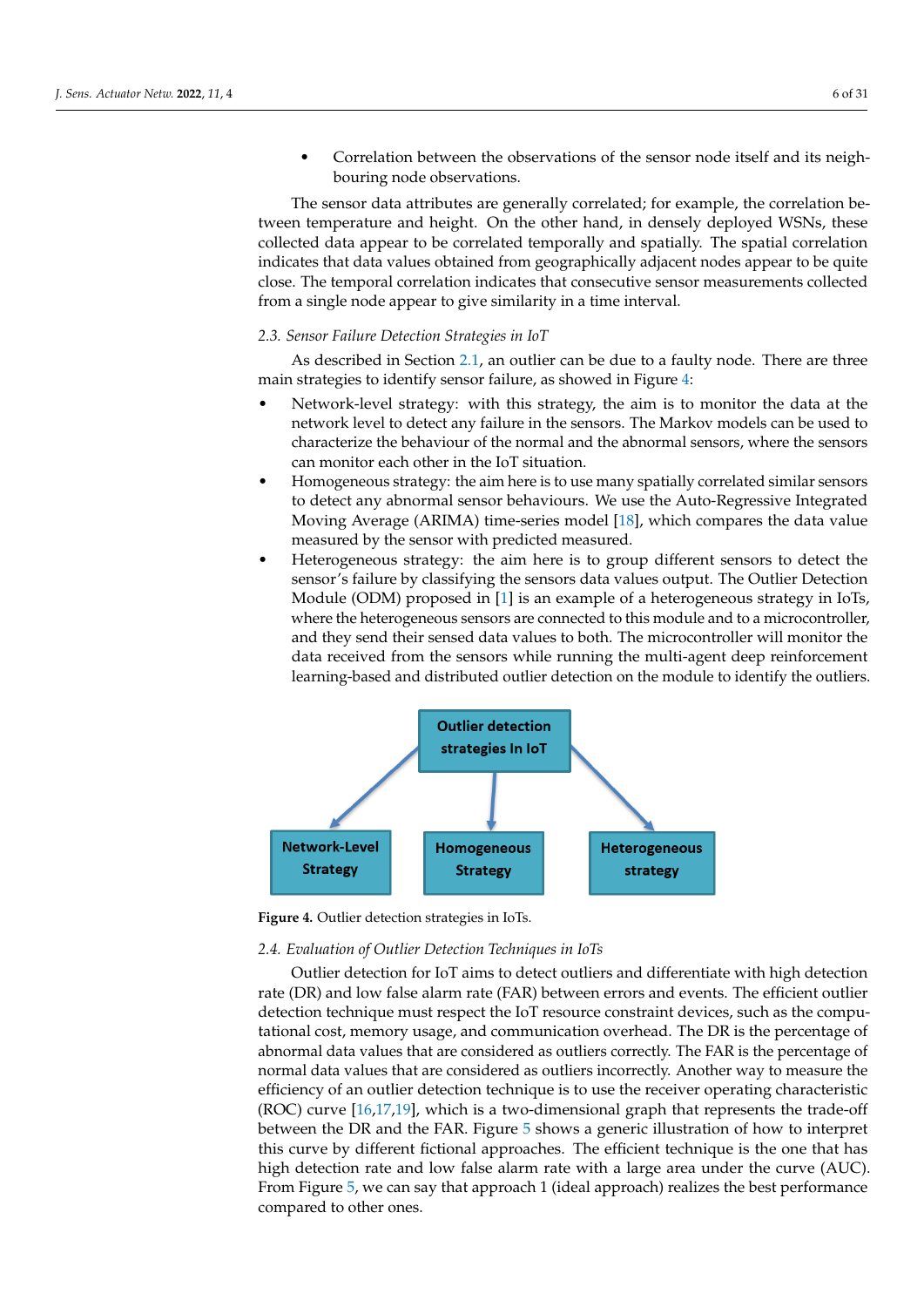<span id="page-6-1"></span>

**Figure 5.** ROC curves examples for generic outlier detection approaches.

There are other ways to evaluate an outlier detection technique, such as the computational cost, memory and storage usage, battery usage, etc.

#### <span id="page-6-0"></span>*2.5. Outlier Detection Challenges in IoT Context*

Developing an effective outlier detection technique is more difficult due to the IoT context and the sensor data nature. The IoT ecosystem encompasses the traditional WSN, which allows more analysis and processing of the collected data [\[20\]](#page-27-6). However, as shown in Figure [6,](#page-6-2) there are numerous challenges encountered while designing an outlier detection system for IoT.

<span id="page-6-2"></span>

**Figure 6.** Outlier detection challenges in IoTs.

- Taking into consideration contextual information, which includes the spatial-temporal correlations of sensed data values and the external context of data [\[21\]](#page-27-7).
- The majority of the existing techniques are for univariate data. Meanwhile, they should consider the multivariate data where each data value has many attributes.
- The outlier detection technique in IoTs must consider how reducing the consumption of the available resources such as memory, energy, and communication bandwidth.
- Due to the nature of sensor devices, they are subjected to failure, missing, duplicated data or may be affected by noise. So, it is crucial to detect outliers and distinguish between errors, events, and malicious attacks, while not losing important events by considering them as errors.
- Because of the lack of previous knowledge about data distribution, the outlier detection technique should be non-parametric.
- The prelabeled data is not always available or not easy to obtain, so the outlier detection technique should be unsupervised.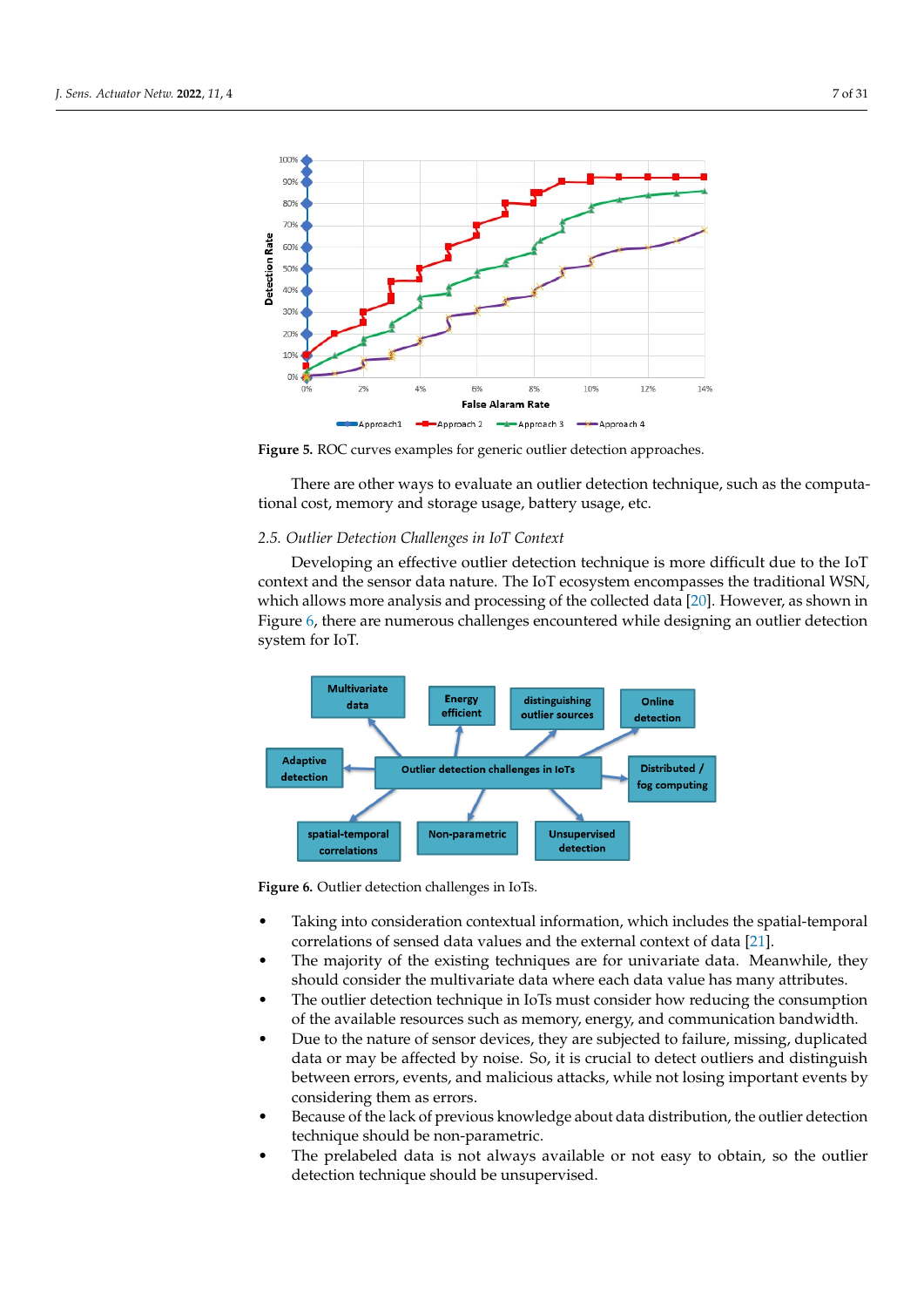- Sensors are susceptible to environmental changes such as humidity and temperature. In addition, they are also vulnerable to dynamic network topology changes, communication failures, and the non-stationary of streaming data.
- It is essential to process data as soon as possible to take the necessary decision. So, detecting outliers should be in a distributed manner or fog computing manner. As a result, unnecessary communications will be reduced, which will lead to low energy consumption and extend the network lifetime.
- Another challenge facing the design of an outlier technique is to be an online one. Offline detection can be applied to the past recorded collected data. Meanwhile, the online detection runs on data as they arrive in real-time, so that outliers can be detected directly, which will reduce the detection time. Thus, the outlier detection technique should operate online to deal with distributed real-time streaming data (or near real-time) applications. We notice that some techniques start to work offline to build the right model to work after in an online manner. The techniques which work totally in an offline mode are not suitable for sensor data.
- Because of the large amount of coming streaming data values, it is efficient and easier for analysis to deal with data using incremental windows instead of dealing with the whole data set.
- Because of the large number of sensor nodes deployed in the environment, the outlier detection technique in IoT needs to scale well to process a considerable amount of coming streaming data values in an online manner.
- The different types of malicious attacks add a significant challenge to the design of outlier detection techniques in IoT.
- Each technique is suitable for a specific application and it may not be possible to reuse it in other domains. Thus, the outlier detection technique should be generalized to be easily reused and deployed for many applications.
- Another challenge is to make the appropriate choice of threshold, sliding windows size, the neighbourhood threshold, and the cluster radius during the design of the outlier technique.
- They should be simple to implement, with low computational cost and high energy efficiency.

#### <span id="page-7-0"></span>**3. Outlier Detection Techniques in IoT**

In the literature, many related works are proposed for classifying outlier detection techniques. For example, authors in [\[11\]](#page-26-11) classify the techniques based on application domains, problem characteristics, and different research domains; for example, statistics, data mining, machine learning, etc. In [\[17\]](#page-27-3), authors classify outlier detection techniques in a taxonomy suitable for WSN as the following: statistical, nearest neighbour, clustering, classification, and spectral decomposition. In [\[1,](#page-26-0)[22\]](#page-27-8), authors present a classification for outlier detection techniques in WSN, which is like the one presented in [\[17\]](#page-27-3), but they add the artificial intelligence-based category. In [\[23](#page-27-9)[–25\]](#page-27-10), authors present a taxonomy of machine learning techniques for outlier detection in IoTs. They classified the existing techniques into four categories: clustering, classification, dimensionality reduction, and hybrid algorithms. In [\[26\]](#page-27-11), the authors proposed a global classification review about the progress of outlier detection techniques. They provide the performance, the pros, the cons, and the challenges which face these techniques. However, it is a general survey about outlier detection techniques and not specified for IoTs or WSN.

In addition to the classification of the outlier detection techniques, authors in [\[27\]](#page-27-12) proposed a methodology for outlier detection in IoT through a systematic analysis of the data set based on five stages. The first stage is to define a scenario of generating a labelled dataset using mathematical modelling on a real IoT system. Then, in the second stage, the aim is to capture data packets and inject anomalous packets by modifying some of them. The third stage is to reinsert these packets into the network. After that, the fourth stage concern sniffing the data to study, analyse and generate a model to show the behaviour of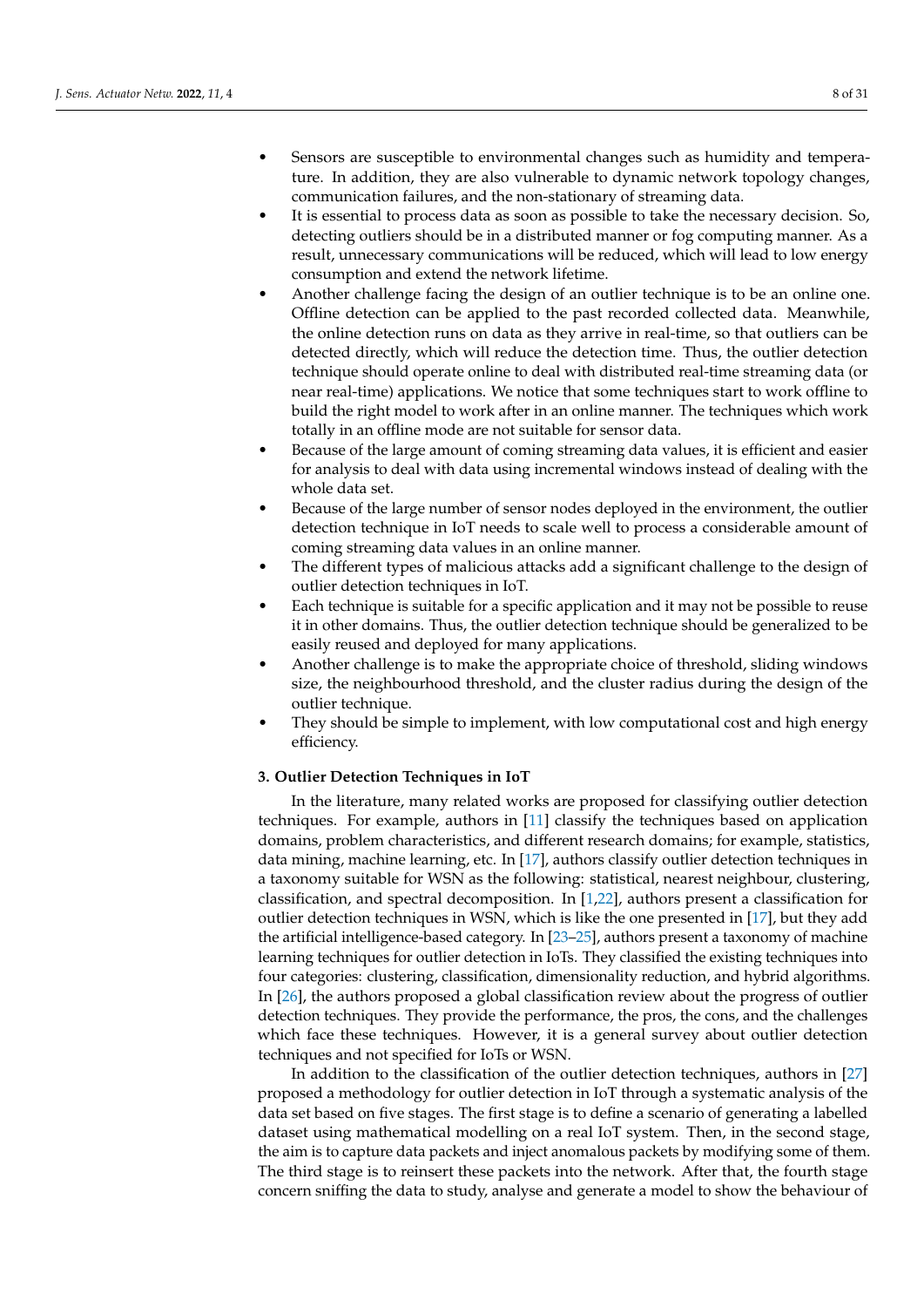outliers in the network. Finally, we must apply a machine learning algorithm such as K nearest neighbours (KNN), support vector machine (SVM), linear discriminant analysis (LDA), tree-based methods, or logistic regression to analyse and detect anomalies.

From all listed surveys, we can say that none of them discuss all the outlier detection techniques categories. Some surveys concentrate on some categories while occulting others. So, there is a need for a global classification that includes all categories. In addition, compared to existing surveys, we have added more recent works that present new techniques. In Table [1,](#page-8-0) we highlight the importance of our survey compared to already existing ones. So, as shown in Figure [7,](#page-8-1) we adopt a classification of the outlier detection techniques in IoTs context into seven main categories that could cover all previous works in the literature. These categories are statistical-based, clustering-based, nearest neighbour-based, classification-based, artificial intelligence-based, spectral decomposition-based, and hybridbased. In what follows, we will describe each category while discussing some recent works belonging to it.

<span id="page-8-0"></span>**Table 1.** Comparative table of our survey versus already existing ones.

| <b>Surveys</b> | Categories<br>Number | Technique<br><b>Type</b>         | Outlier<br>Detection<br>for WSN | Outlier<br>Detection<br>for IoT | Outlier<br>Detection<br>for General<br>Fields | Comparative<br>Study<br>All<br>of<br>Categories | Pros/Cons    | Related<br>Works<br>Discussion |
|----------------|----------------------|----------------------------------|---------------------------------|---------------------------------|-----------------------------------------------|-------------------------------------------------|--------------|--------------------------------|
| Our Work       | 7                    | all                              | ✓                               | ✓                               | $\overline{\phantom{a}}$                      | $\checkmark$                                    | ✓            | ✓                              |
| $[1]$ 2020     | 5                    | partially                        | $\overline{\phantom{a}}$        | ✓                               | $\overline{\phantom{0}}$                      |                                                 | partially    | partially                      |
| [11] 2009      | 6                    | partially                        | $\overline{\phantom{a}}$        |                                 | ✓                                             |                                                 | $\checkmark$ | ✓                              |
| [17] 2010      | 5                    | partially                        | $\checkmark$                    | $\overline{\phantom{a}}$        | $\overline{\phantom{0}}$                      | partially                                       | partially    | partially                      |
| $[22]$ 2017    | 6                    | all                              | $\checkmark$                    | $\overline{\phantom{a}}$        | $\qquad \qquad \blacksquare$                  | partially                                       | $\checkmark$ | $\checkmark$                   |
| [23] 2020      | $\overline{4}$       | machine<br>learning              | $\overline{a}$                  | ✓                               | $\overline{\phantom{a}}$                      | partially                                       | partially    | partially                      |
| [24] 2018      | $\overline{4}$       | machine<br>learning              | $\checkmark$                    |                                 | $\overline{\phantom{0}}$                      | partially                                       | partially    | $\checkmark$                   |
| $[25]$ 2019    | 5                    | machine<br>learning              | $\checkmark$                    | $\checkmark$                    | $\overline{\phantom{0}}$                      | partially                                       | ٠            | partially                      |
| $[26]$ 2019    | 6                    | outlier<br>detection<br>progress |                                 |                                 | ✓                                             | partially                                       | $\checkmark$ | ✓                              |

<span id="page-8-1"></span>

**Figure 7.** outlier detection techniques for IoTs.

#### *3.1. Statistical-Based Techniques*

From the first techniques for outlier detection problems, we find those based on the statistical approaches. These techniques assume or estimate a statistical model (probability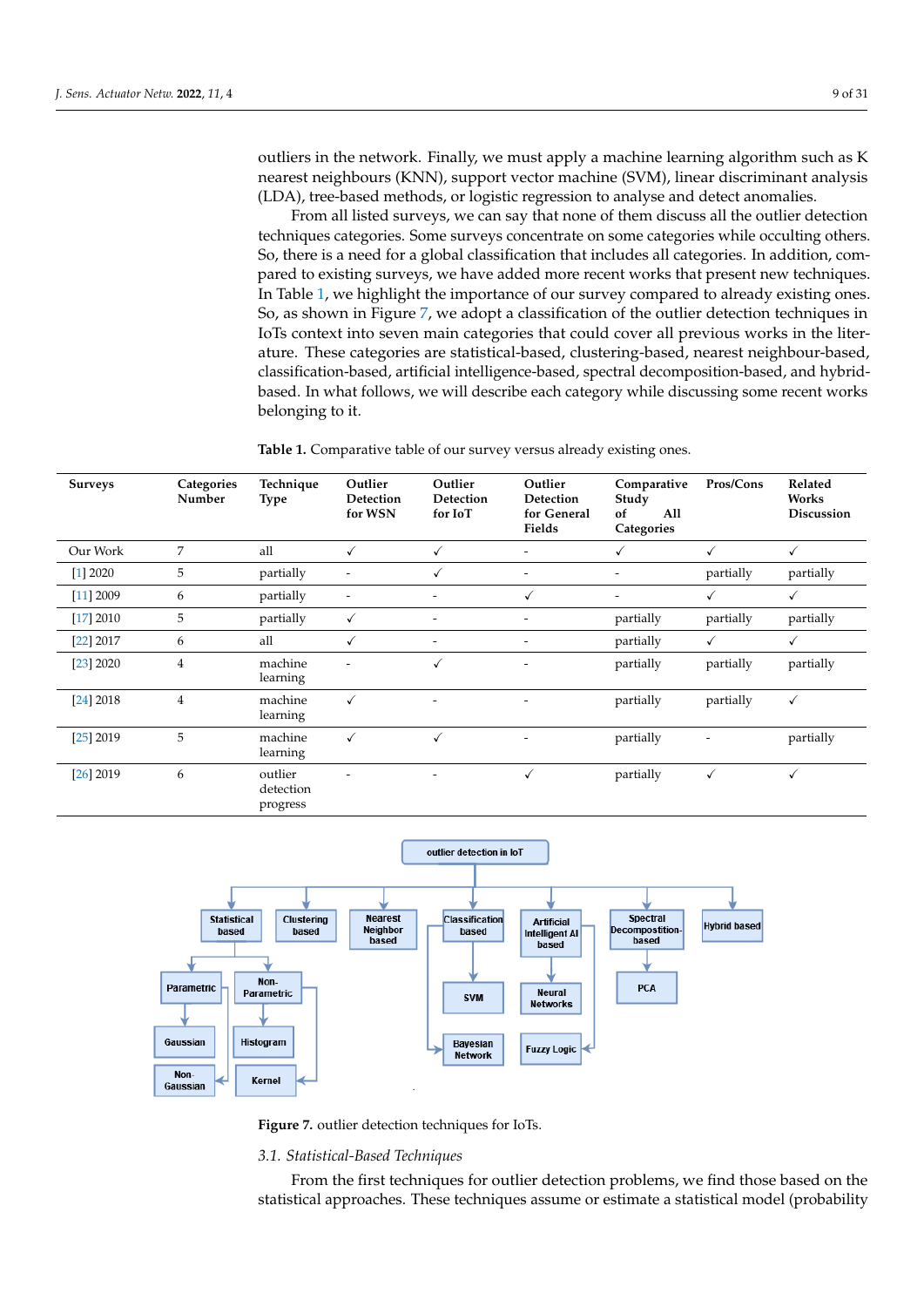distribution) that captures the data distribution and test how data values match the model. A data value is considered as an outlier if the probability generated by this model is very low. The statistical-based techniques are divided into two sub-categories [\[17\]](#page-27-3):

- Parametric techniques: include methods with knowing data distribution, which means that data is generated from a well-known model, for example, a normal distribution model. In this case, the distribution parameters are estimated based on available data. When a data value is highly different from the data model, it is considered an outlier.
- Non-parametric techniques: include methods with no known data distribution, which means that they are depending on a distance measure between the new data value and the statistical model. Then, define a threshold on this distance value to decide if the observed value is an outlier or not. In these techniques, it is not easy to define or to choose this threshold.

The histogram and the kernel function are the most commonly used approaches in this category. The Histogram technique [\[28\]](#page-27-14) includes counting and estimating the occurrence rate of different data values by calculating the possible occurrence of a data value. Furthermore, the histogram technique includes comparing the test data value with histogram categories to check if it corresponds to one of them. Kernel functions [\[29\]](#page-27-15) calculate the probability distribution function (PDF) for the normal data values. If the new data value has a low PDF, then it is considered as an outlier. In what follows, we present a brief discussion of some recent works that match this category.

In [\[30\]](#page-27-16), authors proposed a distributed fault detection (DFD) algorithm for WSN, where each sensor node cooperates with its neighbours to send and receive data to detect and identify the faulty nodes. This technique is called the neighbouring coordination technique. After that, a statistical z-test will analyse collected data at each node to decide on its soft outliers and predict those of its neighbours. This test uses a normal distribution, and its accuracy is high if more data are collected. As a result, they have less communication overhead, with high DR and low FAR.

In [\[31\]](#page-27-17), authors proposed a distributed methodology for outlier detection in realtime series WSN. It considers the spatial-temporal correlation to identify data values' normality and to distinguish between errors and events. Each node detects temporal outliers based on the Autoregressive and Moving Average (ARMA) prediction model. Then, it communicates with its neighbours to see if those detected outliers are also spatially outliers. This methodology is called temporal and spatial real data-based outlier detection (TSOD), and it has some unavoidable communication overhead.

In [\[32\]](#page-27-18), authors proposed an online and distributed approach for estimating outliers in hierarchical WSN based on a histogram, with no need for a verification procedure to identify outliers. They prove through a theoretical study that the error of a new estimate is minimal. Their approach is efficient and has low complexity.

In [\[33\]](#page-27-19), authors proposed an approximation adaptive kernel density estimator (AKDE) approach. They calculate the PDF based on the kernel density estimation (KDE) method for online outlier detection in data streams. They prove that their algorithm is better than KDE.

In [\[34\]](#page-27-20), authors proposed an online adaptive algorithm based on the ARMA model, which can detect and replace outliers dynamically. In addition, this algorithm can achieve the demand of the real-time radar's healthcare application. Their algorithm can analyze the correlation of neighbourhood information to model them using ARMA. Their model has speed modelling and predicting on comparison with SVM and neural networks.

In [\[35\]](#page-27-21), authors proposed an IoT architecture for detecting errors and events based on four statistical models. Their models depend on the spatial-temporal correlation. They use the Classification and Regression Trees (CART) model to divide the data, and build a prediction model of each partition. Then, they have a decision tree as a result of this classification. They also consider the prediction error for correct classification. After that, they use the Random Forest (RF) model to obtain multiple trees. The Gradient Boosting Machine (GBM) is also used as another classification and regression model. Finally, the Lin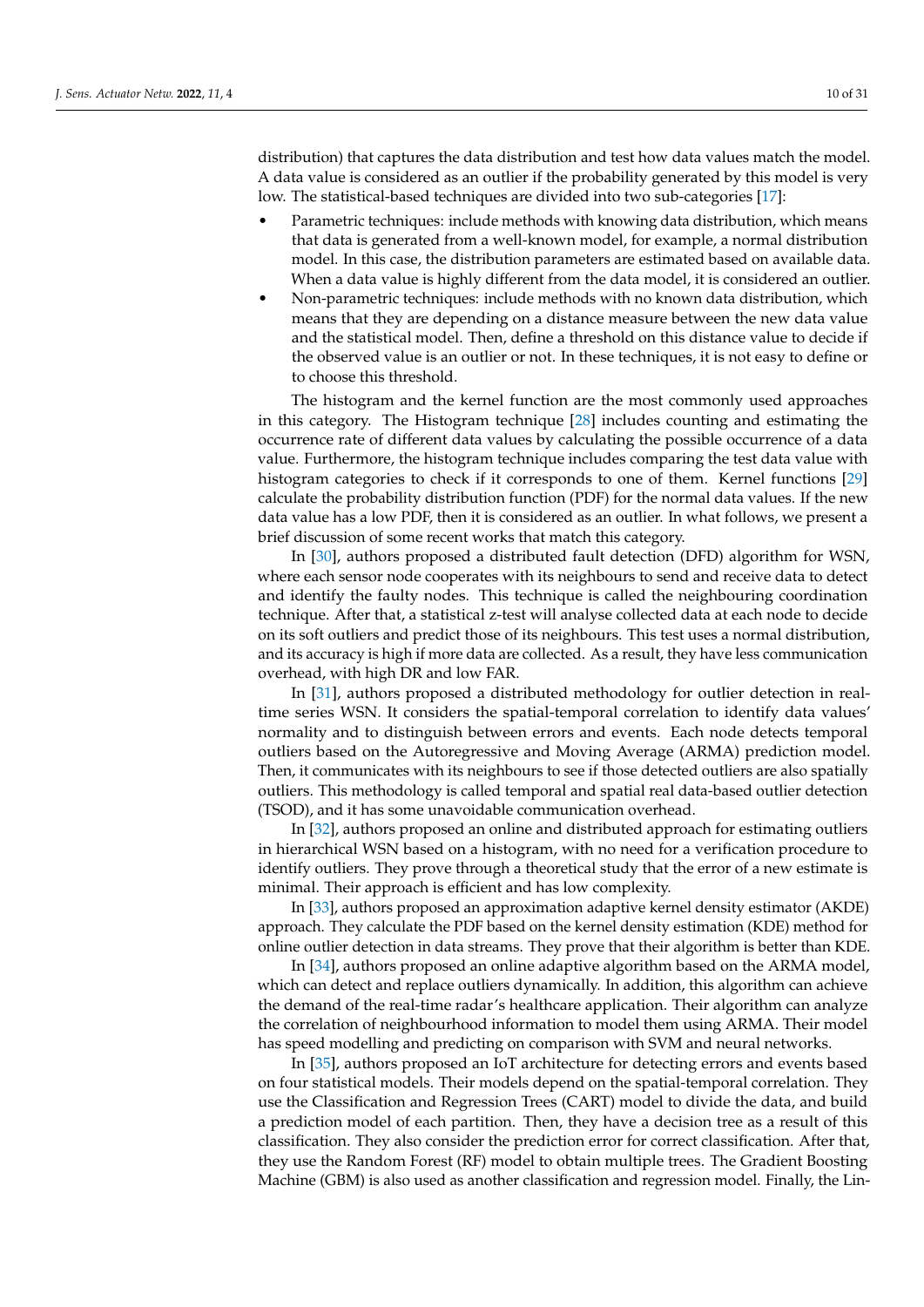ear Discriminant Analysis (LDA) model is also used as a linear classifier that distinguishes between classes based on features or parameters.

In conclusion, we can say that the statistical techniques perform well if the distribution model is rightly defined and there is no need for the data used in building the model. As we mentioned before, this previous knowledge of data distribution is not always available or not easy to obtain. The outliers with temporal correlation in the data set can be detected using statistical techniques. The change in data distribution will reduce this correlation and help detect outliers in streaming data. The parametric techniques are not suitable for the sensor data of IoTs applications. The non-parametric techniques are not efficient to work with multivariate data because it is computationally very costly.

#### *3.2. Clustering-Based Outlier Detection Techniques*

Clustering techniques are frequently used in the data mining field. These techniques group similar data values into clusters with similar behaviour. Data values are considered as outliers if they do not belong to clusters or if their clusters are much smaller than other clusters. The identification of outliers depends on the assumption that normal values belong to a large cluster. Meanwhile, outliers belong to small clusters or do not belong to any cluster. These techniques use metrics to measure the similarity between the data values (for example, the Euclidean distance). Moreover, they use inter-/intra-cluster distance thresholds and the cluster width. These parameters are not easy to choose and must be correctly selected to have efficient results. The clustering techniques gather similar data values into clusters and merge some clusters to reduce the communication cost. In what follows, we present a brief discussion of some recent works that match this category.

In [\[36\]](#page-27-22), authors proposed an unsupervised approach for outlier detection and clustering (ODC) based on a modified K-means algorithm. They consider a data value as an outlier if the average distance is p times far from its centroid. Then they remove the outlier data values from the data set to enhance the clustering process.

In [\[37\]](#page-27-23), authors proposed an outlier detection algorithm for IoT based on big data processing and k-means algorithm. Their approach uses the Hadoop framework and MapReduce to deal with distributed big data and use the Mahout machine learning library. They also extend the middleware LinkSmart of IoT architecture. They implement and integrate their algorithm with this middleware which is a part of the Hydra middleware project [\[38\]](#page-27-24).

In [\[39\]](#page-28-0), authors proposed a new algorithm based on the Density-Based Spatial Clustering of Applications with Noise (DBSCAN) clustering algorithm. They implement their modified algorithm of DBSCAN using SCALA programming language over Apache Spark. Their algorithm also uses a Resilient Distributed Dataset, which is called RDD-DBSCAN. Their distributed algorithm can deal with two-dimensional data set. It overcomes the limitation of the normal DBSCAN and MapReduce model in dealing with massive data set.

In [\[40\]](#page-28-1), authors proposed two algorithms for outlier detection and removal using an outlier score. The first one is distance-based, which operates with the Euclidean distance to determine data value similarity. The second one is cluster-based, which operates with the k-means and Euclidean distance. They use two outlier scores, F-score and likelihood ratio, to evaluate clusters quality and remove outliers. They utilize the health care dataset founded in the statistical computing project R. They prove that the second algorithm has better accuracy than the first one when choosing the correct outlier score.

In [\[41\]](#page-28-2), authors proposed an online approach for density-based outlier detection on big data. This approach includes two steps and is based on computing the Local Outlier Factor (LOF) [\[42\]](#page-28-3). During the first step, the Grid-Based Partitioning (GBP) algorithm divides the data into grides and allocates them to the distributed nodes in the network. In the second phase, the Distributed LOF Computing algorithm (DLC) detects density outliers in parallel. Their algorithm can overcome the high complexity when dealing with a high dimensional data set, and it is efficient to save the network resources.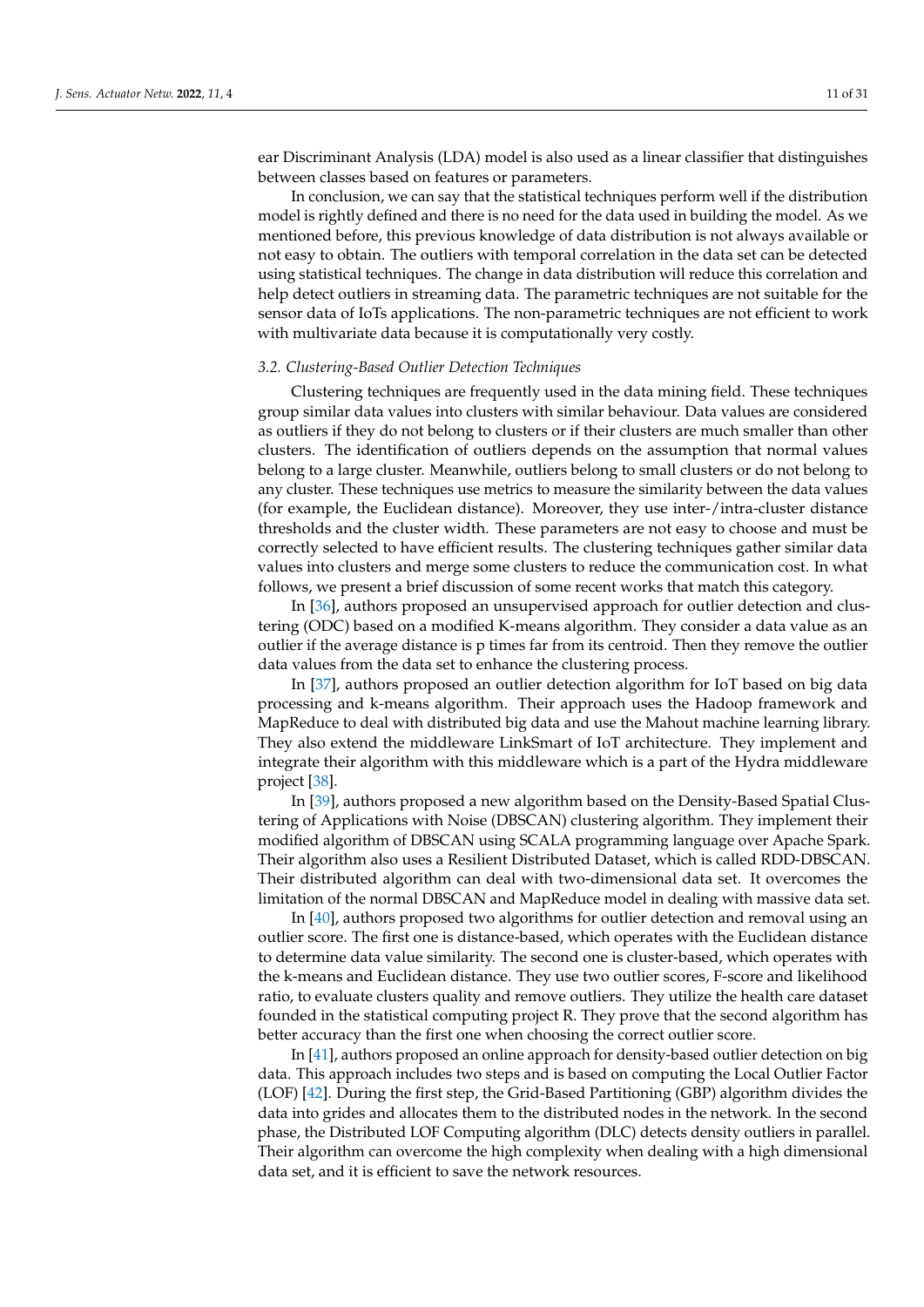In [\[43\]](#page-28-4), authors proposed a new outlier detection method in the time series data set. Their approach combines DBSCAN and a soft sensor modelling process to solve the problem of choosing DBSCAN input parameters. It also uses the training errors and the testing errors to adjust these parameters. Their method has better performance than the traditional DBSCAN.

In [\[44\]](#page-28-5), authors proposed a new distributed outlier detection algorithm for WSN based on clustering and segment-based manner. Their algorithm uses the Kullback–Leibler (KL) divergence and kernel density function. This algorithm detects the outliers which remain for a long period in the network. It reduces the communication overhead but still suffers from the computational cost of the high dimensional data.

In [\[45\]](#page-28-6), authors proposed a new fog computing outlier detection method in IoT. Their method overcomes the high latency of multi-hop transmission of centralized approaches and the high energy consumption of the distributed ones. All data values directly go to the fog nods to detect outliers. They proposed two algorithms, the Ellipsoidal Neighbourhood Outlier Factor (ENOF), which is based on LOF, and the hyperellipsoidal clustering algorithm (HyCARCE). The first one detects outliers with high efficiency and low cost of computation. The second one solves the problem of prior knowledge of cluster parameters by choosing them automatically.

In [\[46\]](#page-28-7), authors proposed a new process for outlier detection in WSN based on the DBSCAN algorithm. They use two modules; the first one for parameter computations such as the minimum radius of accepted cluster threshold (Eps), and the second for class identification in a spatial-temporal dataset. Their method gives better accuracy for detecting outliers with small FAR compared to [\[31\]](#page-27-17).

In [\[47\]](#page-28-8), the authors proposed an algorithm for outlier detection based on clustering in real big data. Their algorithm decreases the compactness of clusters while increasing separation from each other based on the distances between their centroids. Their algorithm detects outliers with higher accuracy than the k-means algorithm for different multivariate real datasets.

In [\[48\]](#page-28-9), authors proposed an algorithm for outlier detection based on k-means clustering and outlier removal (KMOR). Their algorithm creates an additional cluster to group all the outliers inside naturally during the clustering phase. The extended k-means algorithm can cluster the data and detect outliers simultaneously, with good performance better than the ODC algorithm in [\[36\]](#page-27-22).

In [\[49\]](#page-28-10), authors proposed a solution for anomaly detection in IoT smart city applications. Their approach was based on fog computing and used the Low Power Wide Area Network (LPWAN) technologies. They use Antwerp's City of Things testbed to develop and evaluate their solution. They find a similar performance of Birch clustering and robust covariance (RC) techniques with fog computing.

In [\[50\]](#page-28-11), authors proposed a new model for outlier detection in IoT big data. Their model is based on DBSCAN and uses a multi-dimensional resilient distributed dataset (NRDD-DBSCAN). They proved that their model is suitable for IoT applications in comparison with the normal DBSCAN algorithm. They also confirmed that their model is better than the RDD-DBSCAN [\[39\]](#page-28-0) in dealing with multi-dimensional data set.

In conclusion, we can say that these techniques do not require any previous knowledge of data distribution. They are suitable for increment data, since new data values can be added to clusters and tested for outliers after learning the clusters. Furthermore, the testing phase is fast because the number of clusters is a small constant that needs to be compared with each test data value. Finally, determining the distance between two data values in a multivariate data set adds significant computational overheads.

# *3.3. Nearest Neighbour-Based Techniques*

These techniques are frequently used in data mining and machine learning to evaluate a data value concerning its KNN. They use many well-known distance notions to calculate the distance (similarity measure) between two data values. If a data value is placed far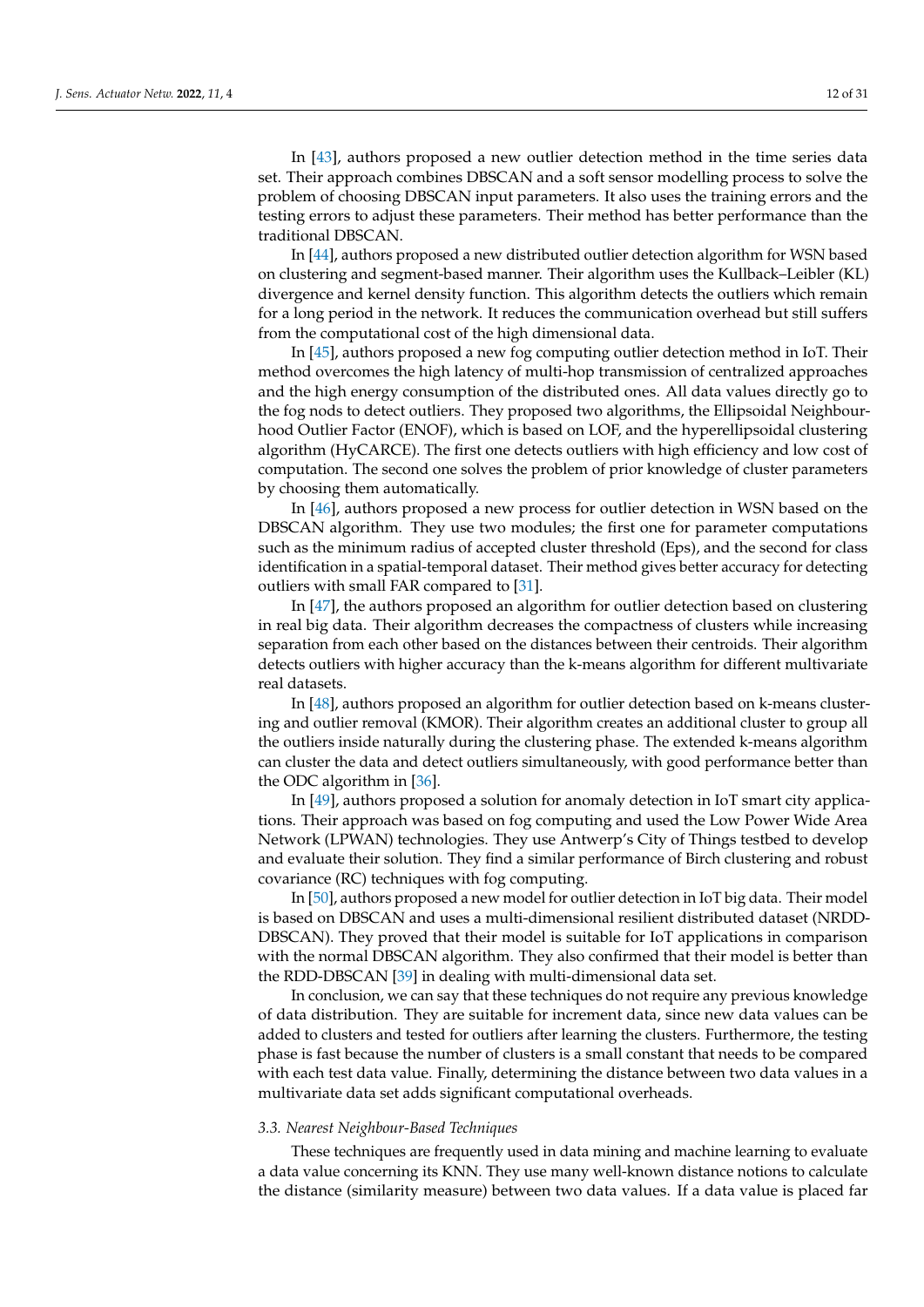from its neighbours, it is declared as an outlier. There are many examples of these distance notions, such as:

- Euclidean distance, which is suitable for univariate data.
- Mahalanobis distance (MD), which is suitable for multivariate data.
- Hamming distance.

In what follows, we present a brief discussion of some recent works that match this category.

In [\[51\]](#page-28-12), authors proposed a neighbour-based algorithm for incremental outlier detection in streaming data. Their algorithm is based on the property of the sliding window, which is called "predictability". It is applied to the expired data values, to discover which data value may become an outlier or not. Their algorithm achieves minimal CPU and memory costs.

In [\[52\]](#page-28-13), authors proposed a Micro Cluster-Based Continuous Outlier Detection (MCOD) algorithm in continuous data streams. Their algorithm is based on the sliding window and micro cluster to decrease the number of distance calculations. They consider that the data values are grouped in a micro-cluster. Its radius is the half radius of the containing cluster, and these values could not be outliers. Their techniques minimize the storage cost, and they are faster and have good flexibility in comparison with [\[51\]](#page-28-12).

In [\[53\]](#page-28-14), authors propose a framework called KNN-LEAP for outlier detection in streaming data. Their framework is based on the minimum search of neighbours and the priority of processing the data values on their arrival time. They consider that the data values received later are more important than data values received earlier. Their framework could reduce the CPU consumption and the space cost in comparison with the work presented in [\[52\]](#page-28-13).

In [\[54\]](#page-28-15), authors present an evaluation of their method for unsupervised outlier detection in WSN data based on the KNN algorithm. This approach is called data nearest for outlier detection (DNOD). The algorithm analyzes the learning data collected from sensors. It uses the neighbourhood data without considering the parameters of KNN to distinguish the abnormal from the normal values. They prove that the DNOD algorithm has fair DR, good accuracy, and low FAR.

In [\[55\]](#page-28-16), authors proposed an algorithm for outlier detection. It determines the outlier score, which is called the Relative Density-Based Outlier Score (RDOS). Their algorithm uses the KDE method to estimate the density distribution of each node locally, based on modified KNN of the node. They try to test many neighbourhood methods such as KNN, reverse nearest neighbour, and shared nearest neighbour. Their approach gives better performance than LOF [\[42\]](#page-28-3).

In [\[56\]](#page-28-17), authors proposed a distributed online unsupervised anomaly detection in sensors data. It is based on local neighbourhood information fusion. Using many real-life datasets, they study and evaluate the neighbourhood size and spatial-temporal correlation on their approach. They prove that their system improves outlier detection under the assumption of data correlation.

In [\[57\]](#page-28-18), authors proposed a novel Grid-based Approximate Average Outlier Detection (GAAOD) framework based on the KNN algorithm in IoT streaming data. Firstly, they used a self-adapted grid index file based on a sliding window to manage streaming data by filtering data values that are not outliers. After that, they used the min-heap algorithm, which is based on the index file, to calculate the approximate distances between data values and their KNN. Finally, they use the k-skyband method to maintain the data values which become outliers in the window. Their framework solves the problem of the proper selection of distance threshold, with low computational cost and better performance in comparison with the KNN-LEAP algorithm [\[53\]](#page-28-14).

In conclusion, we can say that the nearest neighbour techniques need a distance metric to express data similarity. These techniques do not assume any previous knowledge of data distribution. Furthermore, they are straightforward and could be applied to different data types, but they have high computational costs while computing the distance measure in a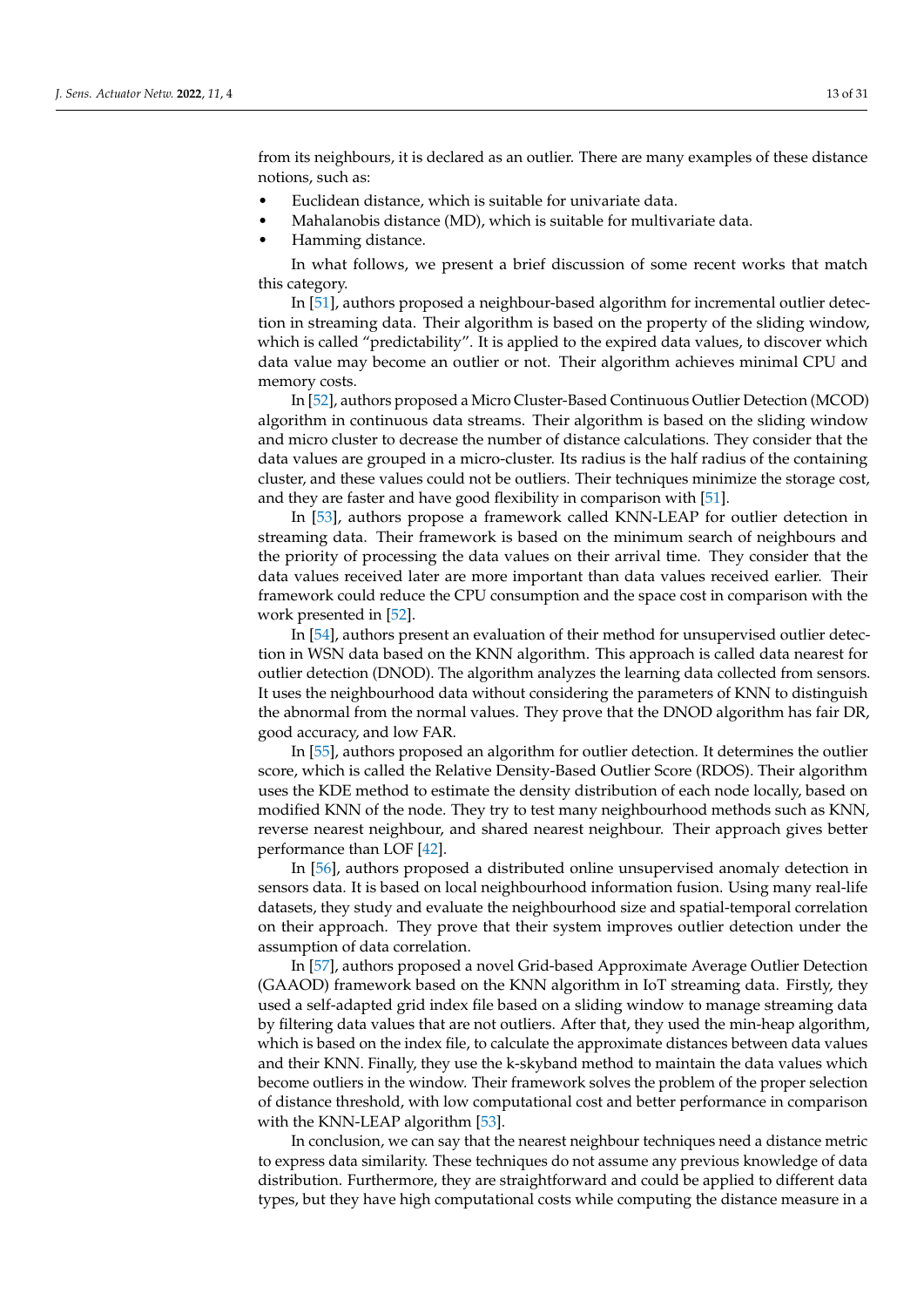multivariate dataset. These techniques have the problem of choosing the appropriate input parameters. Thus, the incorrect choice of the threshold will give a high false-negative rate of outlier detection.

## *3.4. Classification-Based Techniques*

The classification-based techniques define a classification model (classifier) by using some data values as training values. The classification comprises two phases: the training phase, in which a classifier learns from the values in the available data set, and the testing phase, in which the data values are classified into normal or abnormal (outlier) groups. Additionally, new training is needed for the new arrival data values. In what follows, we present a brief discussion of some recent works that match this category.

In [\[58\]](#page-28-19), authors proposed an adaptive online One-Class Support Vector Machine (OCSVM) outlier detection algorithm for WSN. They consider the spatial-temporal correlation between sensor's data values. Their algorithm has better accuracy and a low FAR compared to earlier algorithms for WSN.

In [\[59\]](#page-28-20), authors proposed two approaches: the first one is Centered Hyperellipsoidal Support Vector Machine (CESVM). The second one is a distributed hyperellipsoidal one class Quarter-Sphere Support Vector Machine (QS-SVM) for WSN. The two approaches have high DR and accuracy rates for different real-life and synthetic datasets. The QS-SVM extends the SVM to be an unsupervised learning algorithm. It has less communication overhead and a comparable accuracy compared with the CESVM centralized approach.

In [\[60\]](#page-28-21), authors proposed an approach for outlier detection in WSN based on Spatial-Temporal-Attribute one class Quarter-Sphere Support Vector Machine (STA-QS-SVM). They did not only consider the spatial-temporal correlation between sensor nodes, but they also used the attributes correlation of sensor nodes to detect errors and events. Their approach has better performance than QS-SVM [\[59\]](#page-28-20) and ST-QS-SVM approaches. This performance increases as the number of attributes increases, since this will affect the training quality of SVM. As a result, this will increase the DR and decrease the FAR.

In [\[61\]](#page-28-22), the authors proposed two online techniques based on hyperellipsoidal OCSVM for outlier detection in WSN. They consider the spatial-temporal correlation and the correlation of data attributes to detect outliers. They update the hyper-ellipsoid SVM model to overcome the problem of FAR, and have good outliers identification. Their algorithms give better DR and FAR than the other SVM models.

In [\[62\]](#page-28-23), authors present a new outlier score scheme named Hyperellipsoidal Neighbourhood Outlier Factor (ENOF). They also proposed a distributed mechanism for outlier detection and scoring the outliers in WSN, based on ENOF with multiple hyperellipsoidal clusters. This mechanism is suitable for networks with constrained resources such as WSN and IoT. Their approach has better performance than the centralized mechanism.

In [\[63\]](#page-28-24), authors proposed an Adaptive Distributed Outlier Detection (ADOD) approach for WSN. Their proposal is based on probabilistic inference on Bayesian networks. It enhances the classification accuracy, execution time, and communication cost.

In [\[64\]](#page-28-25), authors proposed a Distributed Bayesian Algorithm (DBA) for fault detection in WSN. They use the Bayesian networks to calculate the fault probability by exchanging the data values between the neighbouring nodes. After that, this probability will be adjusted. If the fault probability of the sensor node exceeds a certain level of probability threshold, they consider this node a faulty node. Their approach has better performance than the originally distributed fault detection (DFD) discussed in [\[65\]](#page-29-0) with low FAR and high DR.

In [\[66\]](#page-29-1), authors proposed an online outlier detection algorithm based on Least Squares One-Class Support Vector Machine (LS-OC-SVM) classifiers. These classifiers detect outliers in large power grid streaming sensor data. They implement their algorithm using the IEEE 14 bus test system and prove that it has low computation cost and memory usage.

In [\[67\]](#page-29-2), authors proposed a new threshold-free error detection (TED) approach for industrial wireless sensor networks (IWSN). They get rid of the selection of the correct predefined threshold. In addition, they use the temporal correlation between the data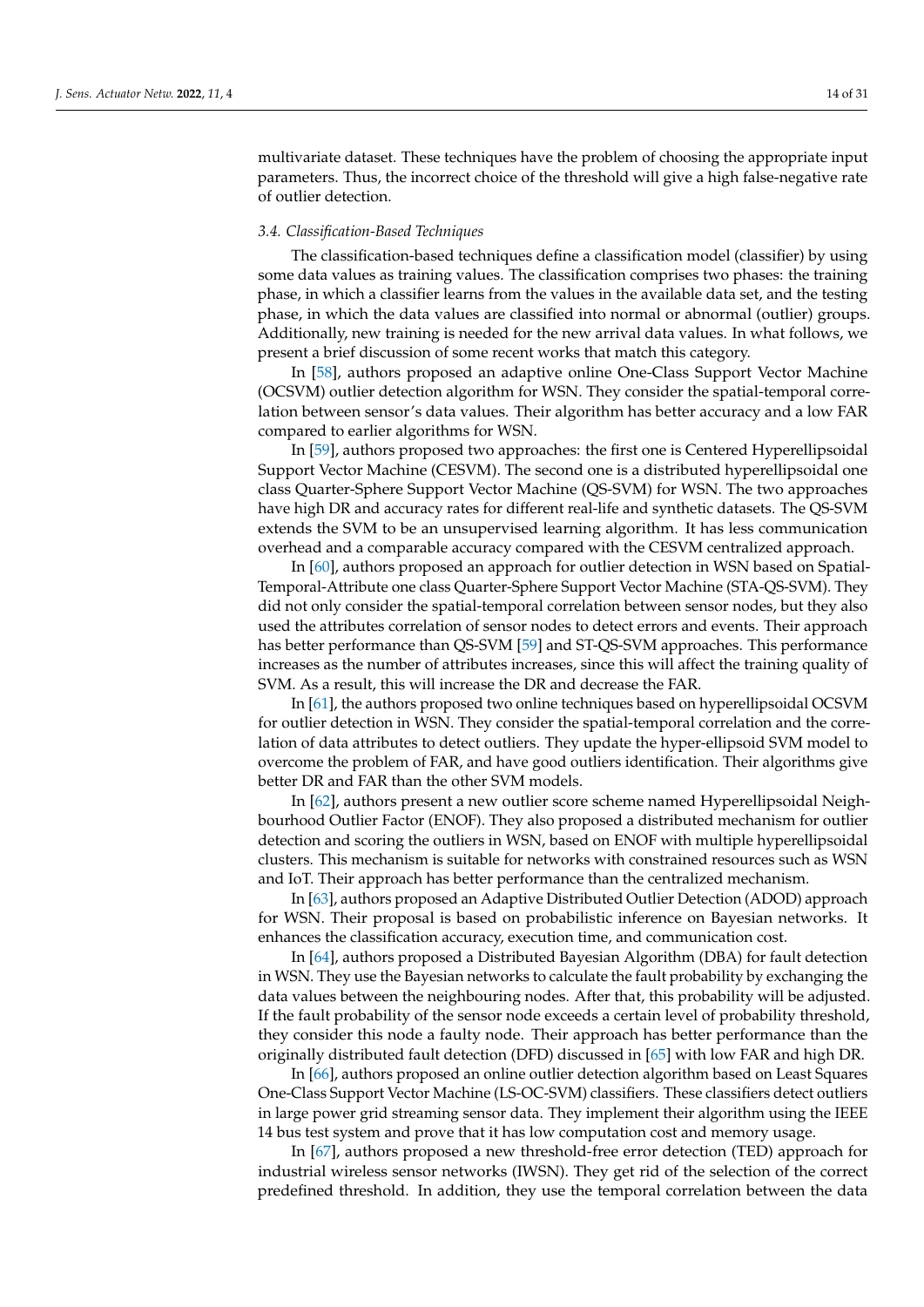values of the sensor node and the spatial correlation between the neighbouring nodes. This approach is based on two phases; the first is the training phase, and the second is the diagnosis phase to build the OCSVM model. This model is transferred to the base station to detect outliers. Their approach improves the DR and reduces the FAR.

In [\[68\]](#page-29-3), authors proposed an algorithm for outlier detection in IoT big data. Their method is based on the One-Class Support Tucker Machine (OCSTuM) algorithm. They also proposed another Genetic Algorithm (GA-OCSTuM) for parameters optimization and selection of features and to solve the problem of the time-consuming iterative method. These two algorithms extend the OCSVM to solve the problem of high dimensional data. The previous vector-based algorithms with big data may destroy the correlations and the structural information among data and thus may have low DR and loss of some outliers. Their algorithms have better DR, but they have higher execution times than the previous ones due to the iterative steps of the algorithm.

In [\[69\]](#page-29-4), authors proposed a Distributed Outlier Detection algorithm (DODS) in WSN, based on considering the temporal correlation of data values. They achieve their approach using a Bayesian classifier in an interesting region (IR). Their algorithm is energy efficient, and it reduces the communications between neighbours, while achieving higher DR and lower FAR compared to [\[70,](#page-29-5)[71\]](#page-29-6).

In conclusion, we can say that most of these techniques are unsupervised, which means that they do not need previous knowledge of labelled training data. Moreover, they do not have an explicit statistical model or estimated parameters. These techniques have optimal detection of outliers, but their computation cost is greater than that of statistical and clustering techniques.

#### *3.5. Artificial Intelligence Techniques*

Artificial intelligence techniques are the recent approaches for the identification of outliers in IoTs. Neural networks (NN) and fuzzy logic are examples of these techniques. They are based on decision-making theories. The NN is a logical model that provides a global overview and makes decisions using the entire data set. The fuzzy logic is a technique used to distinguish between the normal data values using distinction values such as (yes/no, right/wrong), which can be helpful in outlier detection issues. In what follows, we present a brief discussion of some recent works that match this category.

In [\[72\]](#page-29-7), authors proposed an algorithm for Fault Detection and Isolation (FDI) in WSN using the Fuzzy Knowledge-based Control (FKBC). Their algorithm detects faulty communications between nodes using a clustering framework. The cluster heads exchange the challenge-response messages with nodes to see if they are faulty or healthy. Their algorithm also adopts the Bayesian approach to observe and estimate the reputations of nodes in the network.

In [\[73\]](#page-29-8), authors proposed a Heterogeneous Fault Diagnosis (HFD) protocol for WSN. It includes three phases: a clustering, fault detection, and fault classification. Their protocol is based on a time-out mechanism for complex faulty node detection. It is also based on a statistical method called the Analysis of Variance (ANOVA) test for soft faulty detection. The classification phase compares the data values of faulty sensors with the data values of normal sensors and classifies them based on the Probabilistic Neural Network (PNN). Their approach performs better than the DSFD algorithm according to [\[74\]](#page-29-9).

In [\[75\]](#page-29-10), the authors proposed a two-part algorithm. The first part is a Distributed Anomaly Detection Autoencoder on Sensor node (DADA-S). The second part runs in IoT Cloud (DADA-C) for detecting outliers in WSN or, more broadly, in IoT. They used an autoencoder neural network which is a deep learning model. The detection process is distributed on the sensors directly without communicating with other sensors or turning back to the cloud. Thus, the communications, computations cost, training tasks are transferred via the cluster head and reduced in the IoT cloud with low overheads on sensors. In addition, Their algorithm uses the feature of unsupervised learning of the auto-encoder neural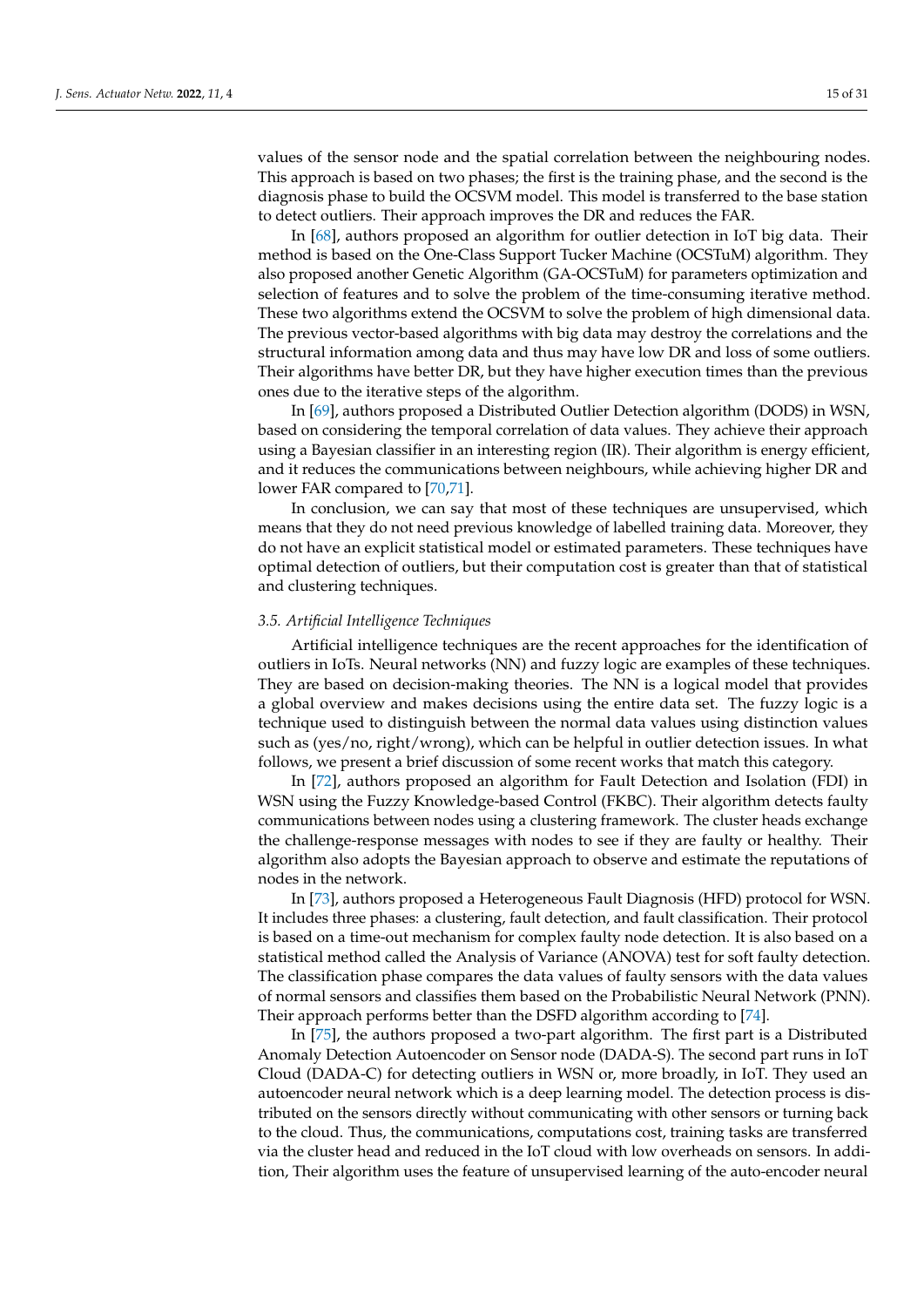networks. Thus it could be adaptive to dynamic changes in the environment, and achieve high DR and low FAR.

In [\[24\]](#page-27-13), authors present the advantages and the disadvantages of some ML approaches for WSN. They concentrate on Bayesian algorithms which are supervised machine learning algorithms, and can be used to calculate the missing data values and detect outliers in WSN. They suggest using the Bayesian Belief Network for classification, which compares the data value behaviour characteristics with other data values. Furthermore, they use the COMIS (Component Oriented Middleware for Sensor network) to solve the problem of big data sensors.

In [\[76\]](#page-29-11), authors present a distributed soft fault detection scheme for non-linear stochastic systems based on IT2 T-S fuzzy models filters for WSN. They assess the performance of the Lyapunov functional approach of the fault detection system. Their approach can reduce the computational cost with fewer decision variables.

In [\[20\]](#page-27-6), authors propose an algorithm that used three input fuzzy inference systems (FIS) with 27 developed fuzzy rules which help in decision making. Their algorithm detects sensor hardware faults such as battery, transmitter, and receiver circuit errors in IoT. The conditions of these hardware elements are measured and used as input to the FIS system. Their approach gives high accuracy and low FAR compared to the Faulty Detection WSN (FDWSN) approach [\[77\]](#page-29-12).

In [\[78\]](#page-29-13), authors proposed a Distributed Fuzzy Logic-Based Faulty Node Detection (DFLFND) algorithm for heterogeneous WSNs. Their scheme used the spatial-temporal correlation and can detect and isolate faulty nodes and discover interesting events. Each node has a fuzzy logic controller (FLC) to weight its sensed data values with the data values of its neighbours. The nodes use a voting algorithm based on weights to detect the faulty node. If the neighbouring nodes have sensed data values that are different from the data values of the tester node, it is considered as a faulty node and goes to sleepy mode.

In [\[79\]](#page-29-14), authors proposed a distributed green fault detection scheme for IoT-enabled WSN based on a vague set, which is a further generalization of a fuzzy set. It depends on interval-based membership instead of point-based membership. So, this vague set has more power to detect the vagueness data. Their algorithm diagnoses sensor fault, battery fault, receiver fault, transmitter fault, and microcontroller fault. They prove that this model achieves better detection accuracy and low FAR than DFD [\[30\]](#page-27-16), DSFD [\[74\]](#page-29-9) HFD [\[73\]](#page-29-8), and DFLFND [\[78\]](#page-29-13).

In [\[80\]](#page-29-15), authors investigate the prediction-based and the pattern recognition-based outlier detection techniques. These techniques are for IoT cloud-based indoor climate control vertical plant walls systems. They prove that the autoencoder neural network is better than other methods in detecting point outliers. They also confirm that the long short-term memory encoder-decoder (LSTM-ED) is better at detecting contextual outliers.

In conclusion, we can say that techniques based on artificial intelligence could work with fragmented, noisy, or limited data, and they are capable of generalizing with such data. They hardly build the model because of the need for more fine-tuning before working in real applications. When adding new data or rules, there is no need for further training for the system. They are rule-based techniques, so for example, when dealing with the spatial-temporal correlation of data, this will increase the number of rules needed. As a result, it will not be suitable for the resource-constrained sensors. The rules number will add more computational cost, consume more memory, and finally affect the DR.

#### *3.6. Spectral Decomposition Techniques*

In these techniques, the principal component analysis (PCA) is used to simplify and reduce the dimensions of the data set. It generates a new uncorrelated subset of data (components) which reserves the maximum variance to find the normal behaviour of data before detecting outliers. The data values that are not well reconstructed or deviated from the variability of the top few principal components are considered as outliers. In what follows, we present a brief discussion of some recent works that match this category.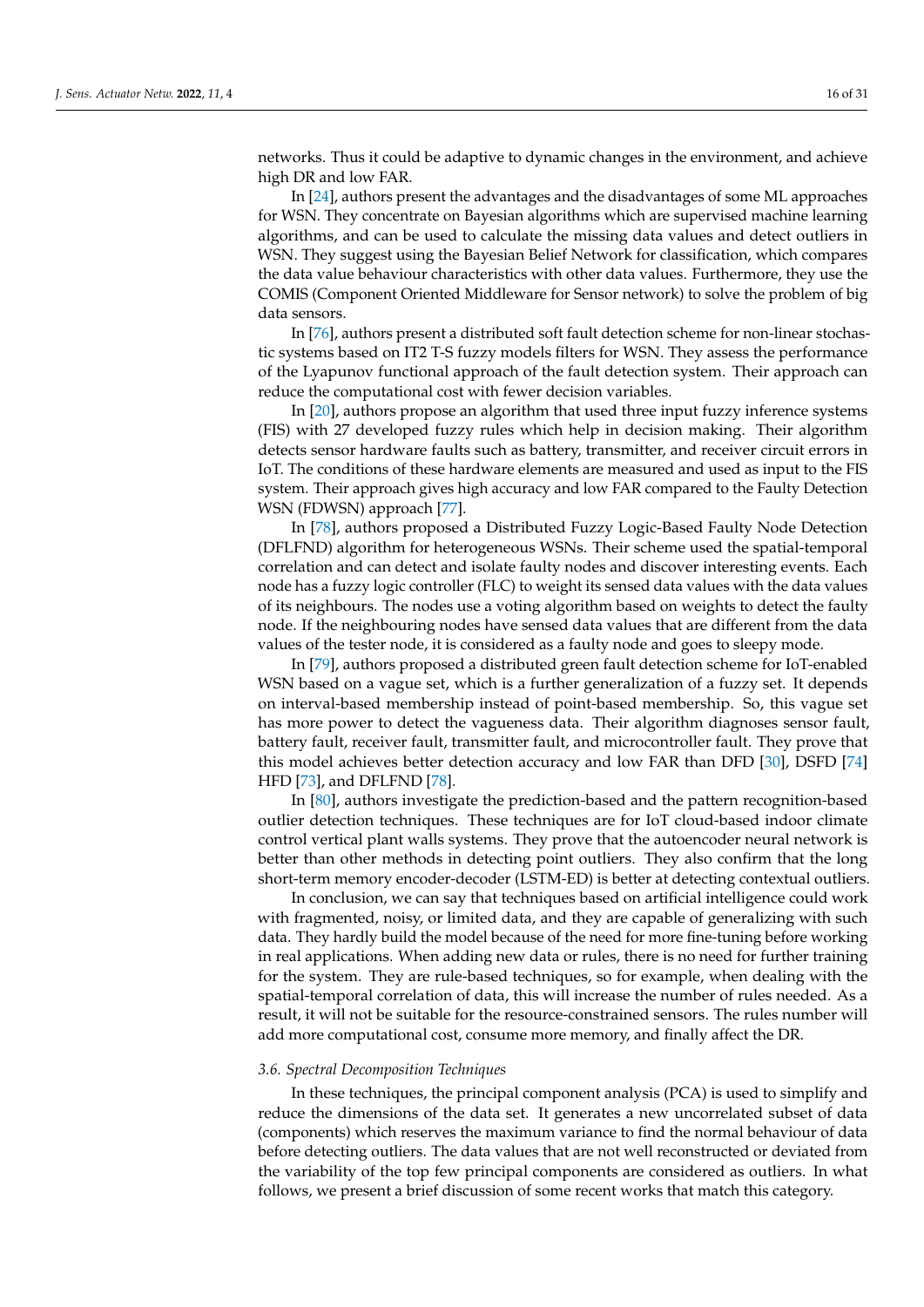In [\[81\]](#page-29-16), authors develop an online outlier detection model for WSN. It is based on measuring the variation of sensor data values using the principal components space. This technique is distributed over the network, and it achieves high DR and low energy consumption.

In [\[82–](#page-29-17)[84\]](#page-29-18), the authors proposed a new outlier detection technique based on kernel principal component analysis (KPCA). They use the MD for outlier detection in WSN and compare it with a predefined threshold to separate the outlier values from the normal ones instead of comparing with the reconstruction error (RE). The outlier value is a measured data value that deviates from the principal subspace of the normal data. If the MD is more significant than their specific threshold, they consider the data value as an outlier; elsewhere, it is a normal data value. They prove that this approach (KPCA-MD) is better than the KPCA with a training set (KPCA-RE) and OCSVM algorithms regarding the accuracy rate and FAR.

In conclusion, we can say that PCA-based techniques can be used with a vast amount of data with multiple attributes. It is not easy to find suitable components that capture the regular data pattern and need high computational cost.

## *3.7. Hybrid Techniques*

The hybrid techniques are coming to combine more than one solution to overcome the disadvantages of previous solutions. By this merging, we can obtain good results, as we will see in the following works.

In [\[85\]](#page-29-19), authors proposed a distributed approach for outlier detection in WSN based on fixed-width clustering algorithm and KNN. They reduced the communication overhead and balanced the load by clustering the data values locally at each node. Then, the clusters summary of each node is sent to the parent node to merge similar clusters based on the cluster width. They repeat this until reaching the main station, which will detect the outliers by calculating the inter-cluster distance using the KNN parameters. Their distributed algorithm has better performance than the centralized algorithm.

In [\[86\]](#page-29-20), authors proposed a hybrid outlier detection technique named SVM-KNN for WSN. Their approach is based on SVM and KNN. The SVM benefits from the spatialtemporal correlation between sensor nodes. However, this will add more overhead to the training phase. Thus, the KNN reduces the training samples scale to optimize and reduce the training time in SVM. Then they use a kernel function to map the samples into the future space. Their technique has good performance and reduces the overhead of the spatial-temporal correlation in large scale data set.

In [\[70\]](#page-29-5), authors proposed a hybrid cluster-based and nearest neighbour-based approach for outlier detection in WSN. However, they consider the advantage of spatialtemporal correlation to classify the outliers and distinguish between errors and events. Their experimental results have higher accuracy and DR for identifying outliers and interesting events than [\[71\]](#page-29-6); which is an event detection method based on a distributed collaboration among neighbour nodes.

In [\[87\]](#page-29-21), authors propose a new algorithm for anomaly prediction in data streams based on PCA, information entropy theory, and support vector regression. The data feature and the entropy feature matrixes are generated from a sliding window, then the PCA analyses and treats the matrixes. Finally, the support vector regression model will predict anomalies by comparing components and newly coming data values.

In [\[88\]](#page-29-22), authors proposed a Recursive PCA (R-PCA) algorithm based on k-means clustering for outlier detection in IoT systems. The clustered data is gathered and sent to the cluster heads where the R-PCA will be applied considering the spatial correlation and the dynamic changes in IoT data. For these changes, the parameters of R-PCA are updated recursively. This algorithm gives better performance than PCA regarding the FAR and the low power consumption. However, both use the Gaussian distribution of noisy data, which will affect the detection of outliers in big data.

In [\[89\]](#page-29-23), authors present an algorithm to detect outliers in WSN, based on DBSCAN and SVM named HSE. Their algorithm tries to solve the problems of selecting the input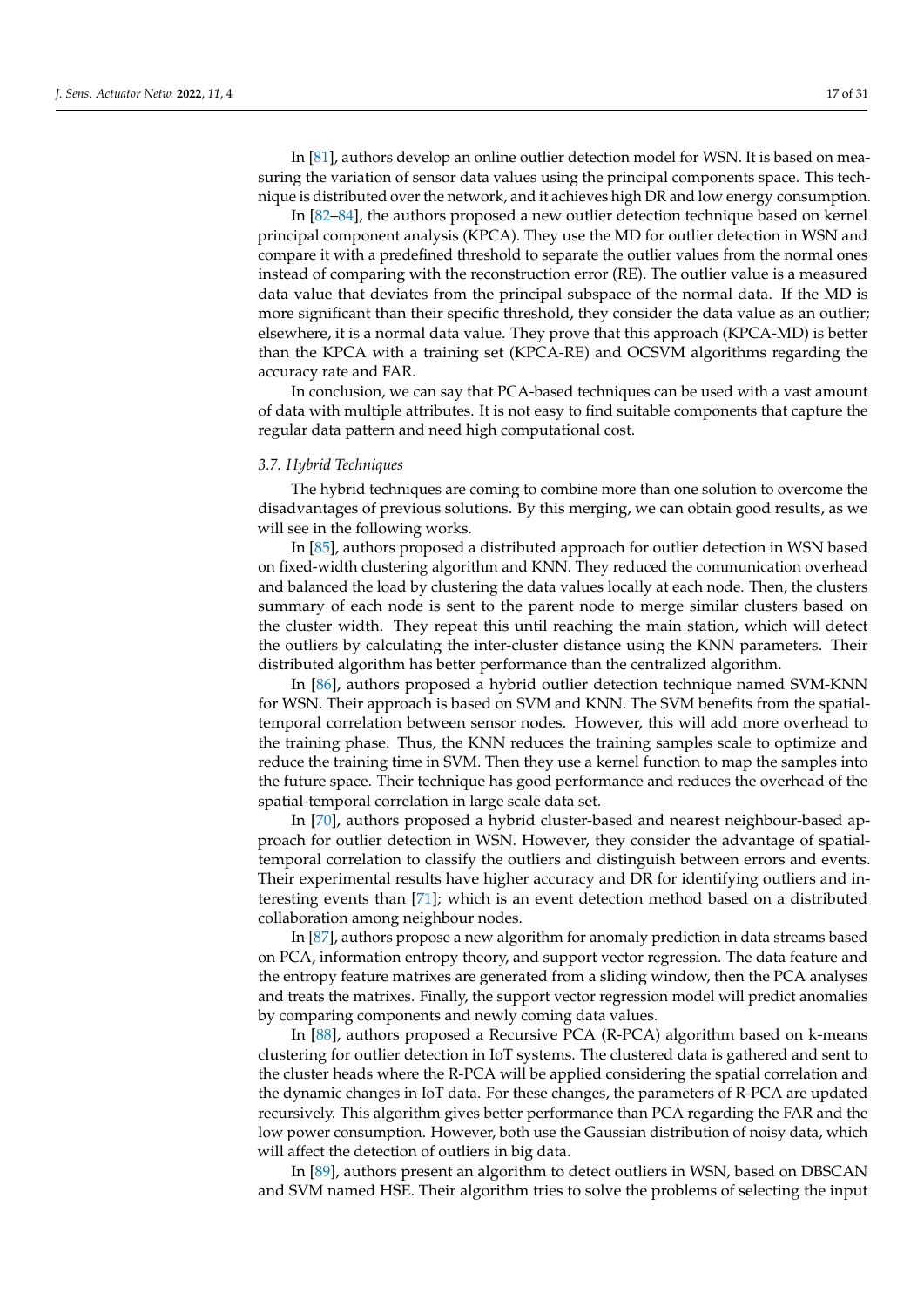parameters of the DBSCAN algorithm by considering the advantages of coefficient correlations (CC) and enhancing the accuracy detection by using the SVM. They perform the algorithm after selecting the suitable DBSCAN input parameters. So, the clusters with high density are considered normal, and those with low density are judged abnormal and thus labelled. Finally, the SVM will be trained from the normal data to classify and separate the outlier data values from the normal data values.

In [\[90\]](#page-30-0), authors proposed an algorithm for fault detection in WSN. It uses SVM to classify sensor data values and detect faults based on statistical learning. The SVM is executed at the cluster head or the sink node based on a kernel decision function to detect faulty nodes. So, their technique, like the cloud technique, is suitable for resourceconstrained sensors. It differs from other techniques such as (Bayes, HMM and SODSEN), where the algorithm runs on both cluster head and sensors.

In [\[91\]](#page-30-1), authors proposed an approach for detecting abnormal data values in smart homes IoT devices. It is based on statistics and machine learning techniques. In their process, they sniff and collect the sensed traffic data, which is exchanged between sensor IoT devices and the gateways. Then, they try to classify these data into different behavioural templates according to a set of features predefined statistically. These templates will be used later to detect the anomalies that deviate from the expected behaviour according to a specific threshold. The selection of a bad threshold can affect the rate of FAR.

In [\[92\]](#page-30-2), authors propose a scalable outlier detection approach for IoT time-series data. Their method works on passing the time series data into a noise filter, then performing two steps. The first step is offline and starts by using the PCA to reduce the recorded time series data dimensions. Then, it uses hierarchical clustering to find the clusters and the correlated sensors data values. The second step starts offline by segmenting the time series data into segments to minimize the data distribution effect. Then, it uses the ARIMA model for time series data analysis to build the Long Short-Term Memory (LSTM) neural network trained from known data set. Also, they use the statistical analysis M-estimator, and the result is entered in the outlier detector module to detect outliers in an online manner.

In [\[93\]](#page-30-3), the authors proposed a new anomaly detection algorithm based on deep learning techniques. They perform their approach on their proposed Industrial IoT (IIoT) framework called Stack4Things (S4T). Firstly, they used the data gathered from the sensors by the S4T for training the algorithm by using two neural networks autoencoders. The two autoencoders are responsible of first dimension reduction, they attempt to learn an efficient encoding of the input data, and the resulting data will be stored in a specific layer, called code layer. Secondly, they use PCA to reduce data dimensions better and and transform them to get the few principal components. Finally, they use the k-means clustering to detect the outliers as their distance from the centroids.

In conclusion, we can say that these hybrid techniques can take advantage of two or more techniques to achieve the requirements of an optimal outlier detection technique. The merging of different operations may increase the computational cost and consume the sensor resources.

#### <span id="page-17-0"></span>**4. Comparative Study of Outlier Detection Techniques in IoT:**

In what follows, we provide a summarizing comparative table for each category. In each table, we compare works that present techniques belonging to the same category. For each work, we mention the year of the publication, the keywords contribution, the nature of data used by the algorithm, the adopted approach as discussed in Section [2.2,](#page-3-1) and finally, which application type the work is suitable for (IoT, WSN, streaming data, etc.). In all tables, we note by '-' the fact that the used approach is not well mentioned or defined in the concerned work.

We can see from Table [2](#page-18-0) that all listed works share some same approaches like being online (except the last one), dealing with univariate data and focusing on outlier detection.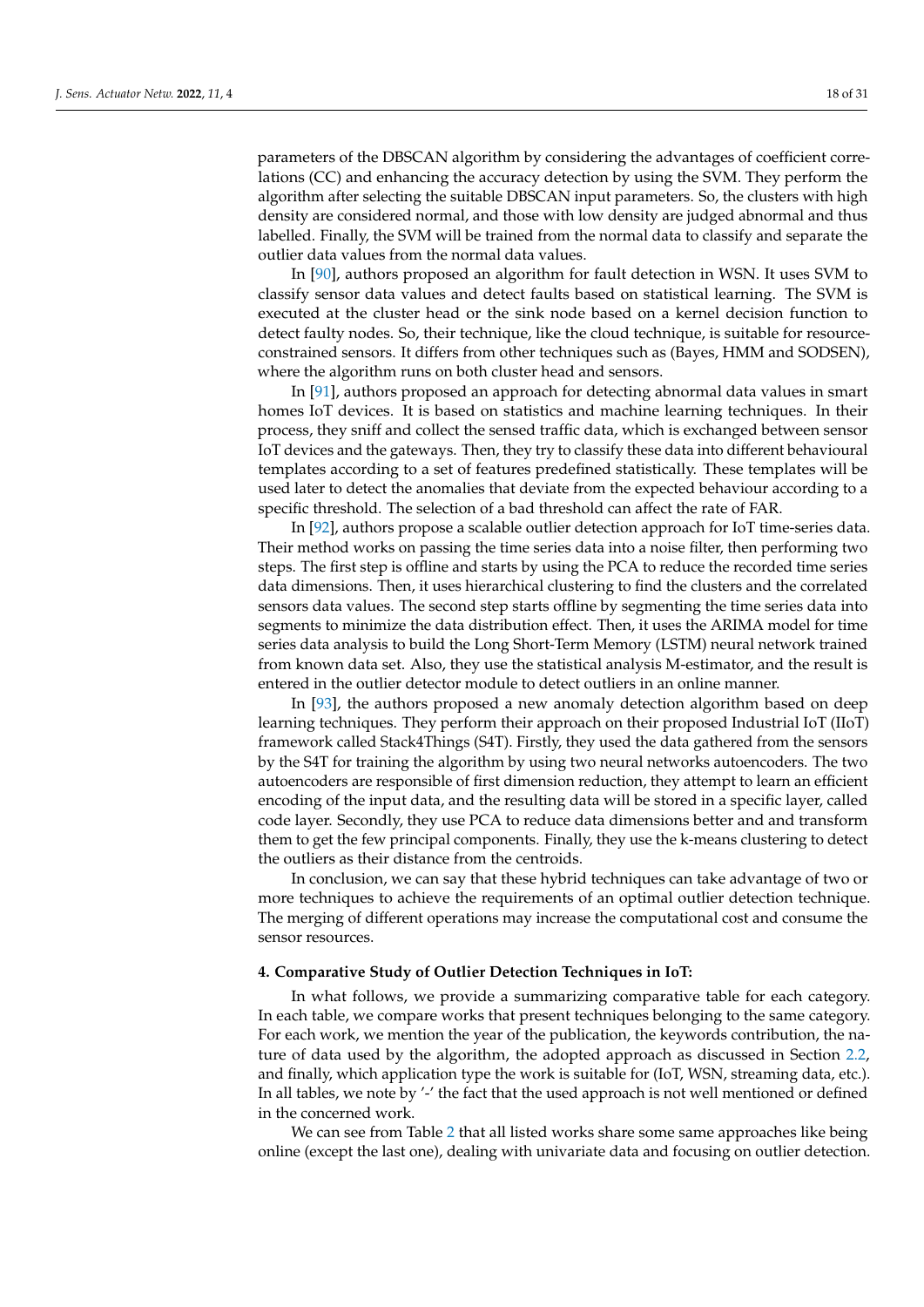| Work and<br>Year | Contribution<br><b>Key Words</b>                    | Nature of<br>Data                         | Approach     |              |              |                 |              |              |              |              |                            |                   |                           | Suitable for             |
|------------------|-----------------------------------------------------|-------------------------------------------|--------------|--------------|--------------|-----------------|--------------|--------------|--------------|--------------|----------------------------|-------------------|---------------------------|--------------------------|
|                  |                                                     |                                           | Online       | Offline      | Distributed  | ್ಠ<br>Centraliz | Univariate   | Multivariate | Supervised   | Unsupervised | $5\sqrt{ }$<br>Correlation | Outlier Detection | <b>Event Detection</b>    |                          |
| $[30]$ 2012      | z-test, neighbour-<br>ing coordination              | Simulation                                | $\checkmark$ | $\mathbf{x}$ | √            | $\mathbf{x}$    | $\checkmark$ | $\mathbf{x}$ | $\mathbf{x}$ | $\checkmark$ | $\mathbf{x}$               | $\checkmark$      | $\mathbf{x}$              | <b>WSN</b>               |
| [31] 2012        | TSOD,<br>ARMA<br>model                              | Experiments on real<br>data               | $\checkmark$ | $\mathbf{x}$ | $\checkmark$ | $\mathbf{x}$    | $\checkmark$ | $\mathbf{x}$ | $\checkmark$ | $\mathbf{x}$ | $\checkmark$               | $\checkmark$      | $\checkmark$              | <b>WSN</b>               |
| [32] 2012        | Histogram                                           | Experiments on real<br>data               | $\checkmark$ | $\mathbf x$  | $\checkmark$ | $\mathbf{x}$    | $\checkmark$ | $\mathbf{x}$ | $\mathbf{x}$ | $\checkmark$ | $\mathbf{x}$               |                   | $\boldsymbol{\mathsf{x}}$ | <b>WSN</b>               |
| $[33]$ 2015      | AKDE-kernel,<br><b>PDF</b>                          | Experiments on real<br>and synthetic data | $\checkmark$ | $\mathbf x$  |              |                 | $\checkmark$ | $\mathbf x$  | $\mathbf x$  | $\checkmark$ | $\mathbf x$                | $\checkmark$      | $\mathbf{x}$              | Streaming data           |
| [34] 2015        | ARMA model                                          | radar's health obser-<br>vations          | $\checkmark$ | $\mathbf{x}$ | $\mathbf{x}$ | $\checkmark$    | $\checkmark$ | $\mathbf{x}$ | $\checkmark$ | $\mathbf{x}$ | $\mathbf{x}$               | $\checkmark$      | $\boldsymbol{\mathsf{x}}$ | $\overline{\phantom{0}}$ |
| [35] 2018        | 4 Statistical mod-<br>CART, RF,<br>els:<br>GBM, LDA | Simulation on real col-<br>lected data    | $\mathbf{x}$ | $\checkmark$ | $\mathbf{x}$ | $\checkmark$    | $\checkmark$ | $\mathbf{x}$ | $\checkmark$ | $\times$     | $\checkmark$               |                   | $\checkmark$              | IoT                      |

<span id="page-18-0"></span>**Table 2.** Comparative Table of Statistical Based Techniques.

We can see from Table [3](#page-18-1) that all listed works share some same approaches, like being unsupervised and focusing on outlier detection.

<span id="page-18-1"></span>**Table 3.** Comparative Table of Clustering Based Techniques.

| Work and<br>Year | Contribution<br><b>Key Words</b>                                     | Nature of<br>Data                         | Approach     |              |              |              |                     |              |              |              |                 |                   |                           | Suitable for |
|------------------|----------------------------------------------------------------------|-------------------------------------------|--------------|--------------|--------------|--------------|---------------------|--------------|--------------|--------------|-----------------|-------------------|---------------------------|--------------|
|                  |                                                                      |                                           | Online       | Offline      | Distributed  | Centralized  | Univariate          | Multivariate | Supervised   | Unsupervised | Correlation S/T | Outlier Detection | <b>Event Detection</b>    |              |
| $[36]$ 2013      | K-means                                                              | Experiments on real<br>and synthetic data |              |              |              |              | $\mathbf x$         | $\checkmark$ | $\mathbf{x}$ | $\checkmark$ | $\mathbf{x}$    | $\checkmark$      | $\boldsymbol{\chi}$       |              |
| [37] 2015        | K-means, Bigdata,<br>Hadoop, Mahout,<br>MapReduce                    | Implement on Real<br>data                 | $\mathbf x$  | $\checkmark$ |              |              |                     |              | $\mathbf{x}$ | $\checkmark$ | $\mathbf x$     | $\checkmark$      | $\mathbf x$               | IoT Big Data |
| $[40]$ 2015      | Cluster-based K-<br>means, Distance-<br>based, Euclidean<br>distance | Simulation on R                           | $\mathbf{x}$ |              |              |              |                     | $\mathbf{x}$ | $\mathbf{x}$ | $\checkmark$ | $\mathbf{x}$    | $\checkmark$      | $\boldsymbol{\chi}$       |              |
| $[39]$ 2015      | RDD-DBSCAN                                                           | Synthetic data set                        |              |              |              | $\mathbf{x}$ | $\checkmark$        | $\mathbf{x}$ | $\mathbf{x}$ | $\checkmark$ | $\mathbf{x}$    | $\checkmark$      | $\boldsymbol{\mathsf{x}}$ |              |
| [41] 2016        | Clustering LOF                                                       | Experiments on real<br>data               | $\checkmark$ | $\mathbf x$  | $\checkmark$ | $\mathsf X$  | $\boldsymbol{\chi}$ | $\checkmark$ | $\mathbf{x}$ | $\checkmark$ | $\mathbf{x}$    | $\checkmark$      | $\boldsymbol{\chi}$       | Big Data     |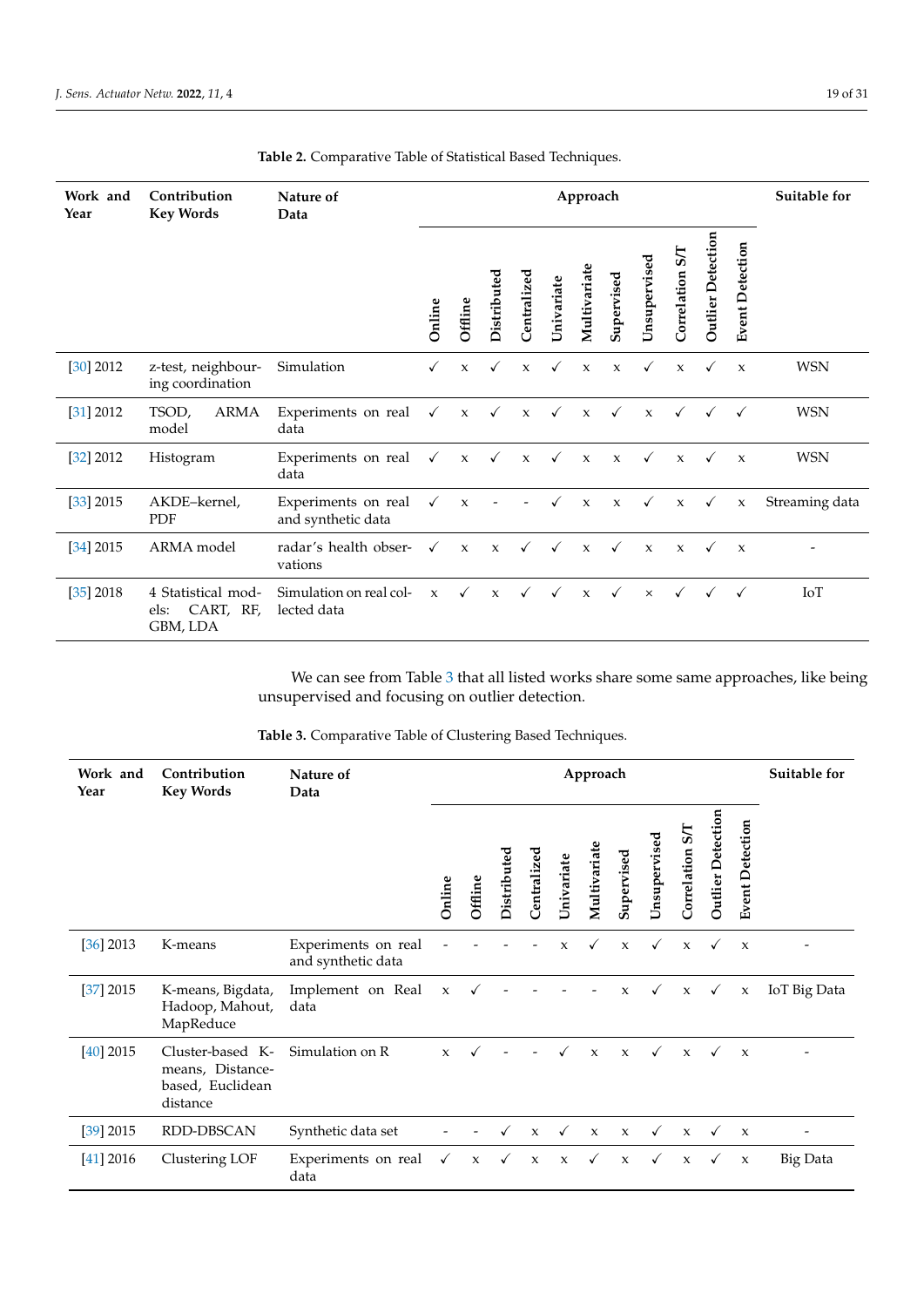# **Table 3.** *Cont.*

| Work and<br>Year | Contribution<br><b>Key Words</b>                                       | Nature of<br>Data                         | Approach     |             |              |              |              |              |              |              |                 |                   |                        | Suitable for     |
|------------------|------------------------------------------------------------------------|-------------------------------------------|--------------|-------------|--------------|--------------|--------------|--------------|--------------|--------------|-----------------|-------------------|------------------------|------------------|
|                  |                                                                        |                                           | Online       | Offline     | Distributed  | Centralized  | Univariate   | Multivariate | Supervised   | Unsupervised | Correlation S/T | Outlier Detection | <b>Event Detection</b> |                  |
| $[43]$ 2016      | DBSCAN,<br>Soft<br>sensor modeling                                     | Experiments on real<br>data               |              |             |              |              |              | $\mathbf x$  | $\mathbf{x}$ |              | $\mathbf{x}$    |                   | $\mathbf{x}$           | Time Series Data |
| $[44]$ 2016      | KL<br>divergence,<br>Kernel<br>density<br>function                     | Experiments on real<br>data               | $\checkmark$ | $\mathbf x$ | $\checkmark$ | $\mathbf{x}$ | $\mathbf{x}$ | $\checkmark$ | $\mathbf{x}$ | $\checkmark$ | $\mathbf{x}$    | $\checkmark$      | $\mathbf{x}$           | <b>WSN</b>       |
| $[46]$ 2017      | <b>DBSCAN</b>                                                          | Experiments on real<br>and synthetic data | $\checkmark$ | $\mathbf x$ |              |              | $\checkmark$ | $\mathbf x$  | $\mathbf{x}$ | $\checkmark$ | $\mathbf{x}$    |                   | $\mathbf x$            | <b>WSN</b>       |
| $[45]$ 2017      | Clustering, ENOF,<br>Fog computing                                     | Experiments on real<br>and synthetic data | $\checkmark$ | $\mathbf x$ | $\mathbf x$  | $\mathsf X$  | $\mathsf X$  | $\checkmark$ | $\mathbf{x}$ | $\checkmark$ | $\mathbf{x}$    | ✓                 | $\mathbf{x}$           | IoT              |
| [47] 2017        | Clustering                                                             | Experiments on real<br>and synthetic data |              |             |              |              | $\mathbf{x}$ | $\checkmark$ | $\mathbf{x}$ | $\checkmark$ | $\mathbf{x}$    | $\checkmark$      | $\mathbf{x}$           | <b>Big Data</b>  |
| $[48]$ 2017      | K-means, KMOR                                                          | Experiments on real<br>and synthetic data |              |             |              |              | $\mathbf{x}$ | $\checkmark$ | $\mathbf{x}$ | $\checkmark$ | $\mathbf{x}$    | $\checkmark$      | $\mathbf{x}$           |                  |
| $[49]$ 2018      | Birch Clustering,<br>RC, Fog comput-<br>ing, Air quality<br>monitoring | Antwerp's City of<br>Things testbed       |              |             | $\mathbf x$  | $\mathbf{x}$ | $\mathbf{x}$ | $\checkmark$ | $\mathbf{x}$ | $\checkmark$ | $\mathbf{x}$    | $\checkmark$      | $\mathbf{x}$           | IoT              |
| $[50]$ 2020      | NRDD-DBSCAN                                                            | synthetic data set                        |              |             |              | $\mathsf X$  | X            |              | $\mathbf x$  |              | $\mathbf{x}$    |                   | X                      | IoT              |

We can see from Table [4](#page-19-0) that all listed works share some of the same approaches, like being unsupervised and focusing on outlier detection.

<span id="page-19-0"></span>

| Table 4. Comparative Table of KNN Based Techniques. |
|-----------------------------------------------------|
|-----------------------------------------------------|

| Work and<br>Year | Contribution<br><b>Key Words</b>                 | Nature of<br>Data                         | Approach |         |             |                  |              |              |              |              |                |                   |                           | Suitable for          |
|------------------|--------------------------------------------------|-------------------------------------------|----------|---------|-------------|------------------|--------------|--------------|--------------|--------------|----------------|-------------------|---------------------------|-----------------------|
|                  |                                                  |                                           | Online   | Offline | Distributed | ್ನಾ<br>Centraliz | Univariate   | Multivariate | Supervised   | Unsupervised | Correlation S/ | Outlier Detection | <b>Event Detection</b>    |                       |
| [51] 2009        | neighbour-based<br>sliding window,<br>monitoring | Experiments on real<br>and synthetic data |          |         |             |                  | $\mathbf{x}$ |              | $\mathbf{x}$ | $\checkmark$ | $\mathbf{x}$   | ✓                 | $\boldsymbol{\mathsf{x}}$ | <b>Streaming Data</b> |
| [52] 2011        | <b>MCOD</b><br>Sliding<br>window                 | Experiments on real<br>and synthetic data |          |         |             |                  |              | $\mathbf{x}$ | $\mathbf{x}$ | $\checkmark$ | $\mathbf x$    | $\checkmark$      | $\mathsf X$               | <b>Streaming Data</b> |
| [53] 2014        | <b>KNN-LEAP</b>                                  | Experiments on real<br>streaming datasets |          |         |             |                  | $\mathbf{x}$ | $\checkmark$ | $\mathbf{x}$ | $\checkmark$ | $\mathbf x$    | $\checkmark$      | $\mathsf X$               | <b>Streaming Data</b> |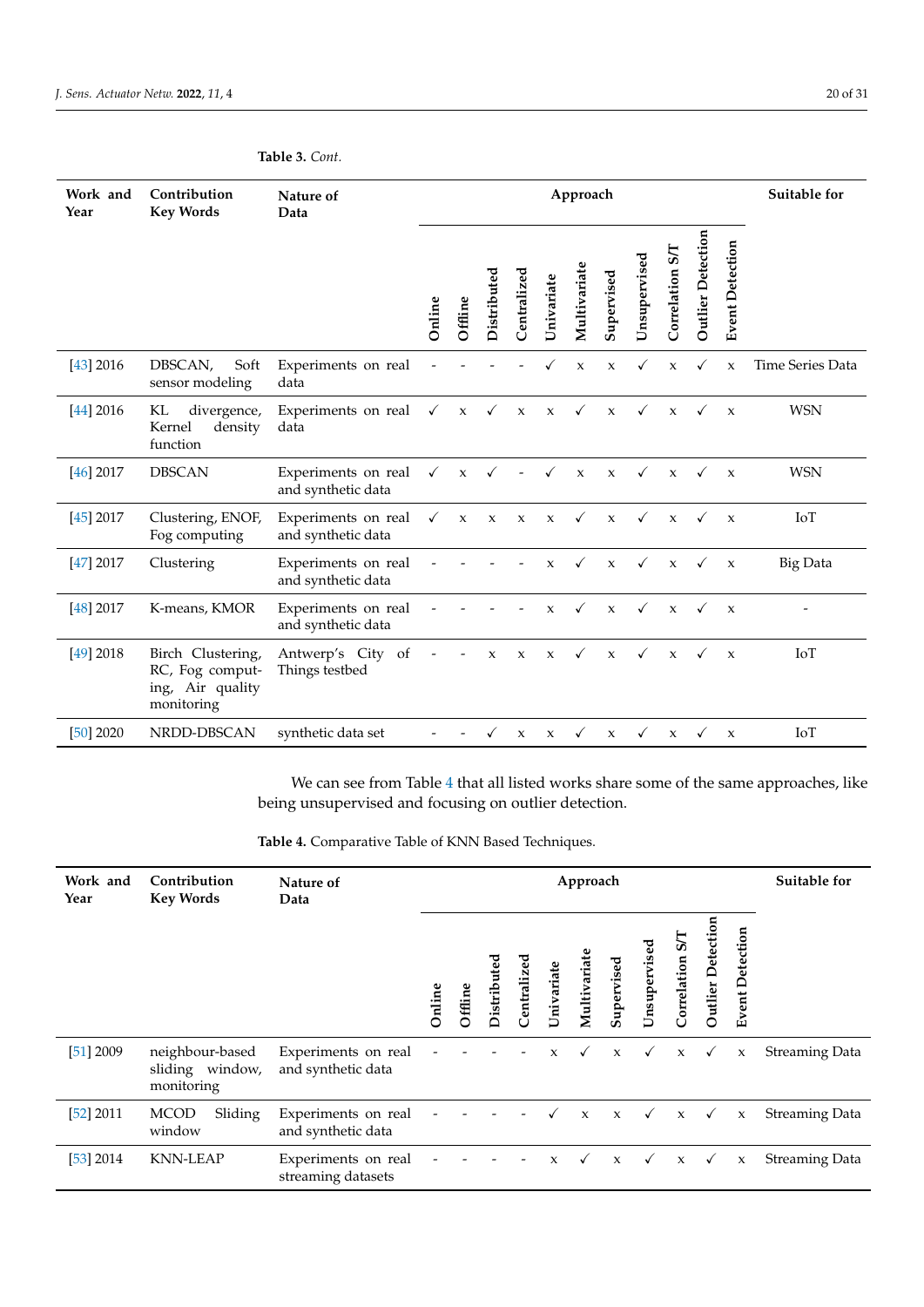# **Table 4.** *Cont.*

| Work and<br>Year | Contribution<br><b>Key Words</b> | Nature of<br>Data                         |              |              |              |              |              | Approach     |              |              |                            |                          |                        | Suitable for |
|------------------|----------------------------------|-------------------------------------------|--------------|--------------|--------------|--------------|--------------|--------------|--------------|--------------|----------------------------|--------------------------|------------------------|--------------|
|                  |                                  |                                           | Online       | Offline      | Distributed  | Centralized  | Univariate   | Multivariat  | Supervised   | Unsupervised | $5\sqrt{1}$<br>Correlation | <b>Outlier Detection</b> | <b>Event Detection</b> |              |
| $[54]$ 2016      | <b>DNOD</b>                      | Experiments on real<br>and synthetic data | $\mathbf x$  |              |              |              |              | $\mathsf X$  | $\mathbf{x}$ | $\checkmark$ | $\mathbf{x}$               | $\checkmark$             | $\mathbf{x}$           | <b>WSN</b>   |
| [55] 2017        | RDOS, KDE                        | Experiments on real<br>and synthetic data |              |              |              |              |              | $\mathbf{x}$ | $\mathbf{x}$ |              | $\mathbf{x}$               | $\checkmark$             | $\boldsymbol{\chi}$    |              |
| $[56]$ 2017      | neighbourhood<br>information     | Experiments on real<br>data               | $\checkmark$ | $\mathbf{x}$ | $\checkmark$ | $\mathbf{x}$ | $\mathbf{x}$ | $\checkmark$ | $\mathbf x$  |              |                            |                          | $\checkmark$           | <b>WSN</b>   |
| [57] 2020        | GAAOD,<br>neighbour-based        | Experiments on real<br>data               |              |              |              |              | $\mathbf{x}$ | $\checkmark$ | $\mathbf{x}$ |              | $\mathbf{x}$               | ✓                        | $\mathbf{x}$           | IoT          |

We can see from Table [5](#page-20-0) that all listed works share some same approaches like focusing on outlier detection. Furthermore, all of them are suitable for WSNs or IoTs applications.

<span id="page-20-0"></span>

| Table 5. Comparative Table of Classification Based Techniques. |  |  |  |  |
|----------------------------------------------------------------|--|--|--|--|
|----------------------------------------------------------------|--|--|--|--|

| Work and<br>Year | Contribution<br><b>Key Words</b> | <b>Nature of Data</b>                              | Approach     |              |             |              |              |                     |              |              |                 |                          | Suitable<br>for        |                                 |
|------------------|----------------------------------|----------------------------------------------------|--------------|--------------|-------------|--------------|--------------|---------------------|--------------|--------------|-----------------|--------------------------|------------------------|---------------------------------|
|                  |                                  |                                                    | Online       | Offline      | Distributed | Centralized  | Univariate   | Multivariate        | Supervised   | Unsupervised | Correlation S/T | <b>Outlier Detection</b> | <b>Event Detection</b> |                                 |
| $[58]$ 2009      | <b>OCSVM</b>                     | Experiments on real<br>and synthetic data          | $\checkmark$ | $\mathbf x$  | ✓           | $\pmb{\chi}$ |              |                     | $\mathsf X$  |              |                 | ✓                        | $\mathbf x$            | <b>WSN</b>                      |
| [59] 2010        | <b>QSSVM</b>                     | Experiments on real<br>and synthetic data          | $\mathbf x$  | ✓            | ✓           | $\pmb{\chi}$ | $\mathsf X$  | ✓                   | $\mathsf X$  | ✓            | $\mathbf x$     | ✓                        | $\mathbf x$            | <b>WSN</b>                      |
| $[60]$ 2012      | STA-QS-SVM                       | Experiments on syn-<br>thetic data                 | $\checkmark$ | $\mathbf x$  | ✓           | $\mathsf X$  | $\mathsf X$  | $\checkmark$        | $\mathbf{x}$ | $\checkmark$ | $\checkmark$    | $\checkmark$             | ✓                      | <b>WSN</b>                      |
| [61] 2013        | hyper-ellipsoid<br><b>OCSVM</b>  | Experiments on real<br>and synthetic data          | $\checkmark$ | $\mathbf{x}$ | ✓           | $\mathbf x$  | $\mathsf X$  | $\checkmark$        | $\mathbf{x}$ | $\checkmark$ | ✓               | ✓                        | $\mathbf{x}$           | <b>WSN</b>                      |
| $[62]$ 2014      | <b>ENOF</b>                      | Experiments on real<br>and synthetic data          |              |              |             | $\mathbf x$  | $\mathsf X$  |                     |              |              | $\mathbf x$     | $\checkmark$             | $\mathbf x$            | <b>WSN</b>                      |
| $[63]$ 2015      | Bayesian                         | Experiments on real<br>and synthetic data          | $\checkmark$ | $\mathbf{x}$ | ✓           | $\mathbf{x}$ |              |                     |              | $\mathbf{x}$ |                 |                          | $\mathbf{x}$           | <b>WSN</b>                      |
| $[64]$ 2015      | Bayesian                         | Simulation                                         |              |              | ✓           | X            | $\checkmark$ | $\boldsymbol{\chi}$ | $\checkmark$ | $\mathsf X$  | $\mathbf{x}$    | $\checkmark$             | $\boldsymbol{\chi}$    | <b>WSN</b>                      |
| $[66]$ 2016      | LS-OC-SVM                        | Experiments on two<br>dimensions synthetic<br>data | ✓            | $\mathbf{x}$ |             |              |              | $\mathsf X$         | $\mathbf x$  | ✓            | $\mathbf{x}$    | $\checkmark$             | $\mathbf{x}$           | Power<br>Grid<br>Sensor<br>Data |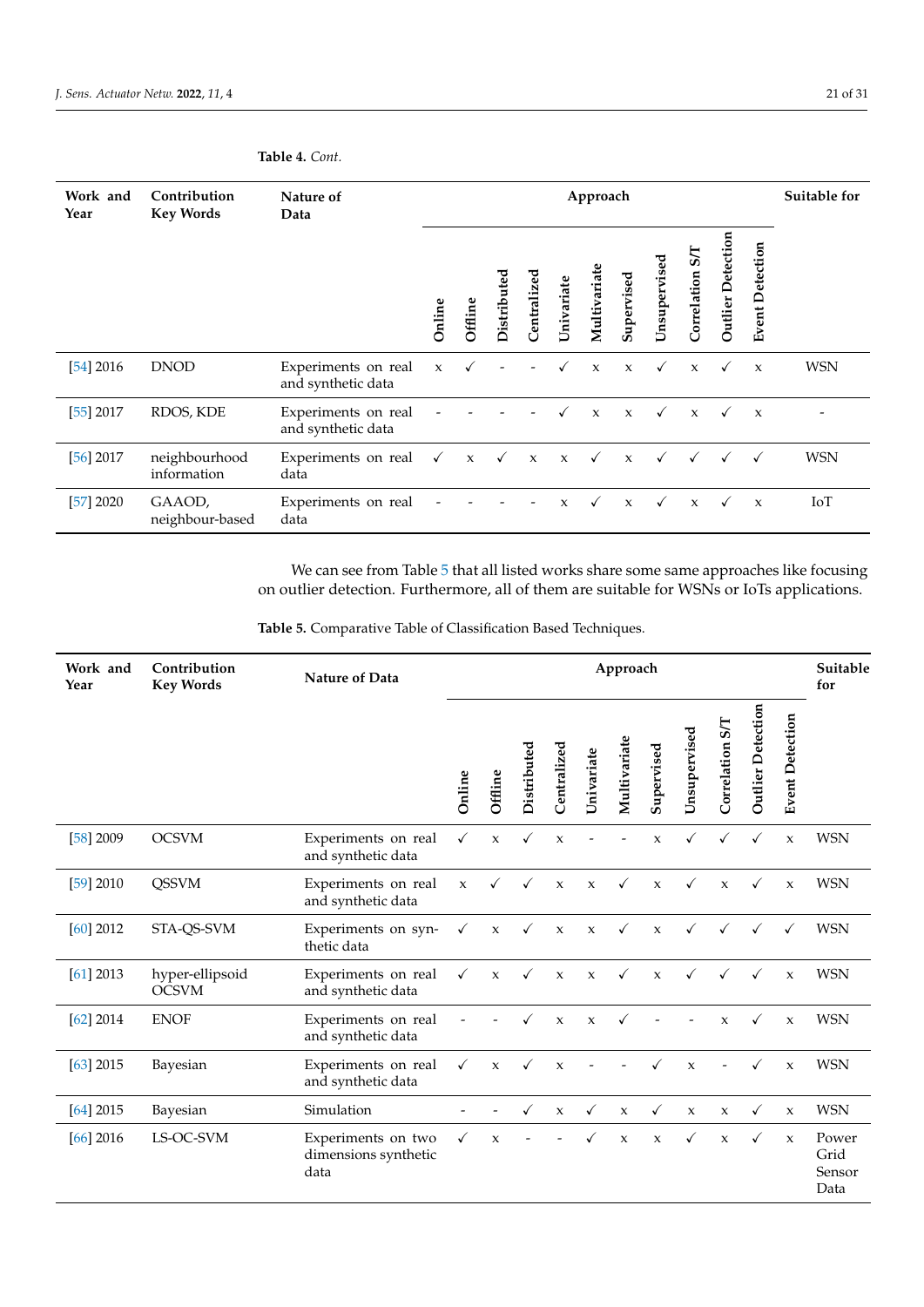# **Table 5.** *Cont.*

| Work and<br>Year | Contribution<br><b>Key Words</b> | <b>Nature of Data</b>                              |              |              |              |                              |              | Approach     |              |              |                                 |                      |                        | Suitable<br>for |
|------------------|----------------------------------|----------------------------------------------------|--------------|--------------|--------------|------------------------------|--------------|--------------|--------------|--------------|---------------------------------|----------------------|------------------------|-----------------|
|                  |                                  |                                                    | Online       | Offline      | Distribut    | ರ<br>Centralize              | Univariate   | Multivariate | Supervised   | Unsupervised | $\tilde{\bm{s}}$<br>Correlation | Outlier<br>Detection | <b>Event Detection</b> |                 |
| $[67]$ 2018      | TED-OCSVM, Moni-<br>toring       | Experiments on real<br>data and simulation<br>data | $\mathbf{x}$ | $\checkmark$ | $\mathbf{x}$ |                              |              |              |              | $\mathbf{x}$ | $\checkmark$                    | ✓                    | $\mathbf{x}$           | <b>IWSN</b>     |
| $[68]$ 2019      | OCSTuM,<br>$GA-$<br>OCSTuM       | Experiments on real x<br>data                      |              | $\sqrt{2}$   |              | $x \quad \checkmark \quad x$ |              | $\checkmark$ | $\mathbf{x}$ | $\checkmark$ | $\mathbf x$                     | $\checkmark$         | $\mathbf x$            | IoT Big<br>Data |
| $[69]$ 2019      | DODS, Bayesian clas-<br>sifier   | Experiments on real<br>and synthetic data          | $\mathbf x$  | $\checkmark$ | $\checkmark$ | $\mathbf{x}$                 | $\checkmark$ | $\mathbf{x}$ | ✓            | $\mathbf{x}$ | T                               | $\checkmark$         | $\mathbf{x}$           | <b>WSN</b>      |

From Table [6,](#page-21-0) we can see that all listed works share some same approaches like dealing with univariate data (except the third one) and focusing on outlier detection. Moreover, all of them are suitable for WSNs or IoTs applications.

<span id="page-21-0"></span>**Table 6.** Comparative Table of AI Based Techniques.

| Work and<br>Year | Contribution<br><b>Key Words</b>          | Nature of<br>Data                        | Approach    |                     |              |                     |              |                           |              |              |                 |                          |                        | Suitable for   |
|------------------|-------------------------------------------|------------------------------------------|-------------|---------------------|--------------|---------------------|--------------|---------------------------|--------------|--------------|-----------------|--------------------------|------------------------|----------------|
|                  |                                           |                                          | Online      | Offline             | Distributed  | Centralized         | Univariate   | Multivariate              | Supervised   | Unsupervised | Correlation S/T | <b>Outlier Detection</b> | <b>Event Detection</b> |                |
| [72] 2012        | FKBC, clustering<br>framework             | Simulation                               |             |                     | $\mathsf X$  |                     |              | $\mathbf{x}$              |              |              | $\mathsf X$     |                          | $\mathbf x$            | <b>WSN</b>     |
| [73] 2017        | HFD, PNN                                  | Simulation<br>and<br>testbed experiments | $\mathbf x$ | $\checkmark$        | $\mathbf x$  | $\checkmark$        | √            | $\boldsymbol{\chi}$       |              |              | $\mathsf X$     | ✓                        | $\times$               | <b>WSN</b>     |
| $[24]$ 2018      | Belief<br>Bayesian<br>Network, COMIS      | Simulation                               |             |                     |              |                     |              |                           |              | $\mathbf{x}$ | $\mathbf{x}$    | $\checkmark$             | $\boldsymbol{\chi}$    | <b>WSN</b>     |
| $[75]$ 2018      | Autoencoder Neu-<br>ral Network           | <b>Experiments on WSN</b><br>testbed     |             |                     | $\checkmark$ | $\mathbf{x}$        | $\checkmark$ | $\mathbf x$               | $\mathbf{x}$ | $\checkmark$ | $\mathbf{x}$    | $\checkmark$             | $\mathbf{x}$           | IoT-WSN        |
| $[76]$ 2019      | IT <sub>2</sub><br>T-S<br>fuzzy<br>models | Simulation on truck-<br>trailer system   |             |                     |              | $\mathbf{x}$        | ✓            | $\mathbf{x}$              |              |              | $\mathsf X$     | ✓                        | $\boldsymbol{\chi}$    | <b>WSN</b>     |
| $[20]$ 2019      | FIS, fuzzy rules                          | Simulation                               |             |                     | $\mathbf{x}$ | $\checkmark$        | $\checkmark$ | $\mathbf{x}$              |              |              | $\mathbf x$     | $\checkmark$             | $\mathbf{x}$           | IoT-WSN        |
| [78] 2020        | DFLFND, FLC                               | Simulation                               |             |                     |              | $\boldsymbol{\chi}$ |              | $\mathsf X$               |              |              |                 |                          | $\checkmark$           | <b>WSN</b>     |
| [79] 2020        | Vague set Fuzzy<br>logic                  | Simulation                               |             |                     |              | $\boldsymbol{\chi}$ | ✓            | $\boldsymbol{\chi}$       |              |              | $\mathbf{x}$    |                          | $\mathbf{x}$           | <b>IoT-WSN</b> |
| $[80]$ 2020      | Autoencoder,<br><b>LSTM</b>               | Simulation                               |             | $\boldsymbol{\chi}$ |              |                     |              | $\boldsymbol{\mathsf{X}}$ | $\mathbf x$  | $\checkmark$ | $\mathbf{x}$    | $\checkmark$             | $\boldsymbol{\chi}$    | IoT            |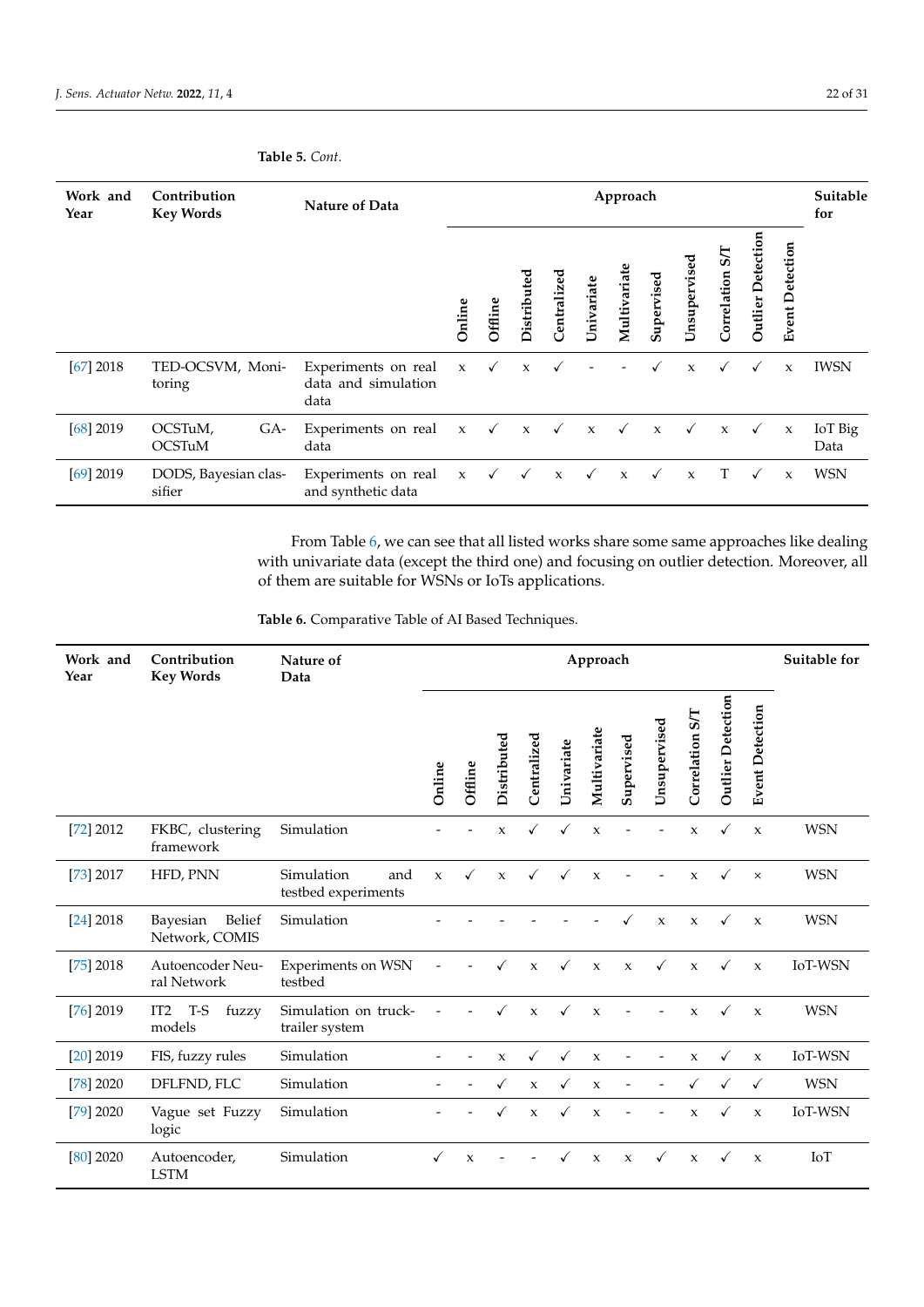Both works listed in Table [7](#page-22-0) share some of the same approaches, like being unsupervised and focusing on outlier detection. Moreover, both of them are suitable for WSNs applications.

| Work and<br>Year | Contribution<br><b>Key Words</b> | Nature of<br>Data                                                          | Approach |         |           |                     |              |              |              |              |                  |                   |                        | Suitable for |
|------------------|----------------------------------|----------------------------------------------------------------------------|----------|---------|-----------|---------------------|--------------|--------------|--------------|--------------|------------------|-------------------|------------------------|--------------|
|                  |                                  |                                                                            | Online   | Offline | Distribut | उ<br>Ō<br>Centraliz | Univariate   | Multivariate | Supervised   | Unsupervised | ত<br>Correlation | Outlier Detection | <b>Event Detection</b> |              |
| [81] 2013        | <b>PCA</b>                       | Experiments on real $\checkmark$ x $\checkmark$ x $\checkmark$ x x<br>data |          |         |           |                     |              |              |              | $\checkmark$ | $\mathbf x$      | $\checkmark$      | $\mathbf{x}$           | <b>WSN</b>   |
| $[84]$ 2015      | KPCA, MD, RE                     | Experimental on real $x \sqrt{x}$<br>data                                  |          |         |           |                     | $\mathbf{x}$ | $\checkmark$ | $\mathbf{x}$ |              | $\mathbf{x}$     | $\checkmark$      | $\mathbf{x}$           | <b>WSN</b>   |

<span id="page-22-0"></span>**Table 7.** Comparative Table of PCA-Based Techniques.

We can see from Table [8](#page-22-1) that all listed works share some same approaches like being focusing on outlier detection. Moreover, all of them are suitable for WSNs or IoTs applications.

<span id="page-22-1"></span>**Table 8.** Comparative Table of Hybrid-Based Techniques.

| Work and<br>Year | Contribution<br><b>Key Words</b>                                         | Nature of<br>Data                | Approach                 |              |              |                                          |              | Suitable for            |              |              |                                |                      |                           |                |
|------------------|--------------------------------------------------------------------------|----------------------------------|--------------------------|--------------|--------------|------------------------------------------|--------------|-------------------------|--------------|--------------|--------------------------------|----------------------|---------------------------|----------------|
|                  |                                                                          |                                  | Online                   | Offline      | Distributed  | Centralized                              | Univariate   | Multivariate            | Supervised   | Unsupervised | $5\overline{1}$<br>Correlation | Outlier<br>Detection | <b>Event Detection</b>    |                |
| $[85]$ 2006      | DAD,<br>K-NN,<br>Clustering                                              | Simulation based on<br>real data | $\mathbf x$              | $\checkmark$ | $\checkmark$ | $\mathbf{x}$                             | $\mathsf X$  | $\checkmark$            | $\mathbf x$  | $\checkmark$ | T                              | $\checkmark$         | $\boldsymbol{\chi}$       | <b>WSN</b>     |
| $[86]$ 2012      | KNN, SVM, Inci-<br>dent monitoring                                       | Experiments on real<br>data      | $\mathbf{x}$             |              | $\sqrt{ }$ x | $\checkmark$                             |              | $x \checkmark$          | $\mathbf{x}$ |              | $\checkmark$ $\checkmark$      | $\checkmark$         | $\boldsymbol{\mathsf{x}}$ | <b>WSN</b>     |
| $[70]$ 2013      | K-NN, Clustering                                                         | Experiments on real<br>data      |                          |              |              | $x \checkmark \checkmark x \checkmark x$ |              |                         | $\mathbf{x}$ |              | $\checkmark$ $\checkmark$      | $\checkmark$         | $\checkmark$              | <b>WSN</b>     |
| [87] 2016        | PCA, information<br>theory<br>entropy<br>support<br>vector<br>regression | Experiments on real<br>data      | $\mathbf x$              |              |              |                                          | $\mathsf X$  |                         | $\checkmark$ | $\mathbf{x}$ | $\mathbf{x}$                   | $\checkmark$         | $\mathbf x$               | Streaming data |
| [88] 2017        | RPCA, K-means                                                            | Experiments on real<br>data      | $\blacksquare$           | $\checkmark$ | $\mathbf{x}$ |                                          |              | $\sqrt{}$ x $\sqrt{}$ x |              | $\checkmark$ | S                              | $\checkmark$         | $\mathbf{x}$              | IoT            |
| $[90]$ 2018      | Statistical<br>learn-<br>ing, SVM based<br>on Kernel func-<br>tion       | Experiments on real<br>data      | $\overline{\phantom{a}}$ |              | $\mathbf x$  | $\checkmark$                             | $\mathbf{x}$ | $\checkmark$            | $\checkmark$ | $\mathbf{x}$ | $\mathbf{x}$                   |                      | $\boldsymbol{\chi}$       | <b>WSN</b>     |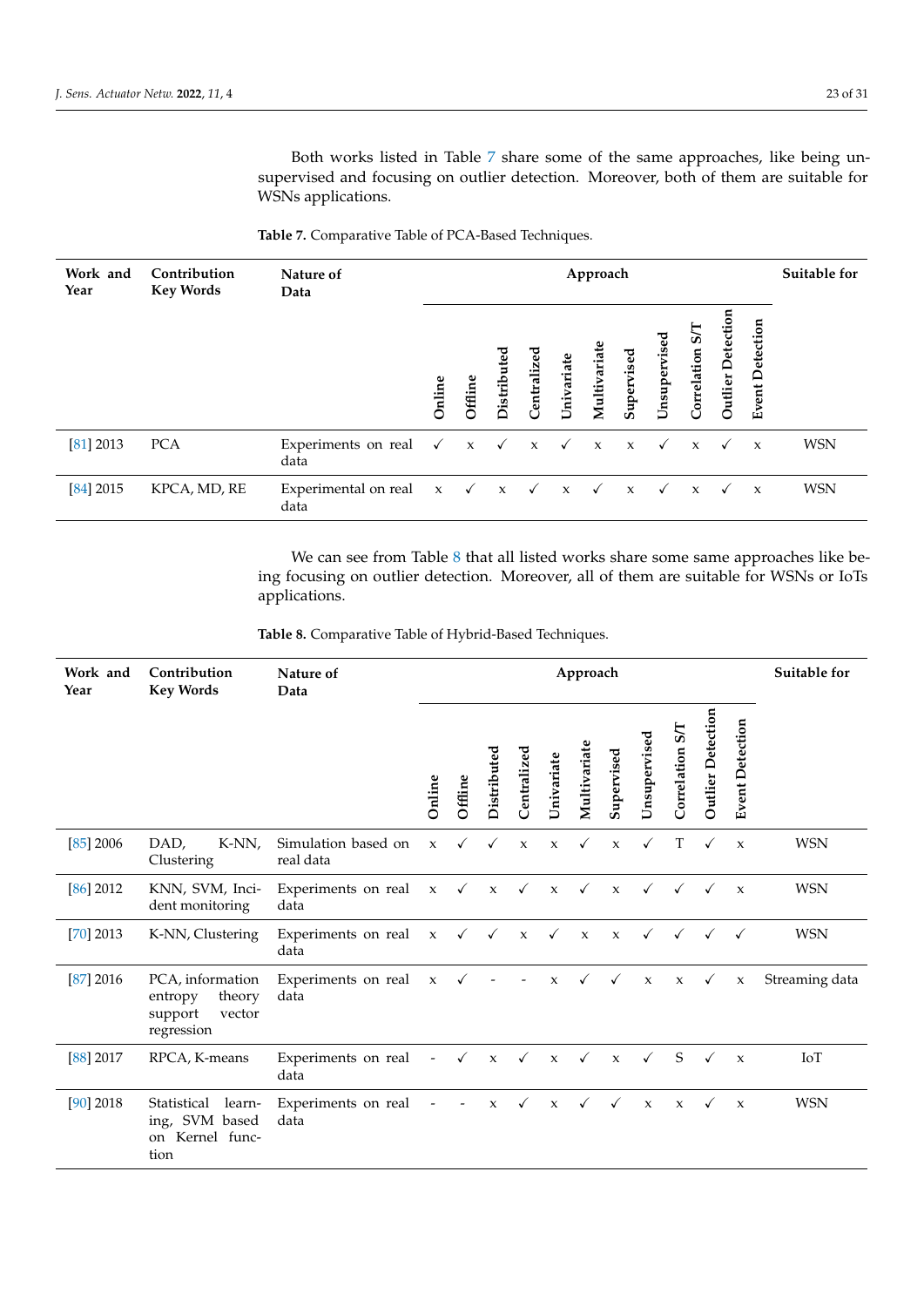# **Table 8.** *Cont.*

| Work and<br>Year | Contribution<br><b>Key Words</b>                                                      | Nature of<br>Data                                                    | Approach      |               |              |              |              |                     | Suitable for |              |                 |                   |                        |            |
|------------------|---------------------------------------------------------------------------------------|----------------------------------------------------------------------|---------------|---------------|--------------|--------------|--------------|---------------------|--------------|--------------|-----------------|-------------------|------------------------|------------|
|                  |                                                                                       |                                                                      | Online        | Offline       | Distributed  | Centralized  | Univariate   | Multivariate        | Supervised   | Unsupervised | Correlation S/T | Outlier Detection | <b>Event Detection</b> |            |
| [89] 2018        | DBSCAN, SVM                                                                           | Experiments<br>on real data                                          | $\mathbf x$   | $\checkmark$  | $\mathbf x$  | $\checkmark$ | $\mathbf{x}$ | $\checkmark$        | $\mathbf{x}$ | $\checkmark$ | $\mathbf{x}$    | $\checkmark$      | $\times$               | <b>WSN</b> |
| [91] 2019        | statistic, machine<br>learning                                                        | Real<br>smart<br>home dataset                                        |               |               | $\mathbf x$  |              |              |                     |              | $\mathbf x$  | $\mathbf x$     | √                 | $\mathbf{x}$           | IoT        |
| [92] 2020        | Hierarchical<br>clustering,<br><b>LSTM</b><br>Neu-<br>ral<br>Network,<br>M-estimators | Experiments<br>on real data                                          | ✓<br>(Step 2) | ✓<br>(Step 1) | $\mathbf x$  | $\checkmark$ | $\checkmark$ | $\boldsymbol{\chi}$ | $\mathbf x$  | $\checkmark$ | $\mathbf x$     | $\checkmark$      | $\boldsymbol{\chi}$    | IoT        |
| [93] 2020        | learning,<br>Deep<br>Neural<br>Net-<br>PCA,<br>works,<br>K-means                      | Industrial S4T<br>framework<br>created data<br>and synthetic<br>data |               |               | $\mathbf{x}$ | ✓            |              | $\mathbf{x}$        | $\mathbf{x}$ | $\checkmark$ | $\mathbf{x}$    | $\checkmark$      | $\boldsymbol{\chi}$    | IoT        |

*Summary of Outlier Detection Techniques*

Table [9](#page-24-0) summarizes the discussed outlier detection techniques categories, while highlighting the advantages and disadvantages of each one: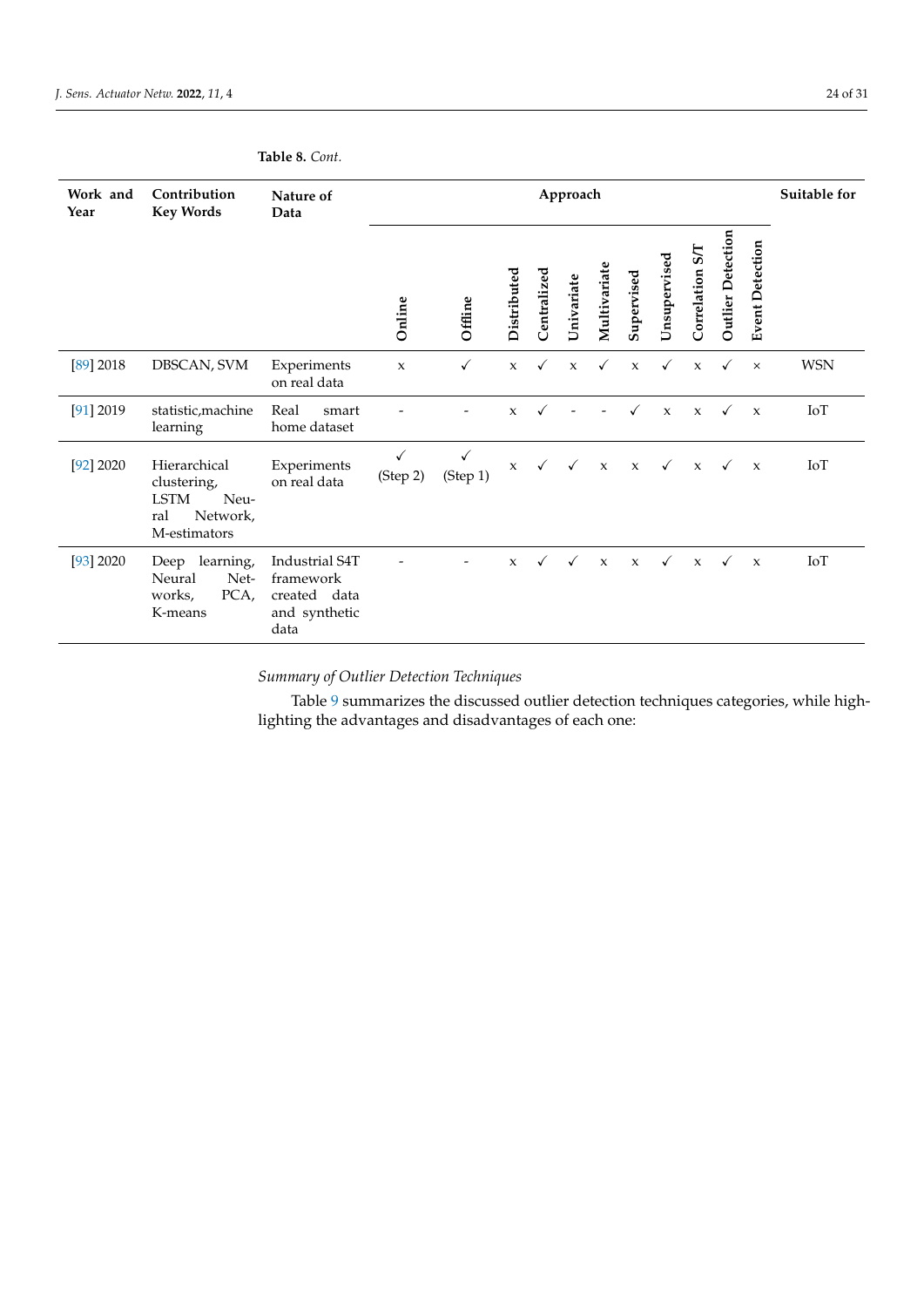<span id="page-24-0"></span>

| Technique                                   | Pros                                                                                                                                                                                                                                                                                                                                                                                                                                   | Cons                                                                                                                                                                                                                                                                                                                                                                                                                                            |  |  |  |  |  |  |
|---------------------------------------------|----------------------------------------------------------------------------------------------------------------------------------------------------------------------------------------------------------------------------------------------------------------------------------------------------------------------------------------------------------------------------------------------------------------------------------------|-------------------------------------------------------------------------------------------------------------------------------------------------------------------------------------------------------------------------------------------------------------------------------------------------------------------------------------------------------------------------------------------------------------------------------------------------|--|--|--|--|--|--|
| Statistical<br><b>Based</b>                 | Can be used with temporal correlation to detect outliers.<br>1.<br>Detect outliers efficiently if the correct probability distribu-<br>2.<br>tion model is defined well.<br>The basic information used to build the model is not<br>3.<br>needed later.                                                                                                                                                                                | In real life no previous knowledge of data distribution, so<br>1.<br>the parametric models are not helpful.<br>It is challenging to choose a proper threshold for evalua-<br>2.<br>tions.<br>High computational cost for dealing with a multivariate<br>3.<br>dataset.<br>Non-parametric models are unsuitable for real-time and<br>4.<br>big data IoTs situations.<br>Non-parametric models are unsuitable for the multivariate<br>5.<br>data. |  |  |  |  |  |  |
| Clustering<br><b>Based</b>                  | Require threshold metric choice to express data similarity.<br>1.<br>2.<br>Suitable for IoTs temporal data.<br>3.<br>Unsupervised.<br>The testing phase is fast because the number of clusters<br>4.<br>value is a small constant, which needs to be compared with<br>each test data value.<br>5.<br>Can easily be adaptable to an incremental data mode where<br>new data values can be added to clusters and tested for<br>outliers. | High computational cost with outlier detection in multi-<br>1.<br>variate data.<br>Unsuitable for resource-constrained sensors due to the<br>2.<br>computation cost<br>Cannot handle changes in the IoT data over time.<br>3.                                                                                                                                                                                                                   |  |  |  |  |  |  |
| <b>Nearest</b><br>neighbour<br><b>Based</b> | Simple to apply to different types of data in IoTs situations.<br>1.<br>Need distance metric to be defined to express data similar-<br>2.<br>ity.<br>Do not need supervised learning.<br>3.<br>No assumptions need about the data distribution.<br>4.                                                                                                                                                                                  | High computational cost for calculating the distance in a<br>1.<br>multivariate dataset.<br>The detection accuracy is variable and unpredictable.<br>2.<br>3.<br>Lack of scalability in the context of IoT.<br>Suffer from determining the appropriate input parameters.<br>4.<br>An incorrect threshold will give a high FAR<br>5.                                                                                                             |  |  |  |  |  |  |
| Classification<br><b>Based</b>              | No need for an explicit statistical model or estimated pa-<br>1.<br>rameters.<br>Suitable for a multidimensional data set.<br>2.<br>3.<br>Offer an optimum classification solution of outliers.<br>4.<br>Independent of specific threshold choosing.                                                                                                                                                                                   | High classification accuracy but needs more computational<br>1.<br>effort than the statistical and clustering techniques.<br>New training is needed for the newly arrived data values.<br>2.                                                                                                                                                                                                                                                    |  |  |  |  |  |  |

# **Table 9.** Comparative Table of Pros and Cons of Outlier Detection Techniques.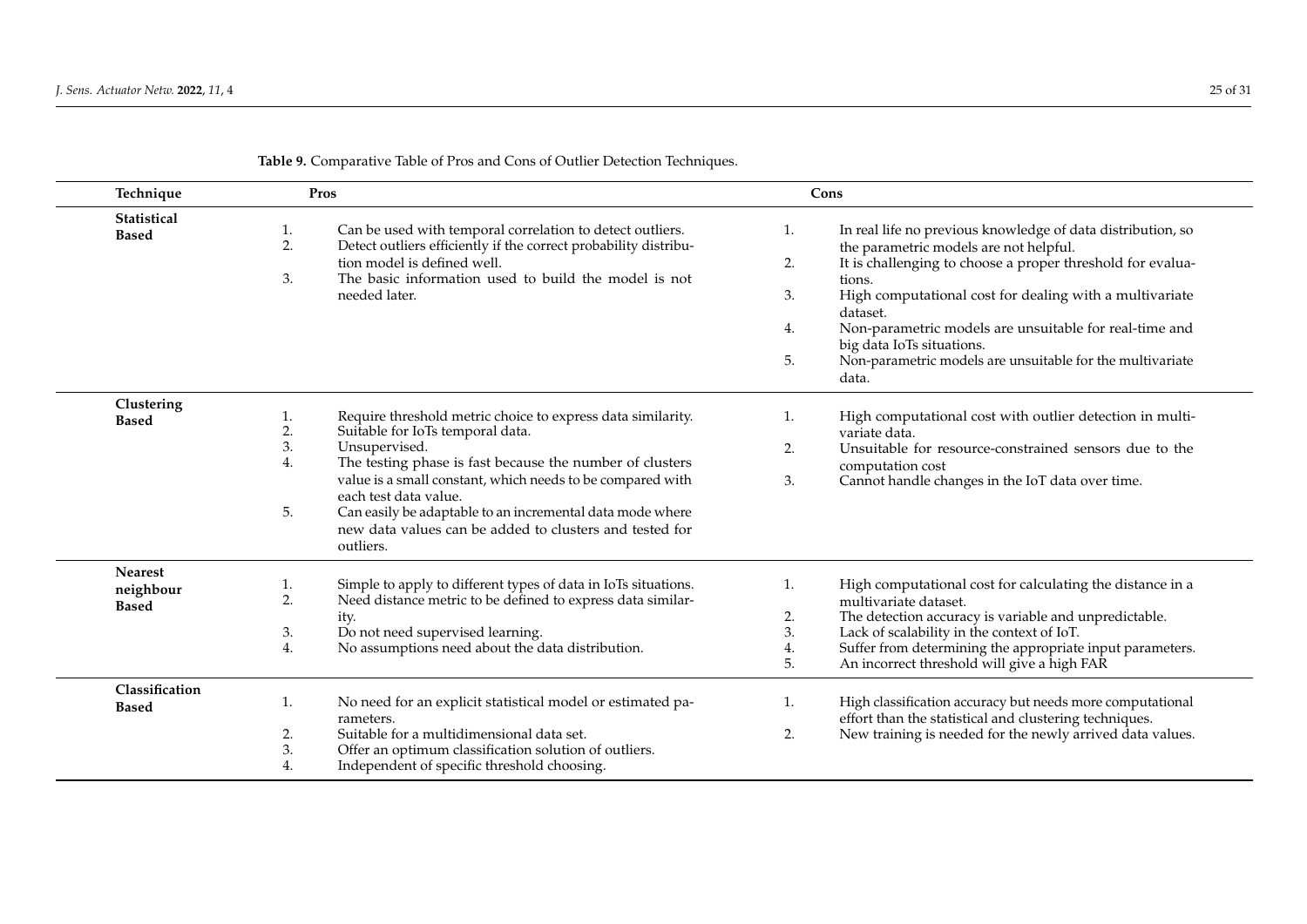**Table 9.** *Cont.*

| Technique                                 | Pros                                                                                                                                                                                                                                                                                                                                                                                                               | Cons                                                                                                                                                                                     |
|-------------------------------------------|--------------------------------------------------------------------------------------------------------------------------------------------------------------------------------------------------------------------------------------------------------------------------------------------------------------------------------------------------------------------------------------------------------------------|------------------------------------------------------------------------------------------------------------------------------------------------------------------------------------------|
| Artificial<br>Intelligent<br><b>Based</b> | No need for new training for the system when adding new<br>data or rules.<br>Ability to work and generalize even if the sensors have<br>2.<br>limited, fragmented or noisy data.<br>Building the model requires more fine-tuning and more<br>3.<br>testing before working with real applications.<br>When the number of variables of sensor's data values in-<br>4.<br>creases, the number of rules will increase. | High memory consumption with increasing the number of<br>rules.<br>High increase in the rules number when the decision needs<br>2.<br>for considering the spatial-temporal correlations. |
| <b>PCA Based</b>                          | It can be used with a considerable amount and multivariate<br>data.<br>2.<br>It is challenging to capture the few suitable components.                                                                                                                                                                                                                                                                             | High computational cost.                                                                                                                                                                 |
| Hybrid<br><b>Based</b>                    | Benefit from the advantages of one or more techniques to<br>implement an optimal solution for a specific application.<br>Overcome the disadvantages of one or more techniques.<br>2.                                                                                                                                                                                                                               | Using many techniques may increase the computational<br>cost and consume the limited sensor resources.                                                                                   |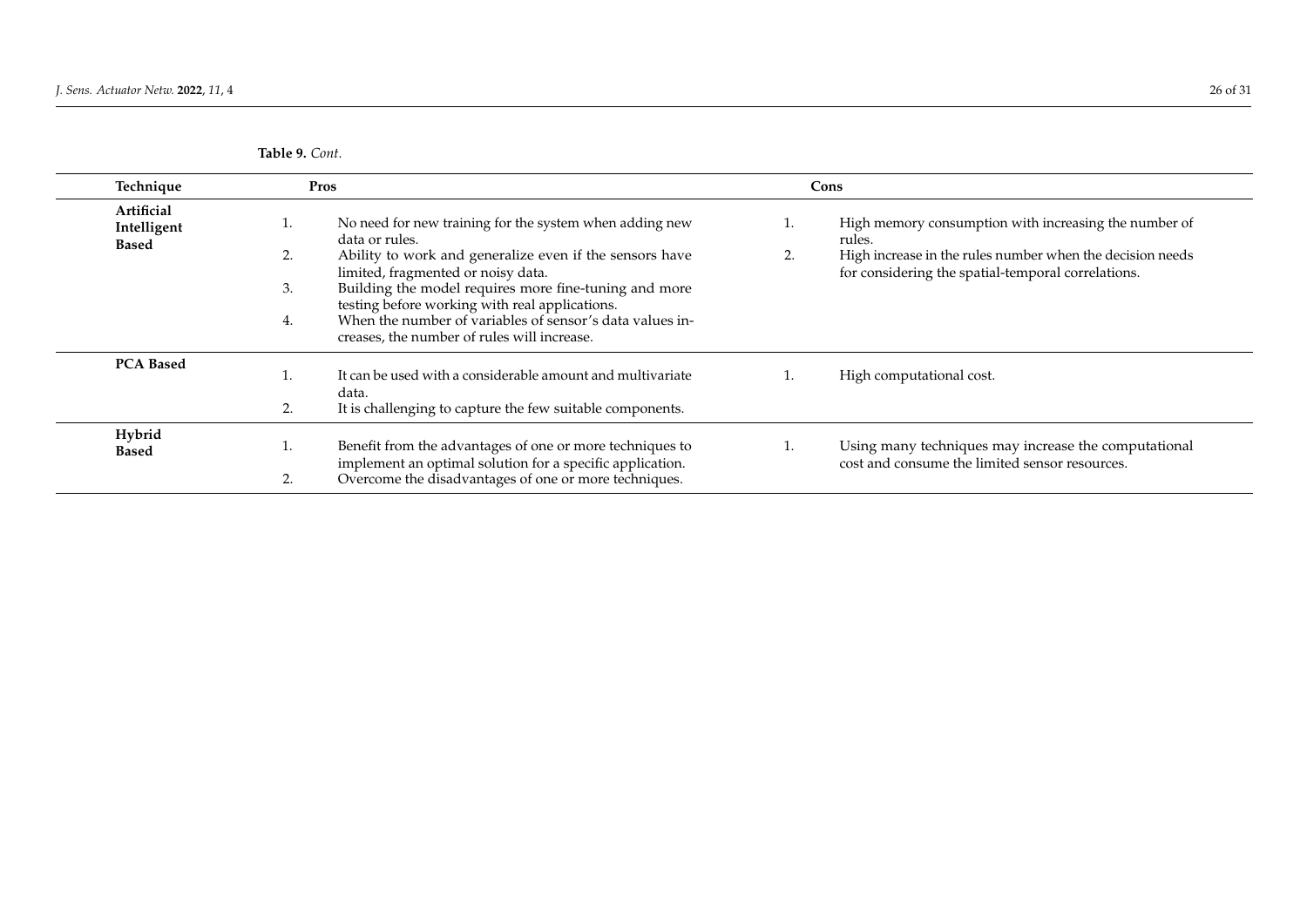# <span id="page-26-10"></span>**5. Conclusions**

Outlier detection is a significant issue in IoT. With the actual growth in IoT use in different applications, traditional data analysis methods are inefficient. Therefore, IoT needs creative energy-efficient solutions for outlier detection that overcome specific limitations and constraints. Many outlier detection strategies for IoT have been proposed in recent years. In this paper, we highlight the outlier detection fundamentals while discussing the different sources of an outlier, the existing approaches, how we can evaluate an outlier detection technique, and the challenges facing designing such techniques. After that, we provide a comprehensive literature review of the existing outlier detection techniques used in IoTs and their classification. We adopt a classification based on seven main categories that cover all previous works in the literature while highlighting the advantages and disadvantages of each of them. Then we discuss and compare works according to their detection efficiency, energy consumption, and communication overhead.

**Author Contributions:** Conceptualization, M.A.S., I.B., A.A. and P.L.; methodology, M.A.S., I.B., A.A. and P.L.; validation, M.A.S., I.B., A.A. and P.L.; formal analysis, M.A.S., I.B., A.A. and P.L.; investigation, M.A.S., I.B., A.A. and P.L.; data curation, M.A.S., I.B., A.A. and P.L.; writing—original draft preparation, M.A.S., I.B., A.A. and P.L.; writing—review and editing, M.A.S., I.B., A.A. and P.L.; supervision, M.A.S., I.B., A.A. and P.L.; All authors have read and agreed to the published version of the manuscript.

**Funding:** This research received no external funding.

**Institutional Review Board Statement:** Not applicable.

**Informed Consent Statement:** Not applicable.

**Data Availability Statement:** Not applicable.

**Conflicts of Interest:** The authors declare no conflict of interest.

#### **References**

- <span id="page-26-0"></span>1. Gaddam, A.; Wilkin, T.; Angelova, M.; Gaddam, J. Detecting sensor faults, anomalies and outliers in the internet of things: A survey on the challenges and solutions. *Electronics* **2020**, *9*, 511. [\[CrossRef\]](http://doi.org/10.3390/electronics9030511)
- <span id="page-26-1"></span>2. Leppänen, R.F.; Hämäläinen, T. Network Anomaly Detection in Wireless Sensor Networks: A Review. In *Internet of Things, Smart Spaces, and Next Generation Networks and Systems*; Galinina, O., Andreev, S., Balandin, S., Koucheryavy, Y., Eds.; Springer International Publishing: Cham, Switzerland, 2019; pp. 196–207.
- <span id="page-26-2"></span>3. Joyia, G.J.; Liaqat, R.M.; Farooq, A.; Rehman, S. Internet of medical things (IOMT): Applications, benefits and future challenges in healthcare domain. *J. Commun.* **2017**, *12*, 240–247. [\[CrossRef\]](http://dx.doi.org/10.12720/jcm.12.4.240-247)
- <span id="page-26-3"></span>4. Amendola, S.; Lodato, R.; Manzari, S.; Occhiuzzi, C.; Marrocco, G. RFID technology for IoT-based personal healthcare in smart spaces. *IEEE Internet Things J.* **2014**, *1*, 144–152. [\[CrossRef\]](http://dx.doi.org/10.1109/JIOT.2014.2313981)
- <span id="page-26-4"></span>5. Perera, C.; Liu, C.H.; Jayawardena, S.; Chen, M. A Survey on Internet of Things from Industrial Market Perspective. *IEEE Access* **2015**, *2*, 1660–1679. [\[CrossRef\]](http://dx.doi.org/10.1109/ACCESS.2015.2389854)
- <span id="page-26-5"></span>6. Dai, H.N.; Wang, H.; Xu, G.; Wan, J.; Imran, M. Big data analytics for manufacturing internet of things: opportunities, challenges and enabling technologies. *Enterp. Inf. Syst.* **2020**, *14*, 1279–1303.
- <span id="page-26-6"></span>7. Baranwal, T.; Nitika.; Pateriya, P.K. Development of IoT based smart security and monitoring devices for agriculture. In Proceedings of the 2016 6th International Conference—Cloud System and Big Data Engineering (Confluence), Noida, India, 14–15 January 2016; pp. 597–602. [\[CrossRef\]](http://dx.doi.org/10.1109/CONFLUENCE.2016.7508189)
- <span id="page-26-7"></span>8. Baskaran, S.B.M. Internet of things security. *J. ICT Stand.* **2019**, *7*, 21–39. [\[CrossRef\]](http://dx.doi.org/10.13052/jicts2245-800X.712)
- <span id="page-26-8"></span>9. Ayadi, A.; Ghorbel, O.; BenSalah, M.S.; Abid, M. Spatio-temporal correlations for damages identification and localization in water pipeline systems based on WSNs. *Comput. Netw.* **2020**, *171*, 107134. [\[CrossRef\]](http://dx.doi.org/10.1016/j.comnet.2020.107134)
- <span id="page-26-9"></span>10. Kanhere, P.; Khanuja, H.K. A methodology for outlier detection in audit logs for financial transactions. In Proceedings of the 1st International Conference on Computing, Communication, Control and Automation, ICCUBEA'15, Pune, India, 26–27 Februay 2015; pp. 837–840. [\[CrossRef\]](http://dx.doi.org/10.1109/ICCUBEA.2015.167)
- <span id="page-26-11"></span>11. Chandola, V.; Banerjee, A.; Kumar, V. Anomaly detection: A survey. *ACM Comput. Surv. (CSUR)* **2009**, *41*, 1–58. [\[CrossRef\]](http://dx.doi.org/10.1145/1541880.1541882)
- <span id="page-26-12"></span>12. Castillo, A.; Thierer, A.D. Projecting the Growth and Economic Impact of the Internet of Things. *SSRN Electron. J.* 2015. [\[CrossRef\]](http://dx.doi.org/10.2139/ssrn.2618794)
- <span id="page-26-13"></span>13. Branch, J.W.; Giannella, C.; Szymanski, B.; Wolff, R.; Kargupta, H. In-network outlier detection in wireless sensor networks. *Knowl. Inf. Syst.* **2013**, *34*, 23–54.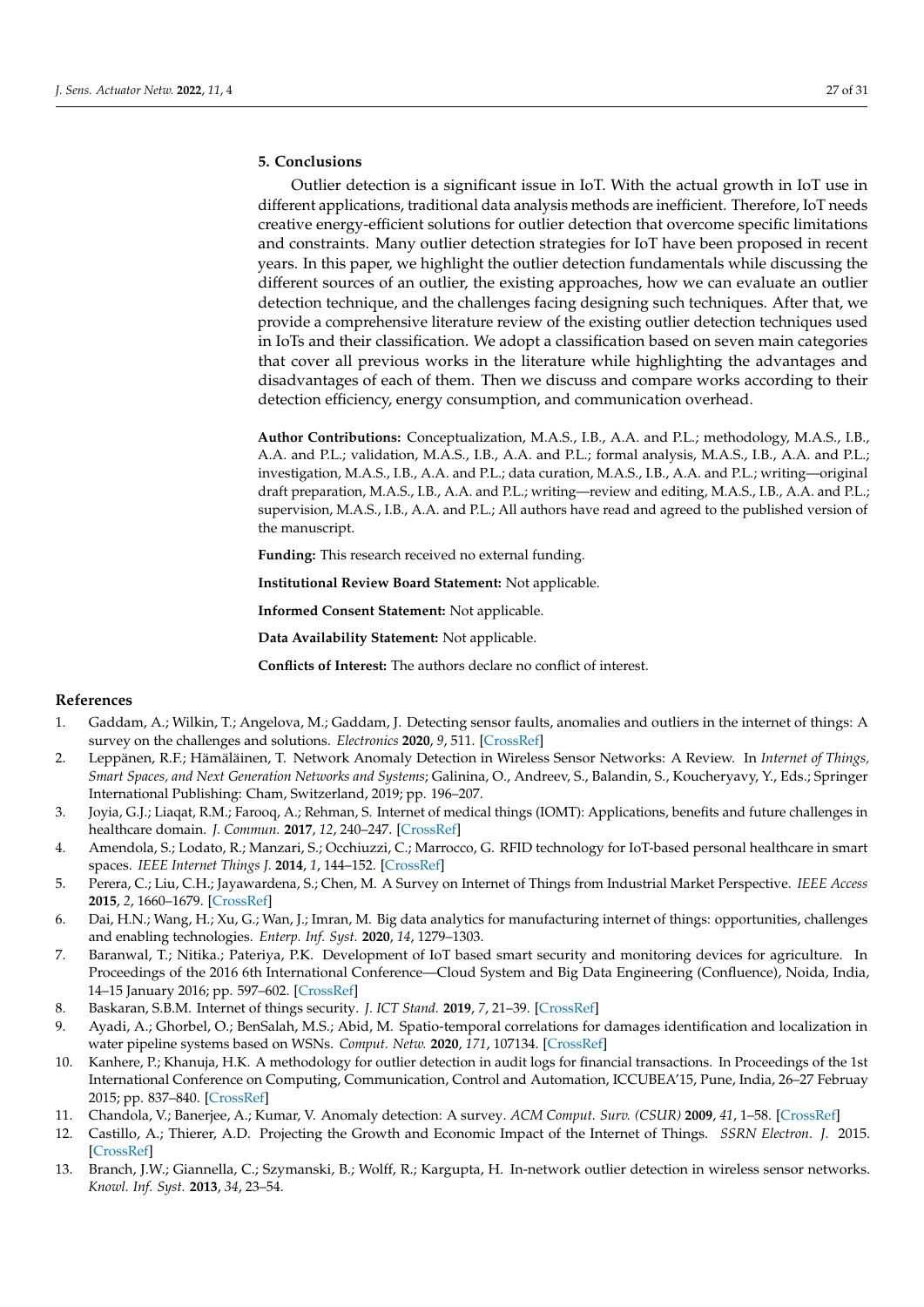- <span id="page-27-0"></span>14. Martincic, F.; Schwiebert, L. Distributed event detection in sensor networks. In Proceedings of the International Conference on Systems and Networks Communications (ICSNC 2006), Tahiti, French Polynesia, 29 October–3 November 2006; p. 43. [\[CrossRef\]](http://dx.doi.org/10.1109/ICSNC.2006.32)
- <span id="page-27-1"></span>15. Krishnamachari, B.; Iyengar, S. Distributed Bayesian algorithms for fault-tolerant event region detection in wireless sensor networks. *IEEE Trans. Comput.* **2004**, *53*, 241–250. [\[CrossRef\]](http://dx.doi.org/10.1109/TC.2004.1261832)
- <span id="page-27-2"></span>16. Shahid, N.; Naqvi, I.H.; Qaisar, S.B. Characteristics and classification of outlier detection techniques for wireless sensor networks in harsh environments: A survey. *Artif. Intell. Rev.* **2012**, *43*, 193–228. [\[CrossRef\]](http://dx.doi.org/10.1007/s10462-012-9370-y)
- <span id="page-27-3"></span>17. Zhang, Y.; Meratnia, N.; Havinga, P. Outlier detection techniques for wireless sensor networks: A survey. *IEEE Commun. Surv. Tutor.* **2010**, *12*, 159–170. [\[CrossRef\]](http://dx.doi.org/10.1109/SURV.2010.021510.00088)
- <span id="page-27-4"></span>18. Ding, M.; Chen, D.; Xing, K.; Cheng, X. Localized fault-tolerant event boundary detection in sensor networks. In Proceedings IEEE 24th Annual Joint Conference of the IEEE Computer and Communications Societies, Miami, FL, USA, 13–17 March 2005; Volume 2, pp. 902–913. [\[CrossRef\]](http://dx.doi.org/10.1109/infcom.2005.1498320.)
- <span id="page-27-5"></span>19. Lazarevic, A.; Ertoz, L.; Kumar, V.; Ozgur, A.; Srivastava, J. A Comparative Study of Anomaly Detection Schemes in Network Intrusion Detection. In Proceedings of the 2003 SIAM International Conference on Data Mining, San Francisco, CA, 1–3 May, 2003; pp. 25–36. [\[CrossRef\]](http://dx.doi.org/10.1137/1.9781611972733.3)
- <span id="page-27-6"></span>20. Ganesh Kumar, D.; Insozhan, N.; Parthasarathy, V. Recognition of faulty node detection using fuzzy logic in iot. *Int. J. Sci. Technol. Res.* **2019**, *8*, 1112–1116.
- <span id="page-27-7"></span>21. Cook, A.A.; Misirli, G.; Fan, Z. Anomaly Detection for IoT Time-Series Data: A Survey. *IEEE Internet Things J.* **2020**, *7*, 6481–6494. [\[CrossRef\]](http://dx.doi.org/10.1109/JIOT.2019.2958185)
- <span id="page-27-8"></span>22. Ayadi, A.; Ghorbel, O.; Obeid, A.M.; Abid, M. Outlier detection approaches for wireless sensor networks: A survey. *Comput. Netw.* **2017**, *129*, 319–333. [\[CrossRef\]](http://dx.doi.org/10.1016/j.comnet.2017.10.007)
- <span id="page-27-9"></span>23. Jiang, J.; Han, G.; Liu, L.; Shu, L.; Guizani, M. Outlier detection approaches based on machine learning in the internet-of-things. *IEEE Wirel. Commun.* **2020**, *27*, 53–59. [\[CrossRef\]](http://dx.doi.org/10.1109/MWC.001.1900410)
- <span id="page-27-13"></span>24. Kumar Dwivedi, R.; Pandey, S.; Kumar, R. A Study on Machine Learning Approaches for Outlier Detection in Wireless Sensor Network. In Proceedings of the 8th International Conference Confluence 2018 on Cloud Computing, Data Science and Engineering (Confluence), Noida, India, 11–12 January 2018; pp. 189–192. [\[CrossRef\]](http://dx.doi.org/10.1109/CONFLUENCE.2018.8442992)
- <span id="page-27-10"></span>25. Ghosh, N.; Maity, K.; Paul, R.; Maity, S. Outlier detection in sensor data using machine learning techniques for IoT framework and wireless sensor networks: A brief study. In Proceedings of the 2019 International Conference on Applied Machine Learning (ICAML'19), Bhubaneswar, India, 25–26 May 2019; pp. 187–190. [\[CrossRef\]](http://dx.doi.org/10.1109/ICAML48257.2019.00043)
- <span id="page-27-11"></span>26. Wang, H.; Bah, M.J.; Hammad, M. Progress in Outlier Detection Techniques: A Survey. *IEEE Access* **2019**, *7*, 107964–108000. [\[CrossRef\]](http://dx.doi.org/10.1109/ACCESS.2019.2932769)
- <span id="page-27-12"></span>27. Morales, L.V.V.; López-Vizcaíno, M.; Iglesias, D.F.; Díaz, V.M.C. Anomaly Detection in IoT: Methods, Techniques and Tools. *Proceedings* **2019**, *21*, 4. [\[CrossRef\]](http://dx.doi.org/10.3390/proceedings2019021004)
- <span id="page-27-14"></span>28. Sheng, B.; Li, Q.; Mao, W.; Jin, W. Outlier detection in sensor networks. In Proceedings of the International Symposium on Mobile Ad Hoc Networking and Computing (MobiHoc), Montreal QC Canada, 9–14 September 2007; pp. 219–228. [\[CrossRef\]](http://dx.doi.org/10.1145/1288107.1288137)
- <span id="page-27-15"></span>29. Palpanas, T.; Papadopoulos, D.; Kalogeraki, V.; Gunopulos, D. Distributed deviation detection in sensor networks. *ACM Sigmod Rec.* **2003**, *32*, 77–82. [\[CrossRef\]](http://dx.doi.org/10.1145/959060.959074)
- <span id="page-27-16"></span>30. Panda, M.; Khilar, P.M. Distributed soft fault detection algorithm in wireless sensor networks using statistical test. In Proceedings of the 2012 2nd IEEE International Conference on Parallel, Distributed and Grid Computing (PDGC 2012), lSolan, India, 6–8 December 2012; pp. 195–198. [\[CrossRef\]](http://dx.doi.org/10.1109/PDGC.2012.6449816)
- <span id="page-27-17"></span>31. Zhang, Y.; Hamm, N.A.; Meratnia, N.; Stein, A.; van de Voort, M.; Havinga, P.J. Statistics-based outlier detection for wireless sensor networks. *Int. J. Geogr. Inf. Sci.* **2012**, *26*, 1373–1392. [\[CrossRef\]](http://dx.doi.org/10.1080/13658816.2012.654493)
- <span id="page-27-18"></span>32. Xie, M.; Hu, J.; Tian, B. Histogram-based online anomaly detection in hierarchical wireless sensor networks. In Proceedings of the 11th IEEE International Conference on Trust, Security and Privacy in Computing and Communications, TrustCom-2012—11th IEEE International Conference on Ubiquitous Computing and Communications, IUCC-2012, Liverpool, UK, 25–27 June 2012; pp. 751–759. [\[CrossRef\]](http://dx.doi.org/10.1109/TrustCom.2012.173)
- <span id="page-27-19"></span>33. Boedihardjo, A.P.; Lu, C.T.; Chen, F. Fast adaptive kernel density estimator for data streams. *Knowl. Inf. Syst.* **2015**, *42*, 285–317. [\[CrossRef\]](http://dx.doi.org/10.1007/s10115-013-0712-0)
- <span id="page-27-20"></span>34. Lv, Y. An Adaptive Real-time Outlier Detection Algorithm Based on ARMA Model for Radar's Health Monitoring. In Proceedings of the 2015 IEEE AUTOTESTCON, National Harbor, MD, USA, 2–5 November 2015.
- <span id="page-27-21"></span>35. Nesa, N.; Ghosh, T.; Banerjee, I. Outlier detection in sensed data using statistical learning models for IoT. In Proceedings of the IEEE Wireless Communications and Networking Conference, WCNC, Barcelona, Spain, 15–18 April 2018; pp. 1–6. [\[CrossRef\]](http://dx.doi.org/10.1109/WCNC.2018.8376988)
- <span id="page-27-22"></span>36. Ahmed, M.; Mahmood, A.N. A novel approach for outlier detection and clustering improvement. In Proceedings of the 2013 IEEE 8th Conference on Industrial Electronics and Applications, ICIEA 2013, Melbourne, VIC, Australia, 19–21 June 2013; pp. 577–582. [\[CrossRef\]](http://dx.doi.org/10.1109/ICIEA.2013.6566435)
- <span id="page-27-23"></span>37. Souza, A.M.; Amazonas, J.R. An outlier detect algorithm using big data processing and Internet of Things architecture. *Procedia Comput. Sci.* **2015**, *52*, 1010–1015. [\[CrossRef\]](http://dx.doi.org/10.1016/j.procs.2015.05.095)
- <span id="page-27-24"></span>38. Hydra Technology Project—In-JeT ApS. Available online: <https://www.in-jet.eu/portfolio-items/hydra/> (accessed on 20 December 2021).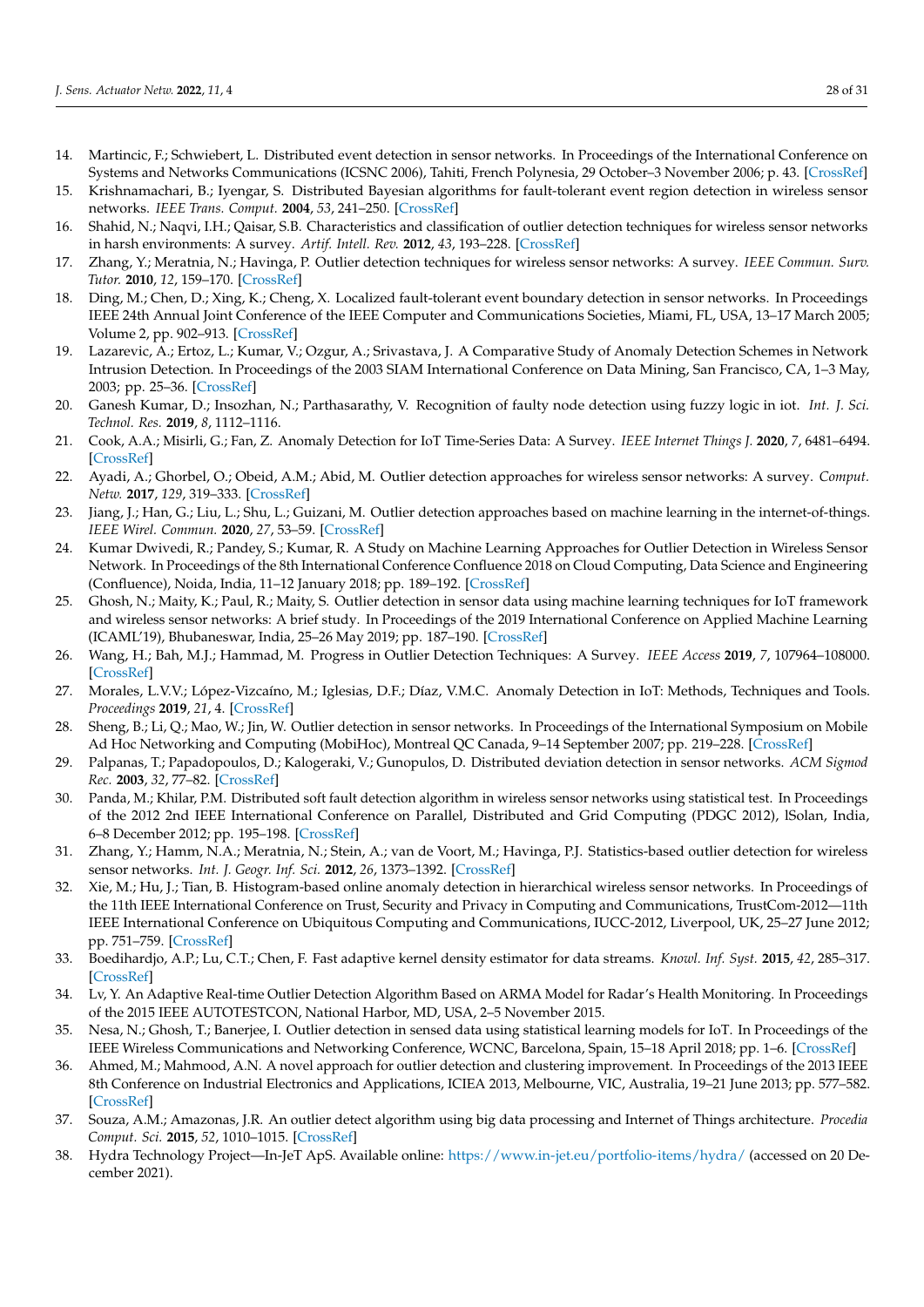- <span id="page-28-0"></span>39. Cordova, I.; Moh, T.S. DBSCAN on Resilient Distributed Datasets. In Proceedings of the 2015 International Conference on High Performance Computing and Simulation, HPCS 2015, Amsterdam, The Netherlands, 20–24 July 2015; pp. 531–540. [\[CrossRef\]](http://dx.doi.org/10.1109/HPCSim.2015.7237086)
- <span id="page-28-1"></span>40. Christy, A.; Gandhi, M.G.; Vaithyasubramanian, S. Cluster based outlier detection algorithm for healthcare data. *Procedia Comput. Sci.* **2015**, *50*, 209–215. [\[CrossRef\]](http://dx.doi.org/10.1016/j.procs.2015.04.058)
- <span id="page-28-2"></span>41. Bai, M.; Wang, X.; Xin, J.; Wang, G. An efficient algorithm for distributed density-based outlier detection on big data. *Neurocomputing* **2016**, *181*, 19–28. [\[CrossRef\]](http://dx.doi.org/10.1016/j.neucom.2015.05.135)
- <span id="page-28-3"></span>42. Breunig, M.M.; Kriegel, H.P.; Ng, R.T.; Sander, J. LOF: Identifying Density-Based Local Outliers. *Int. J. Gynecol. Obstet.* **2009**, *107*, S93.
- <span id="page-28-4"></span>43. Tian, H.X.; Liu, X.J.; Han, M. An outliers detection method of time series data for soft sensor modeling. In Proceedings of the 28th Chinese Control and Decision Conference, CCDC 2016, Yinchuan, China, 28–30 May 2016; pp. 3918–3922. [\[CrossRef\]](http://dx.doi.org/10.1109/CCDC.2016.7531669)
- <span id="page-28-5"></span>44. Xie, M.; Hu, J.; Guo, S.; Zomaya, A.Y. Distributed Segment-based Anomaly Detection with Kullback-Leibler Divergence in Wireless Sensor Networks. *IEEE Trans. Inf. Forensics Secur.* **2016**. *12*, 101–110. [\[CrossRef\]](http://dx.doi.org/10.1109/TIFS.2016.2603961)
- <span id="page-28-6"></span>45. Lyu, L.; Jin, J.; Rajasegarar, S.; He, X.; Palaniswami, M. Fog-empowered anomaly detection in IoT using hyperellipsoidal clustering. *IEEE Internet Things J.* **2017**, *4*, 1174–1184. [\[CrossRef\]](http://dx.doi.org/10.1109/JIOT.2017.2709942)
- <span id="page-28-7"></span>46. Abid, A.; Kachouri, A.; Mahfoudhi, A. Outlier detection for wireless sensor networks using density-based clustering approach. *IET Wirel. Sens. Syst.* **2017**, *7*, 83–90. [\[CrossRef\]](http://dx.doi.org/10.1049/iet-wss.2016.0044)
- <span id="page-28-8"></span>47. Alguliyev, R.; Aliguliyev, R.; Sukhostat, L. Anomaly detection in Big data based on clustering. *Stat. Optim. Inf. Comput.* **2017**, *5*, 325–340. [\[CrossRef\]](http://dx.doi.org/10.19139/soic.v5i4.365)
- <span id="page-28-9"></span>48. Gan, G.; Ng, M.K.P. K-Means Clustering with Outlier Removal. *Pattern Recognit. Lett.* **2017**, *90*, 8–14. [\[CrossRef\]](http://dx.doi.org/10.1016/j.patrec.2017.03.008)
- <span id="page-28-10"></span>49. Santos, J.; Leroux, P.; Wauters, T.; Volckaert, B.; De Turck, F. Anomaly detection for Smart City applications over 5G low power wide area networks. In Proceedings of the IEEE/IFIP Network Operations and Management Symposium: Cognitive Management in a Cyber World, NOMS 2018, Taipei, Taiwan, 23–27 April 2018; pp. 1–9. [\[CrossRef\]](http://dx.doi.org/10.1109/NOMS.2018.8406257)
- <span id="page-28-11"></span>50. Ghallab, H.; Fahmy, H.; Nasr, M. Detection outliers on internet of things using big data technology. *Egypt. Inform. J.* **2020**, *21*, 131–138. [\[CrossRef\]](http://dx.doi.org/10.1016/j.eij.2019.12.001)
- <span id="page-28-12"></span>51. Yang, D.; Rundensteiner, E.A.; Ward, M.O. Neighbor-based pattern detection for windows over streaming data. In Proceedings of the 12th International Conference on Extending Database Technology: Advances in Database Technology, EDBT'09, Petersburg, Russia, 24–26 March 2009; pp. 529–540. [\[CrossRef\]](http://dx.doi.org/10.1145/1516360.1516422)
- <span id="page-28-13"></span>52. Kontaki, M.; Gounaris, A.; Papadopoulos, A.N.; Tsichlas, K.; Manolopoulos, Y. Continuous monitoring of distance-based outliers over data streams. In Proceedings of the International Conference on Data Engineering, Hannover, Germany, 11–16 April 2011; pp. 135–146. [\[CrossRef\]](http://dx.doi.org/10.1109/ICDE.2011.5767923)
- <span id="page-28-14"></span>53. Cao, L.; Yang, D.; Wang, Q.; Yu, Y.; Wang, J.; Rundensteiner, E.A. Scalable distance-based outlier detection over high-volume data streams. In Proceedings of the International Conference on Data Engineering,Chicago, IL, USA, 31 March–4 April 2014; pp. 76–87. [\[CrossRef\]](http://dx.doi.org/10.1109/ICDE.2014.6816641)
- <span id="page-28-15"></span>54. Abid, A.; Kachouri, A.; Mahfoudhi, A. Anomaly detection through outlier and neighborhood data in Wireless Sensor Networks. In Proceedings of the 2nd International Conference on Advanced Technologies for Signal and Image Processing, ATSIP 2016, Monastir, Tunisia, 21–23 March 2016; pp. 26–30. [\[CrossRef\]](http://dx.doi.org/10.1109/ATSIP.2016.7523045)
- <span id="page-28-16"></span>55. Tang, B.; He, H. A local density-based approach for outlier detection. *Neurocomputing* **2017**, *241*, 171–180. [\[CrossRef\]](http://dx.doi.org/10.1016/j.neucom.2017.02.039)
- <span id="page-28-17"></span>56. Bosman, H.H.W.J.; Hwj, H.; Iacca, G.; Tejada, A.; Wörtche, H.J.; Liotta, A. Spatial anomaly detection in sensor networks using neighborhood information. *Inf. Fusion* **2017**, *33*, 41–56. [\[CrossRef\]](http://dx.doi.org/10.1016/j.inffus.2016.04.007)
- <span id="page-28-18"></span>57. Zhu, R.; Ji, X.; Yu, D.; Tan, Z.; Zhao, L.; Li, J.; Xia, X. KNN-Based Approximate Outlier Detection Algorithm over IoT Streaming Data. *IEEE Access* **2020**, *8*, 42749–42759. [\[CrossRef\]](http://dx.doi.org/10.1109/ACCESS.2020.2977114)
- <span id="page-28-19"></span>58. Zhang, Y.; Meratnia, N.; Havinga, P. Adaptive and online one-class support vector machine-based outlier detection techniques for wireless sensor networks. In Proceedings of the International Conference on Advanced Information Networking and Applications, AINA,Bradford, UK, 26–29 May 2009; pp. 990–995. [\[CrossRef\]](http://dx.doi.org/10.1109/WAINA.2009.200)
- <span id="page-28-20"></span>59. Rajasegarar, S.; Leckie, C.; Bezdek, J.C.; Palaniswami, M. Centered hyperspherical and hyperellipsoidal one-class support vector machines for anomaly detection in sensor networks. *IEEE Trans. Inf. Forensics Secur.* **2010**, *5*, 518–533. [\[CrossRef\]](http://dx.doi.org/10.1109/TIFS.2010.2051543)
- <span id="page-28-21"></span>60. Shahid, N.; Naqvi, I.H.; Qaisar, S.B. Quarter-sphere SVM: Attribute and spatio-temporal correlations based outlier & event detection in wireless sensor networks. In Proceedings of the IEEE Wireless Communications and Networking Conference, WCNC, Paris, France, 1–4 April 2012; pp. 2048–2053. [\[CrossRef\]](http://dx.doi.org/10.1109/WCNC.2012.6214127)
- <span id="page-28-22"></span>61. Zhang, Y.; Meratnia, N.; Havinga, P.J. Distributed online outlier detection in wireless sensor networks using ellipsoidal support vector machine. *Ad Hoc Netw.* **2013**, *11*, 1062–1074. [\[CrossRef\]](http://dx.doi.org/10.1016/j.adhoc.2012.11.001)
- <span id="page-28-23"></span>62. Rajasegarar, S.; Gluhak, A.; Ali Imran, M.; Nati, M.; Moshtaghi, M.; Leckie, C.; Palaniswami, M. Ellipsoidal neighbourhood outlier factor for distributed anomaly detection in resource constrained networks. *Pattern Recognit.* **2014**, *47*, 2867–2879. [\[CrossRef\]](http://dx.doi.org/10.1016/j.patcog.2014.04.006)
- <span id="page-28-24"></span>63. De Paola, A.; Gaglio, S.; Re, G.L.; Milazzo, F.; Ortolani, M. Adaptive distributed outlier detection for WSNs. *IEEE Trans. Cybern.* **2015**, *45*, 902–913. [\[CrossRef\]](http://dx.doi.org/10.1109/TCYB.2014.2338611) [\[PubMed\]](http://www.ncbi.nlm.nih.gov/pubmed/25073183)
- <span id="page-28-25"></span>64. Yuan, H.; Zhao, X.; Yu, L. A Distributed Bayesian Algorithm for Data Fault Detection in Wireless Sensor Networks. In Proceedings of the 2015 International Conference on Information Networking (ICOIN), Siem Reap, Cambodia, 12–14 January 2015. pp. 63–68.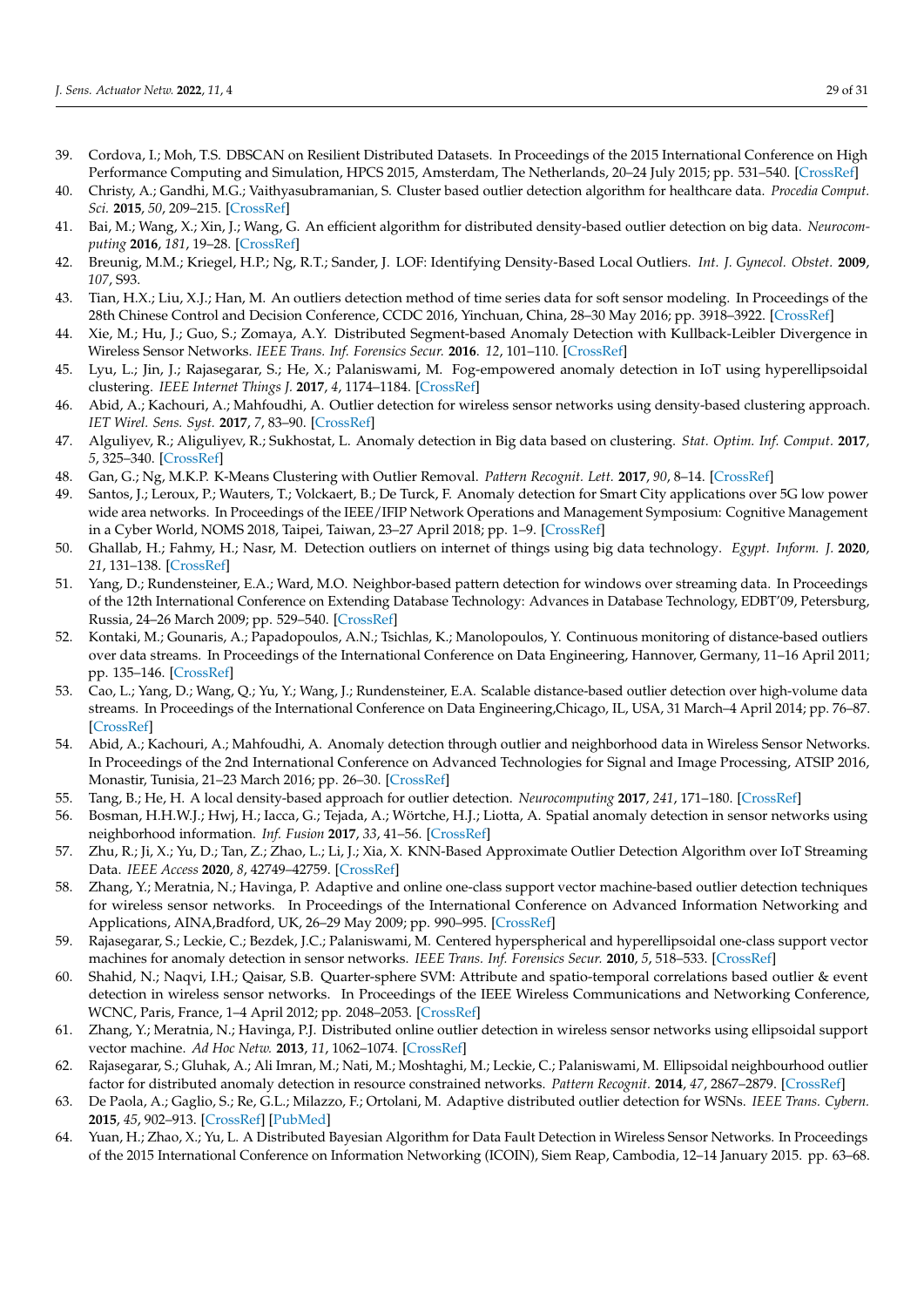- <span id="page-29-0"></span>65. Chen, J.; Kher, S.; Somani, A. Distributed fault detection of wireless sensor networks. In Proceedings of the 2006 Workshop on Dependability Issues in Wireless Ad Hoc Networks and Sensor Networks, Los Angeles, CA, USA, 26 September 2006; Volume 2006, pp. 65–71. [\[CrossRef\]](http://dx.doi.org/10.1145/1160972.1160985)
- <span id="page-29-1"></span>66. Uddin, M.S.; Kuh, A. Online least-squares one-class support vector machine for outlier detection in power grid data. In Proceedings of the ICASSP, IEEE International Conference on Acoustics, Speech and Signal Processing—Proceedings, Shanghai, China, 20–25 March 2016; pp. 2628–2632. [\[CrossRef\]](http://dx.doi.org/10.1109/ICASSP.2016.7472153)
- <span id="page-29-2"></span>67. Gao, J.; Wang, J.; Zhong, P.; Wang, H. On threshold-free error detection for industrial wireless sensor networks. *IEEE Trans. Ind. Inform.* **2018**, *14*, 2199–2209. [\[CrossRef\]](http://dx.doi.org/10.1109/TII.2017.2785395)
- <span id="page-29-3"></span>68. Deng, X.; Jiang, P.; Peng, X.; Mi, C. An intelligent outlier detection method with one class support tucker machine and genetic algorithm toward big sensor data in internet of things. *IEEE Trans. Ind. Electron.* **2019**, *66*, 4672–4683. [\[CrossRef\]](http://dx.doi.org/10.1109/TIE.2018.2860568)
- <span id="page-29-4"></span>69. Titouna, C.; Naït-Abdesselam, F.; Khokhar, A. DODS: A Distributed Outlier Detection Scheme for Wireless Sensor Networks. *Comput. Netw.* **2019**, *161*, 93–101. [\[CrossRef\]](http://dx.doi.org/10.1016/j.comnet.2019.06.014)
- <span id="page-29-5"></span>70. Fawzy, A.; Mokhtar, H.M.; Hegazy, O. Outliers detection and classification in wireless sensor networks. *Egypt. Inform. J.* **2013**, *14*, 157–164. [\[CrossRef\]](http://dx.doi.org/10.1016/j.eij.2013.06.001)
- <span id="page-29-6"></span>71. Shih, K.P.; Wang, S.S.; Yang, P.H.; Chang, C.C. CollECT: Collaborative Event deteCtion and Tracking in Wireless Heterogeneous Sensor Networks. In Proceedings of the 11th IEEE Symposium on Computers and Communications (ISCC'06), Cagliari, Italy, 26–29 June 2006. pp. 1–6.
- <span id="page-29-7"></span>72. Chang, S.H.; Huang, T.S. A fuzzy knowledge based fault tolerance algorithm in wireless sensor networks. In Proceedings of the 26th IEEE International Conference on Advanced Information Networking and Applications Workshops, WAINA 2012, Fukuoka, Japan, 26–29 March, 2012; pp. 891–896. [\[CrossRef\]](http://dx.doi.org/10.1109/WAINA.2012.48)
- <span id="page-29-8"></span>73. Swain, R.R.; Khilar, P.M.; Bhoi, S.K. Heterogeneous fault diagnosis for wireless sensor networks. Ad Hoc Netw. **2018**, *69*, 15–37. [\[CrossRef\]](http://dx.doi.org/10.1016/j.adhoc.2017.10.012)
- <span id="page-29-9"></span>74. Panda, M.; Khilar, P.M. Distributed self fault diagnosis algorithm for large scale wireless sensor networks using modified three sigma edit test. *Ad Hoc Netw.* **2015**, *25*, 170–184. [\[CrossRef\]](http://dx.doi.org/10.1016/j.adhoc.2014.10.006)
- <span id="page-29-10"></span>75. Luo, T.; Nagarajany, S.G. Distributed anomaly detection using autoencoder neural networks in WSN for IoT. In Proceedings of the IEEE International Conference on Communications, Kansas City, MO, USA, 20-24 May, 2018. [\[CrossRef\]](http://dx.doi.org/10.1109/ICC.2018.8422402)
- <span id="page-29-11"></span>76. Gao, Y.; Xiao, F.; Liu, J.; Wang, R. Distributed Soft Fault Detection for Interval Type-2 Fuzzy-Model-Based Stochastic Systems with Wireless Sensor Networks. *IEEE Trans. Ind. Inform.* **2019**, *15*, 334–347. [\[CrossRef\]](http://dx.doi.org/10.1109/TII.2018.2812771)
- <span id="page-29-12"></span>77. Arthi, M.; Arulmozhivarman, P. A Flexible and Cost-Effective Heterogeneous Network Deployment Scheme for Beyond 4G. *Arab. J. Sci. Eng.* **2016**, *41*, 5093–5109. [\[CrossRef\]](http://dx.doi.org/10.1007/s13369-016-2211-6)
- <span id="page-29-13"></span>78. Masdari, M.; Özdemir, S. Towards Coverage-Aware Fuzzy Logic-Based Faulty Node Detection in Heterogeneous Wireless Sensor Networks. *Wirel. Pers. Commun.* **2020**, *111*, 581–610. [\[CrossRef\]](http://dx.doi.org/10.1007/s11277-019-06875-0)
- <span id="page-29-14"></span>79. Chanak, P. Green fault detection scheme for IoT-enabled wireless sensor networks. *Int. J. Commun. Syst.* **2020**, *33*, e4611. [\[CrossRef\]](http://dx.doi.org/10.1002/dac.4611)
- <span id="page-29-15"></span>80. Liu, Y.; Pang, Z.; Karlsson, M.; Gong, S. Anomaly detection based on machine learning in IoT-based vertical plant wall for indoor climate control. *Build. Environ.* **2020**, *183*, 107212. [\[CrossRef\]](http://dx.doi.org/10.1016/j.buildenv.2020.107212)
- <span id="page-29-16"></span>81. Rassam, M.A.; Zainal, A.; Maarof, M.A. An Efficient Distributed Anomaly Detection Model for Wireless Sensor Networks. *AASRI Procedia* **2013**, *5*, 9–14. [\[CrossRef\]](http://dx.doi.org/10.1016/j.aasri.2013.10.052)
- <span id="page-29-17"></span>82. Ghorbel, O.; Abid, M.; Snoussi, H. Kernel principal subspace based outlier detection method in wireless sensor networks. In Proceedings of the 2014 IEEE 28th International Conference on Advanced Information Networking and Applications Workshops, IEEE WAINA 2014, Victoria, BC, Canada, 13–16 May, 2014; pp. 737–742. [\[CrossRef\]](http://dx.doi.org/10.1109/WAINA.2014.120)
- 83. Ghorbel, O.; Abid, M.; Snoussi, H. Improved KPCA for outlier detection in Wireless Sensor Networks. In Proceedings of the 2014 1st International Conference on Advanced Technologies for Signal and Image Processing, ATSIP 2014, Sousse, Tunisia, 17–19 March, 2014; pp. 507–511. [\[CrossRef\]](http://dx.doi.org/10.1109/ATSIP.2014.6834666)
- <span id="page-29-18"></span>84. Ghorbel, O.; Ayedi, W.; Snoussi, H.; Abid, M. Fast and efficient outlier detection method in wireless sensor networks. *IEEE Sens. J.* **2015**, *15*, 3403–3411. [\[CrossRef\]](http://dx.doi.org/10.1109/JSEN.2015.2388498)
- <span id="page-29-19"></span>85. Rajasegarar, S.; Leckie, C.; Palaniswami, M.; Bezdek, J.C. Distributed anomaly detection in wireless sensor networks. In Proceedings of the 2006 10th IEEE Singapore International Conference on Communication Systems, Singapore, 30 October– 1 November 2006. [\[CrossRef\]](http://dx.doi.org/10.1109/ICCS.2006.301508)
- <span id="page-29-20"></span>86. Xu, S.; Hu, C.; Wang, L.; Zhang, G. Support Vector Machines based on K Nearest WSNs. In Proceedings of the 2012 8th International Conference on Wireless Communications, Networking and Mobile Computing (WiCOM), Shanghai, China, 21–23 Sept. 2012; pp. 12–15.
- <span id="page-29-21"></span>87. Hong, D.; Zhao, D.; Zhang, Y. The Entropy and PCA Based Anomaly Prediction in Data Streams. *Procedia Comput. Sci.* **2016**, *96*, 139–146. [\[CrossRef\]](http://dx.doi.org/10.1016/j.procs.2016.08.115)
- <span id="page-29-22"></span>88. Yu, T.; Wang, X.; Shami, A. Recursive Principal Component Analysis-Based Data Outlier Detection and Sensor Data Aggregation in IoT Systems. *IEEE Internet Things J.* **2017**, *4*, 2207–2216. [\[CrossRef\]](http://dx.doi.org/10.1109/JIOT.2017.2756025)
- <span id="page-29-23"></span>89. Saeedi Emadi, H.; Mazinani, S.M. A novel anomaly detection algorithm using DBSCAN and SVM in wireless sensor networks. *Wirel. Pers. Commun.* **2018**, *98*, 2025–2035. [\[CrossRef\]](http://dx.doi.org/10.1007/s11277-017-4961-1)